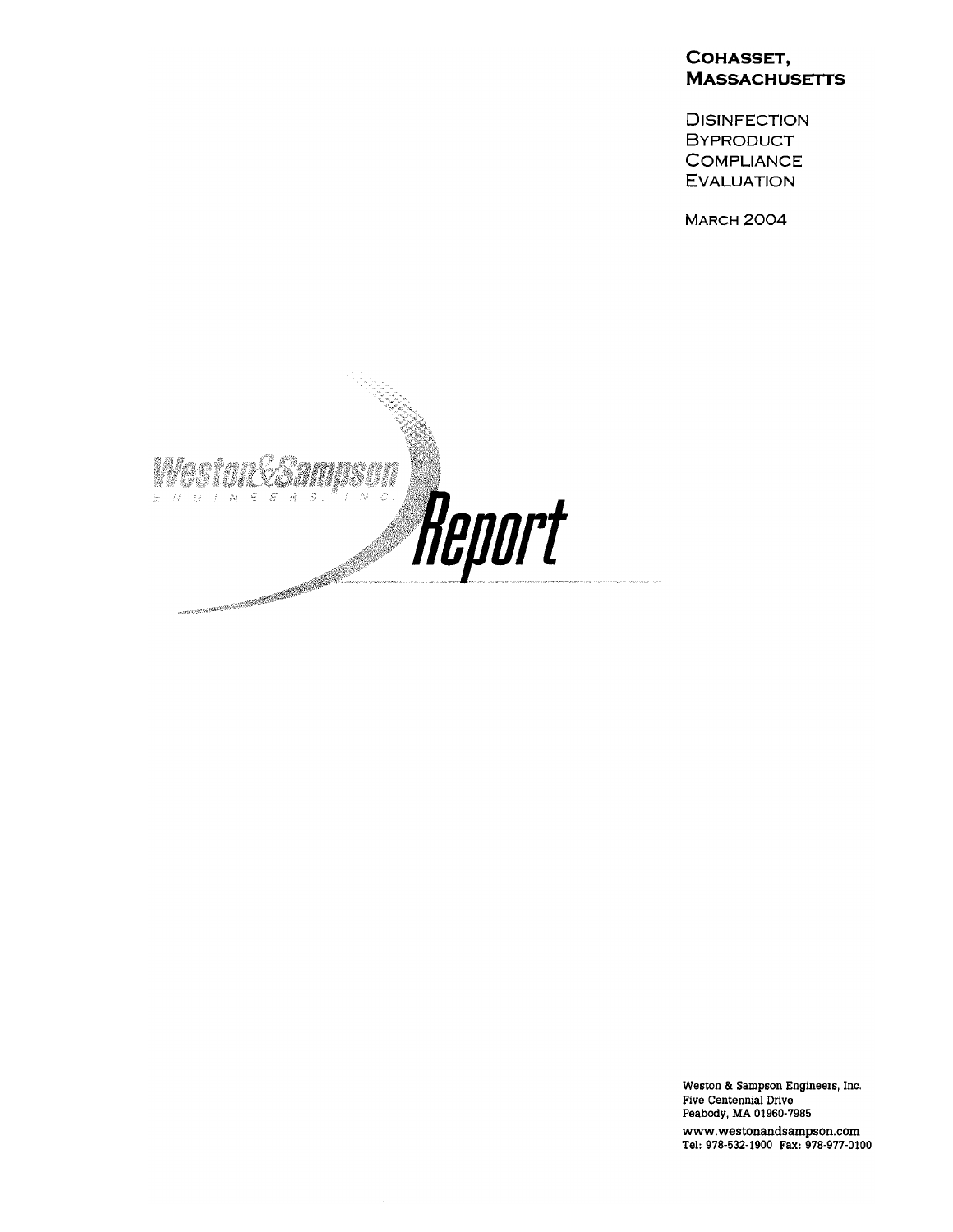**Cohasset, Massachusetts WSE Job No. 203151.A** 

March 5, 2004

Mr. John McNabb Chairman **Board of Water Commissioners** 339 King Street Cohasset, Massachusetts 02025

**Final Report**  $Re:$ 

Dear Mr. McNabb:

We are pleased to submit the attached Disinfection Byproduct Compliance Evaluation report. We want to thank the members of the Board of Water Commissioners and the operating staff of American Water Services, Inc. for their assistance in providing data for the report, and reviewing and commenting on the draft report. Alison Perry, P.E. was the project engineer for the project.

Very truly yours,

WESTON & SAMPSON ENGINEERS, INC.

Barbara K. Cook, P.E. Associate

**Attachment** 

G:\WATER\COHASSET\203151 DBP\REPORT\FINAL\_COVERLTR.DOC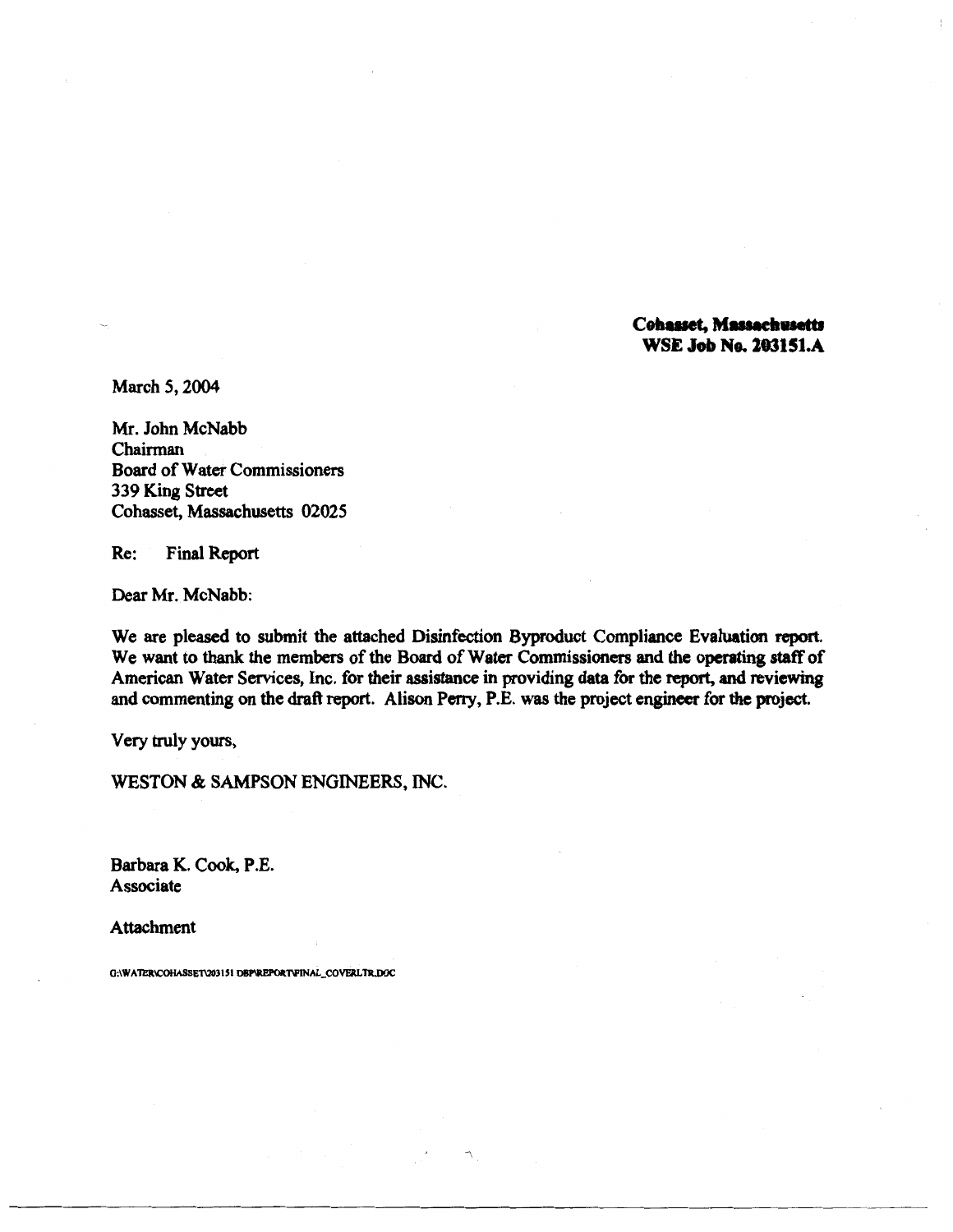# **TABLE OF CONTENTS**

| 1.0 |                                                                             |  |
|-----|-----------------------------------------------------------------------------|--|
| 1.1 |                                                                             |  |
| 2.0 |                                                                             |  |
| 2.1 |                                                                             |  |
| 2.2 |                                                                             |  |
| 2.3 |                                                                             |  |
|     | 2.3.1                                                                       |  |
|     | 2.3.2                                                                       |  |
|     | 2.3.3                                                                       |  |
|     | 2.3.4                                                                       |  |
|     | 2.3.5                                                                       |  |
|     | 2.4 Long Term 1 Enhanced Surface Water Treatment Rule (LT1ESWTR)  2-10      |  |
| 2.5 | Proposed Long Term 2 Enhanced Surface Water Treatment Rule (LT2ESWTR)  2-12 |  |
| 3.0 |                                                                             |  |
| 3.1 |                                                                             |  |
| 3.2 |                                                                             |  |
| 3.3 |                                                                             |  |
| 4.0 |                                                                             |  |
|     |                                                                             |  |
|     |                                                                             |  |
| 4.3 |                                                                             |  |
| 4.4 |                                                                             |  |
|     |                                                                             |  |
|     |                                                                             |  |
|     |                                                                             |  |
|     |                                                                             |  |
| 4.9 |                                                                             |  |
|     | 4.9.1                                                                       |  |
|     | 4.9.2                                                                       |  |
|     | 4.9.3                                                                       |  |
|     | 4.9.4                                                                       |  |
|     | 4.9.5                                                                       |  |
|     | 4.9.6                                                                       |  |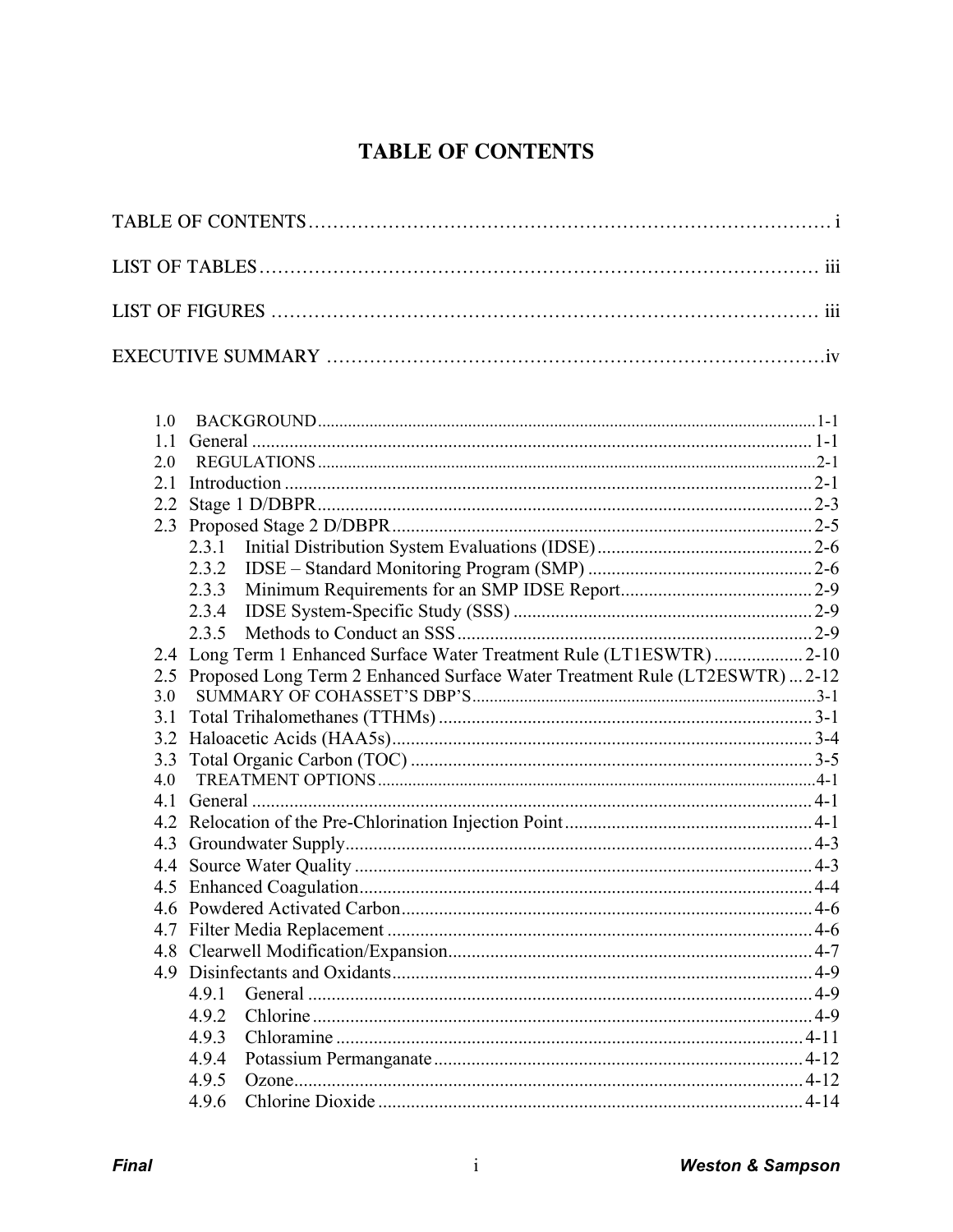|     | 497 |  |
|-----|-----|--|
| .50 |     |  |
|     |     |  |
| 52  |     |  |
|     | 521 |  |
|     |     |  |
|     |     |  |
|     |     |  |
|     |     |  |
|     |     |  |
|     | 531 |  |
|     | 532 |  |
|     |     |  |
|     |     |  |
|     |     |  |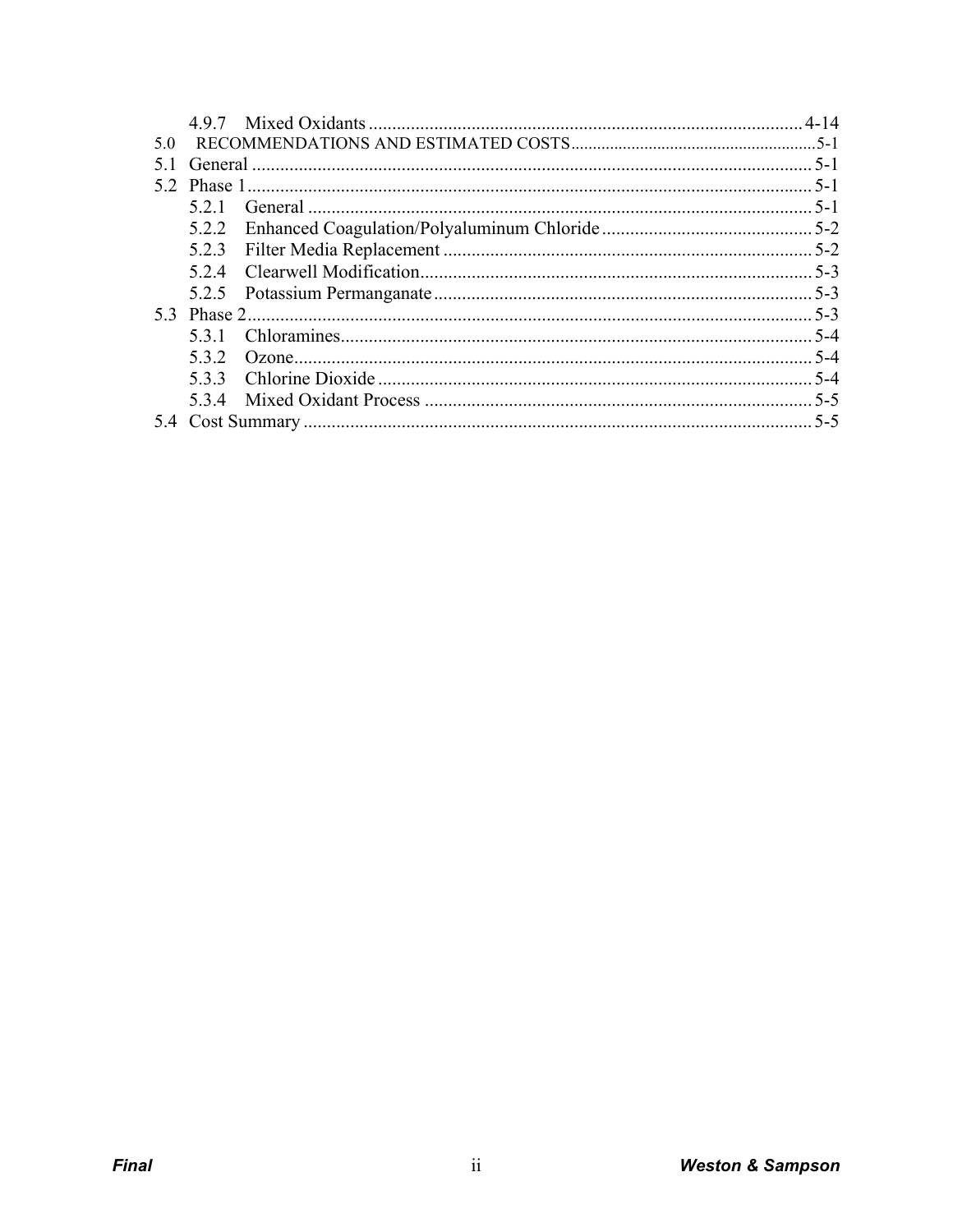# **LIST OF TABLES**

| TABLE 2-3: |                                                                             |
|------------|-----------------------------------------------------------------------------|
|            |                                                                             |
|            |                                                                             |
|            |                                                                             |
|            | TABLE 2-7: POTENTIAL TREATMENT OPTIONS UNDER LT2ESWTR  2-14                 |
|            |                                                                             |
|            |                                                                             |
|            |                                                                             |
|            |                                                                             |
|            |                                                                             |
|            |                                                                             |
|            | TABLE 4-1: IMPACT OF MOVING THE POINT OF CHLORINATION ON DBP FORMATION  4-2 |
|            | TABLE 4-2: CT CALCULATIONS FOR A PH OF 6.5, 0.5 LOG INACTIVATION  4-8       |
|            | TABLE 4-3: ADVANTAGES AND DISADVANTAGES OF DISINFECTANTS AND OXIDANTS  4-10 |
|            |                                                                             |

# **LIST OF FIGURES**

|--|--|--|--|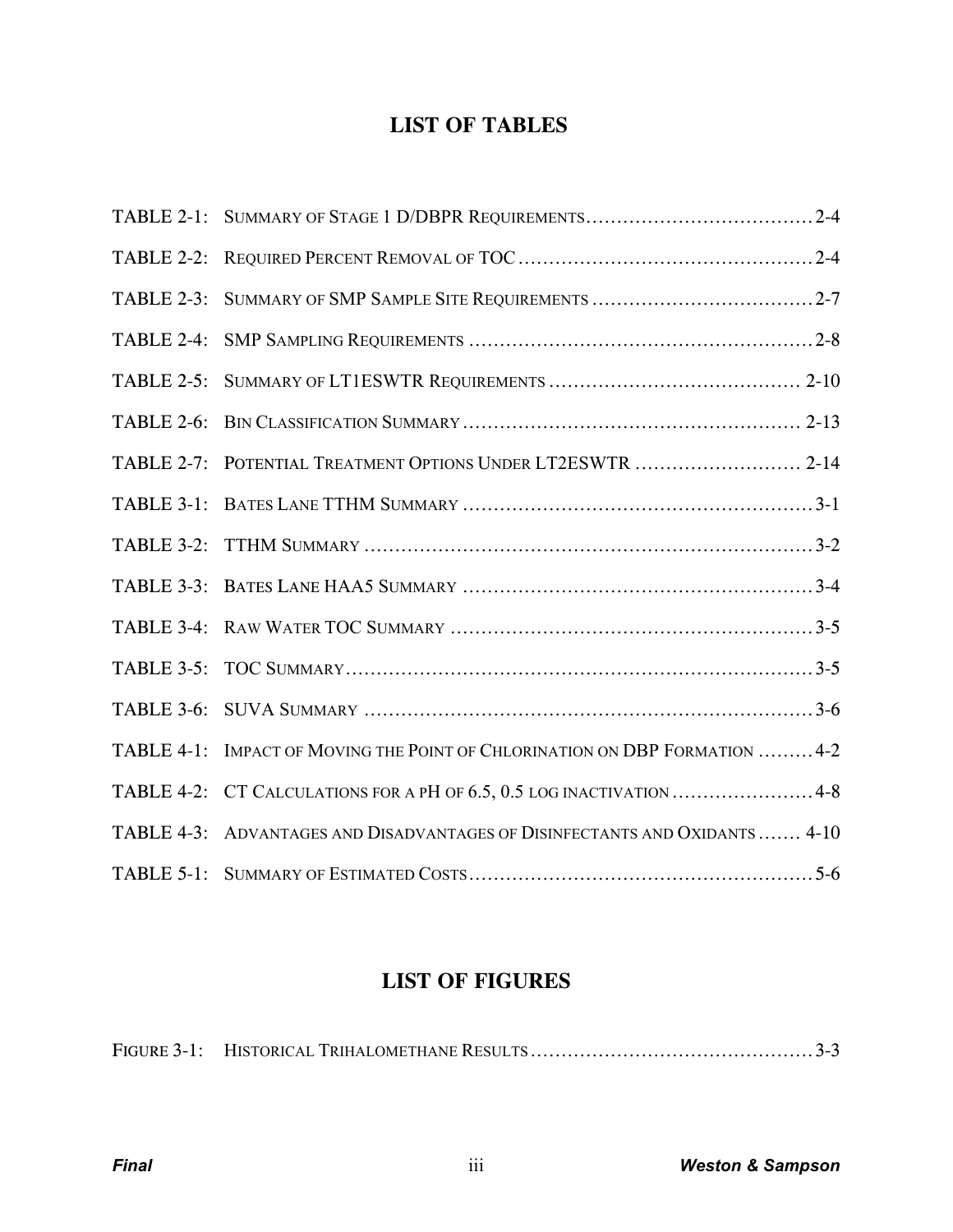## **EXECUTIVE SUMMARY**

Weston & Sampson Engineers, Inc. (WSE) was hired by the Town of Cohasset to evaluate disinfection byproducts. The evaluation included a review of current and future drinking water regulations including the Stage 1 and 2 Disinfectants/Disinfection Byproduct Rules, the Long Term 1 Enhanced Surface Water Treatment Rule and the Long Term 2 Enhanced Surface Water Treatment Rule. A regulatory compliance determination was made based on available water quality data and recommended improvements were developed to reduce total organic carbon (TOC) and disinfectant byproducts to meet current and future regulatory requirements.

The following tables summarize the major aspects of the aforementioned drinking water regulations and compliance dates for the Town of Cohasset. The contaminants summarized in these tables are those that are applicable to the Town of Cohasset at this point in time. A full summary of these rules is included in Chapter 2.0 of this report. Any items that Cohasset are not in compliance with or are close to the regulatory limit that could be determined at the time of this report are listed in the tables in *bold italicized* text.

#### **MAJOR REQUIREMENTS FOR COHASSET STAGE 1 DISINFECTANTS/DISINFECTION BYPRODUCT RULE (D/DBPR)**

| Contaminant                          | Regulatory       | Monitoring Frequency | Compliance | Compliance          |  |
|--------------------------------------|------------------|----------------------|------------|---------------------|--|
|                                      | Limit            |                      |            | Date                |  |
| Maximum Contaminant Levels           |                  |                      |            |                     |  |
| <b>Total Trihalomethanes</b>         | $80 \mu g/L$     | 1 sample per WTP per | RAA        | <b>January 2004</b> |  |
| (TTHM)                               |                  | quarter              |            |                     |  |
| <b>Five Haloacetic Acids</b>         | $60 \mu g/L$     |                      |            |                     |  |
| (HAA5)                               |                  |                      |            |                     |  |
| Maximum Residual Disinfectant Levels |                  |                      |            |                     |  |
| Chlorine                             | $4 \text{ mg/L}$ | Same as TCR          | <b>RAA</b> | January 2004        |  |
| <b>DBP</b> Precursors                | 35-50% TOC       | Monthly for TOC and  | <b>RAA</b> |                     |  |
|                                      | Removal          | Alkalinity           |            |                     |  |

RAA – Running Annual Average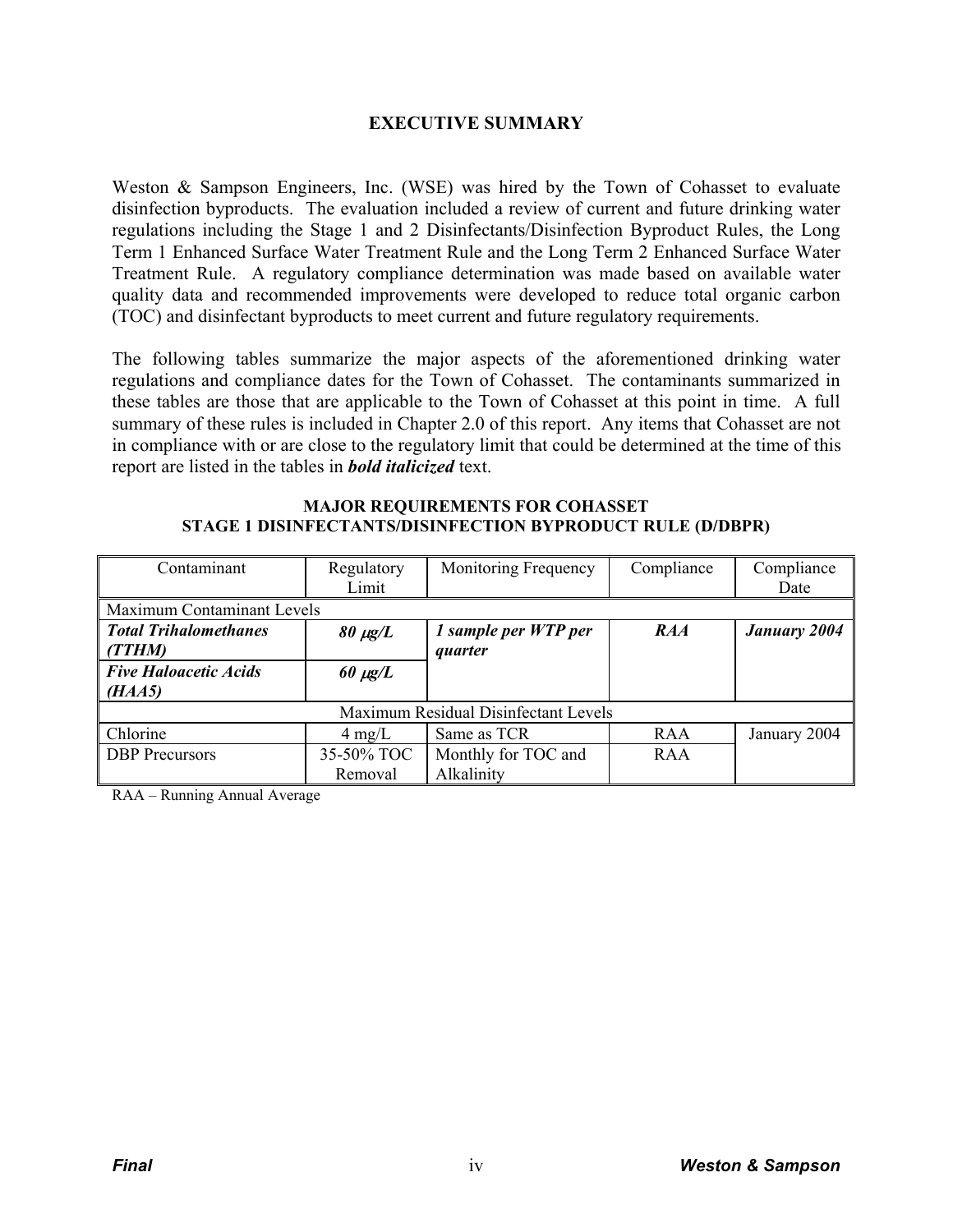#### **MAJOR REQUIREMENTS FOR COHASSET STAGE 2 DISINFECTANTS/DISINFECTION BYPRODUCT RULE (D/DBPR)**

| Contaminant                                   | Regulatory Limit                              | Monitoring  | Compliance Date                                    |  |
|-----------------------------------------------|-----------------------------------------------|-------------|----------------------------------------------------|--|
|                                               |                                               | Frequency   |                                                    |  |
| Stage 2A                                      |                                               |             |                                                    |  |
| <b>TTHM</b>                                   | $120 \mu g/L$                                 | <b>LRAA</b> | January 2008                                       |  |
| HAA5                                          | $100 \mu g/L$                                 |             |                                                    |  |
| Stage 2B                                      |                                               |             |                                                    |  |
| <b>TTHM</b>                                   | $80 \mu g/L$                                  | <b>LRAA</b> | • January 2011 (if water is sold to Hingham)       |  |
| HAA5                                          | $60 \mu g/l$                                  |             | • June 2012 (if no <i>Cryptosporidium</i> sampling |  |
|                                               |                                               |             | required)                                          |  |
|                                               |                                               |             | • June 2013 (if <i>Cryptosporidium</i> sampling is |  |
|                                               |                                               |             | required)                                          |  |
|                                               | Recommended Standard Monitoring Program (SMP) |             | • June 2005 (if water is sold to Hingham)          |  |
| <b>Start Date</b>                             |                                               |             | • June 2007 (if water is not sold to Hingham)      |  |
| Submit Initial Distribution System Evaluation |                                               |             | • January 2007 (if water is sold to Hingham)       |  |
| (IDSE) Report                                 |                                               |             | • January 2009 (if water is not sold to Hingham)   |  |

LRAA – Locational Running Annual Average 1 Compliance dates are based on January 2005 promulgation

# **MAJOR REQUIREMENTS FOR COHASSET LONG TERM 1 ENHANCED SURFACE WATER TREATMENT RULE (LT1ESWTR)**

| Contaminant                               | Regulatory Limit<br>Monitoring               |                       | Compliance Date   |
|-------------------------------------------|----------------------------------------------|-----------------------|-------------------|
|                                           | Frequency                                    |                       |                   |
| Cryptosporidium                           | 0 oocysts/L MCLG                             | N/A                   | January 2005      |
|                                           | 99% removal $(2-log)$                        |                       |                   |
| Turbidity                                 | $\leq$ 0.3 NTU in at least 95% of monthly    | Samples collected     |                   |
| <b>Combined Filter</b>                    | samples; Maximum of 1 NTU                    | every 4 hours         |                   |
| Effluent                                  |                                              |                       |                   |
| Turbidity                                 | $\leq 0.5$ NTU for the first four hours or a | Samples collected     |                   |
| <b>Individual Filter</b>                  | filter profile is required                   | every 15 minutes      |                   |
| Effluent                                  | $\leq$ 1 NTU in 3 months; or a self-         | Samples collected     |                   |
| assessment of the filter is required      |                                              | every 15 minutes      |                   |
| $\leq$ 2 NTU in 2 months; or a            |                                              | Samples collected     |                   |
|                                           | comprehensive performance evaluation         | every 15 minutes      |                   |
|                                           | is required                                  |                       |                   |
| Disinfection Profiling                    |                                              |                       |                   |
| <b>TTHM</b>                               | 64 µg/L TTHM                                 | <b>Running Annual</b> | Start: July 2003  |
| HAA5                                      | 48 µg/L HAA5                                 | Average               | Finish: June 2004 |
| Conduct Sanitary Survey every three years | January 2005                                 |                       |                   |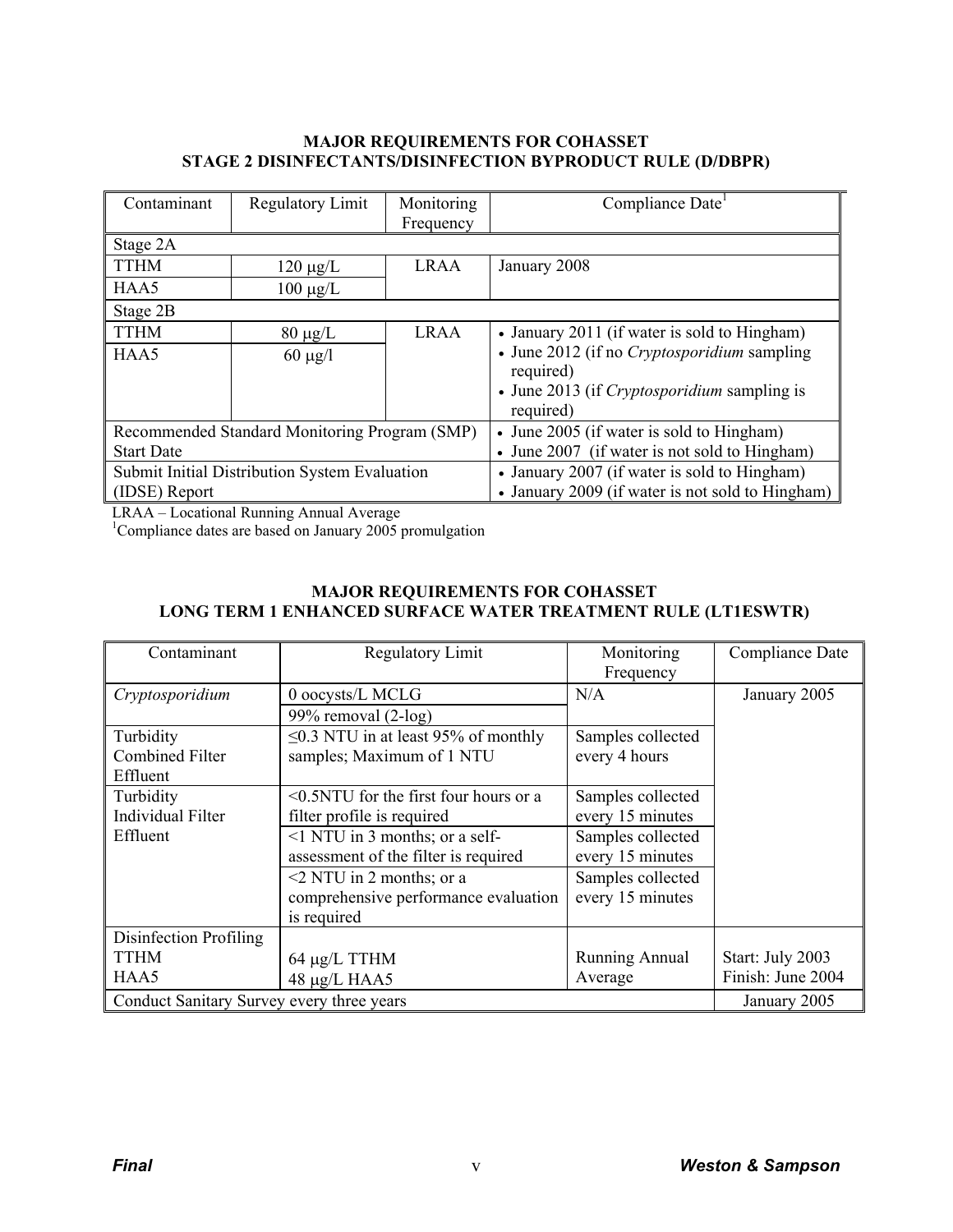#### **MAJOR REQUIREMENTS FOR COHASSET LONG TERM 2 ENHANCED SURFACE WATER TREATMENT RULE (LT2ESWTR)**

| Contaminant                                                                                | <b>Regulatory Limit</b>                                                        | Compliance Criteria                                                                                | Compliance<br>Date <sup>1</sup>                |  |  |  |
|--------------------------------------------------------------------------------------------|--------------------------------------------------------------------------------|----------------------------------------------------------------------------------------------------|------------------------------------------------|--|--|--|
| E. Coli                                                                                    | 10 E. Coli/100 mL for lake/reservoirs<br>50 E. Coli/100 mL for flowing streams | Annual mean<br>concentration; if limit is<br>exceeded,<br>Cryptosporidium sampling<br>is required. | Compliance<br>dates are<br>summarized<br>below |  |  |  |
| Cryptosporidium                                                                            | Bin 1: $\leq 0.075$ Crypto oocysts/L                                           | No treatment required                                                                              | Compliance                                     |  |  |  |
| (required if                                                                               | Bin 2: $0.075 <$ Crypto $<$ 1.0 oocysts/L                                      | 1 log removal                                                                                      | dates are                                      |  |  |  |
| E.Coli exceeded                                                                            | Bin 3: $1.0 <$ Crypto $<$ 3.0 oocysts/L                                        | 2 log removal                                                                                      | summarized                                     |  |  |  |
|                                                                                            | Bin 4: Crypto $>3.0$ oocysts/L                                                 | 2.5 log removal                                                                                    | below                                          |  |  |  |
| E. Coli Sampling                                                                           |                                                                                |                                                                                                    |                                                |  |  |  |
| Sampling schedule submittal for E. coli monitoring<br>April 2007                           |                                                                                |                                                                                                    |                                                |  |  |  |
| Start 12-month sampling of <i>E.coli.</i>                                                  | June 2007                                                                      |                                                                                                    |                                                |  |  |  |
| Begin disinfection profiling (if not already required under LT1ESWTR)                      | <b>June 2008</b>                                                               |                                                                                                    |                                                |  |  |  |
| Disinfection profile completed and on file                                                 | <b>June 2009</b>                                                               |                                                                                                    |                                                |  |  |  |
|                                                                                            | Cryptosporidium Sampling (sampling required if E.coli trigger is exceeded)     |                                                                                                    |                                                |  |  |  |
| If E.coli trigger exceeded, sampling schedule submittal for Cryptosporidium<br>monitoring. | September 2008                                                                 |                                                                                                    |                                                |  |  |  |
| Start 12-month sampling for Cryptosporidium.                                               | January 2009                                                                   |                                                                                                    |                                                |  |  |  |
| Begin disinfection profiling (if not already required under LT1ESWTR).                     | <b>June 2009</b>                                                               |                                                                                                    |                                                |  |  |  |
| Submit initial Bin classification                                                          | June 2010                                                                      |                                                                                                    |                                                |  |  |  |
| Disinfection profile completed and on file                                                 | June 2013                                                                      |                                                                                                    |                                                |  |  |  |
| Install treatment technique                                                                |                                                                                |                                                                                                    | June 2013                                      |  |  |  |

<sup>1</sup>Compliance dates are based on January 2005 promulgation

# **SUMMARY OF THE RECOMMENDED IMPROVEMENTS**

The capital and operations and maintenance cost for each recommended improvement is summarized below. The improvements are summarized into two phases. Not all improvements are required to reduce DBPs to below 80 percent of regulatory limits. The estimated costs for each improvement includes construction costs, engineering costs and contingencies. These costs were updated to an Engineering News Record (ENR) Boston index 7976 for December 2003. Other sources include the 1998 Means "Building Construction Cost Data" and manufacturers' quotations.

These costs are preliminary and will need to be further evaluated and /or pilot tested prior to the implementation of an improvement. *As previously mentioned, it may not be necessary to institute all the recommended improvements to achieve compliance with the DBP rules.*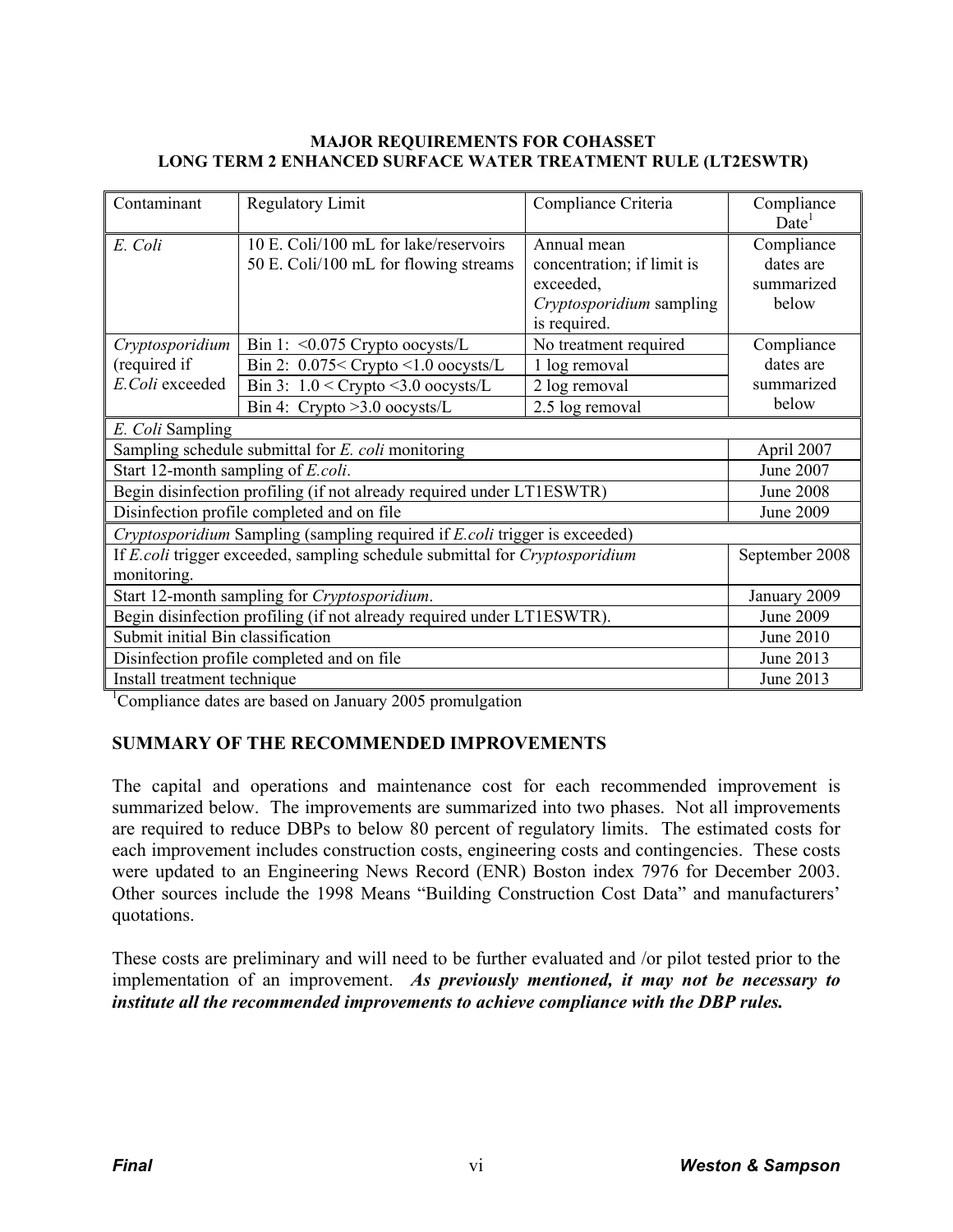# **SUMMARY OF ESTIMATED COSTS**

| Phase         | Improvement                                                     | Estimated              | Estimated                            | 20-year                   |
|---------------|-----------------------------------------------------------------|------------------------|--------------------------------------|---------------------------|
|               |                                                                 | Construction           | O&M                                  | Present                   |
|               |                                                                 | Costs                  | Costs                                | Worth Cost                |
| Phase 1       |                                                                 |                        |                                      |                           |
| $\mathbf{A}$  | Enhanced Coagulation or use of Polyaluminum<br>Chloride         | <b>NA</b>              | \$11,000                             | \$310,000                 |
|               | Construction of baffles in the clearwell.                       | \$85,000               | <b>NA</b>                            | \$85,000                  |
| B             | Reactivate potassium permanganate chemical<br>feed system.      | \$0                    | \$39,000                             | \$1,101,000               |
| $\mathcal{C}$ | Source water quality improvements                               |                        | Costs being developed or included in |                           |
|               |                                                                 |                        | other reports                        |                           |
|               | Re-activation of the groundwater sources                        |                        | Costs already incurred               |                           |
| D             | Install granular activated carbon in existing<br>filter beds OR | \$230,000              | <b>NA</b>                            | $$1,073,000$ <sup>1</sup> |
|               | Replacement of the filter media                                 | \$151,000<br><b>NA</b> |                                      | $$353,000$ <sup>1</sup>   |
| Phase 2       |                                                                 |                        |                                      |                           |
| $\mathbf{A}$  | Convert final disinfection from chlorine to<br>chloramines      | \$196,000              | \$8,000                              | \$422,000                 |
| B             | Convert pre-chlorination to ozone OR                            | \$1,500,000            | \$17,000                             | \$1,980,000               |
|               | Convert pre-chlorination to chlorine dioxide<br><b>OR</b>       | \$196,000              | \$41,000                             | \$1,353,000               |
|               | Convert pre-chlorination to a mixed oxidant<br>system           | \$412,000              | \$5,000                              | \$553,000                 |

<sup>1</sup>Assumes GAC filter media replacement is required every 4 years and sand/anthracite filter media replacement is required every 10 years.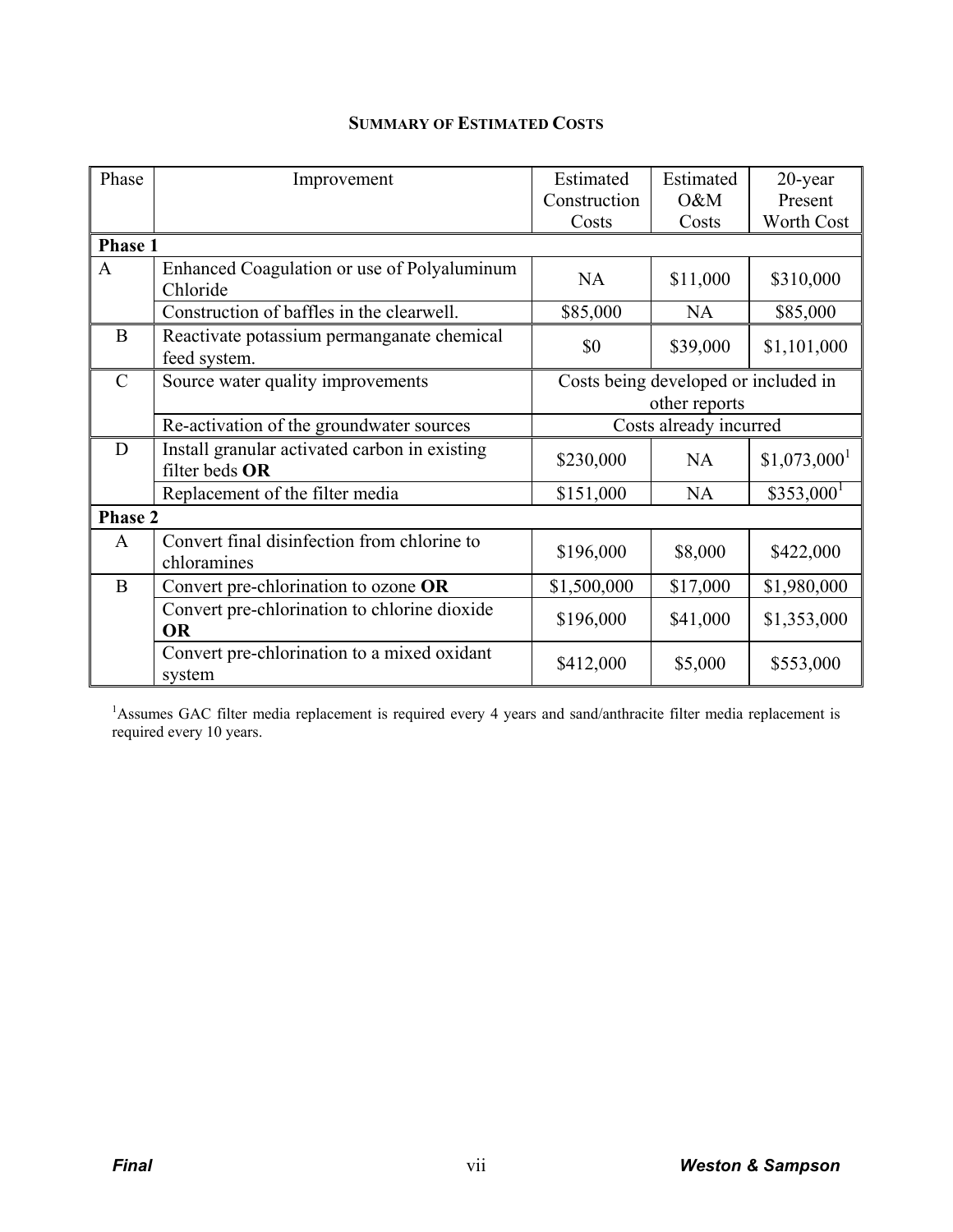### **1.0 BACKGROUND**

#### **1.1 General**

The town of Cohasset water system delivers an average flow rate of about 0.75 million gallons per day (MGD) of potable water to its estimated 7,100 customers. Surface water is drawn from Lily Pond and Aaron River and is treated by the Lily Pond water treatment plant (WTP) prior to distribution. Additional water sources for the Town of Cohasset include the Elms Meadow and Sohier well fields. These groundwater sources have been inactive since or before 1979 when the Lily Pond WTP went on-line. The wellfields are currently being rehabilitated. Water from these groundwater sources does not require filtration and upon activation, will pump directly into the distribution system.

The Lily Pond WTP is a conventional surface water treatment plant which operates eight to twelve hours per day, seven days per week on average. The treatment process sequence consists of four unit operations: coagulation, flocculation, sedimentation and filtration. The WTP utilizes aluminum sulfate (alum) as a primary coagulant, polymer as a filtration aid, chlorine gas for chlorination and disinfection, lime for corrosion control and sodium fluoride as a source of fluoride to prevent tooth decay. As with most surface water supplies, the raw water quality fluctuates with the seasons. During the summer months, June through August, the raw water quality has higher levels of turbidity and color. To compensate for these water quality changes, Cohasset adjusts the alum dosage from 40 parts per million (ppm) to 50 ppm when higher levels of turbidity and color are detected in the raw water.

The Town of Cohasset's water system consists of the Lily Pond WTP, the Lily Pond and Aaron River reservoirs, over 40 miles of 6- to 14-inch piping, two inactive well fields and two water storage tanks. The two water storage tanks, the Bear Hill and Scituate Hill tanks, set the hydraulic gradeline for the single pressure zone distribution system. Both tanks are typically operated with a 10-foot fluctuation in water level within each tank.

G:\WATER\COHASSET\203151 DBP\REPORT\REPORT\_FINAL.DOC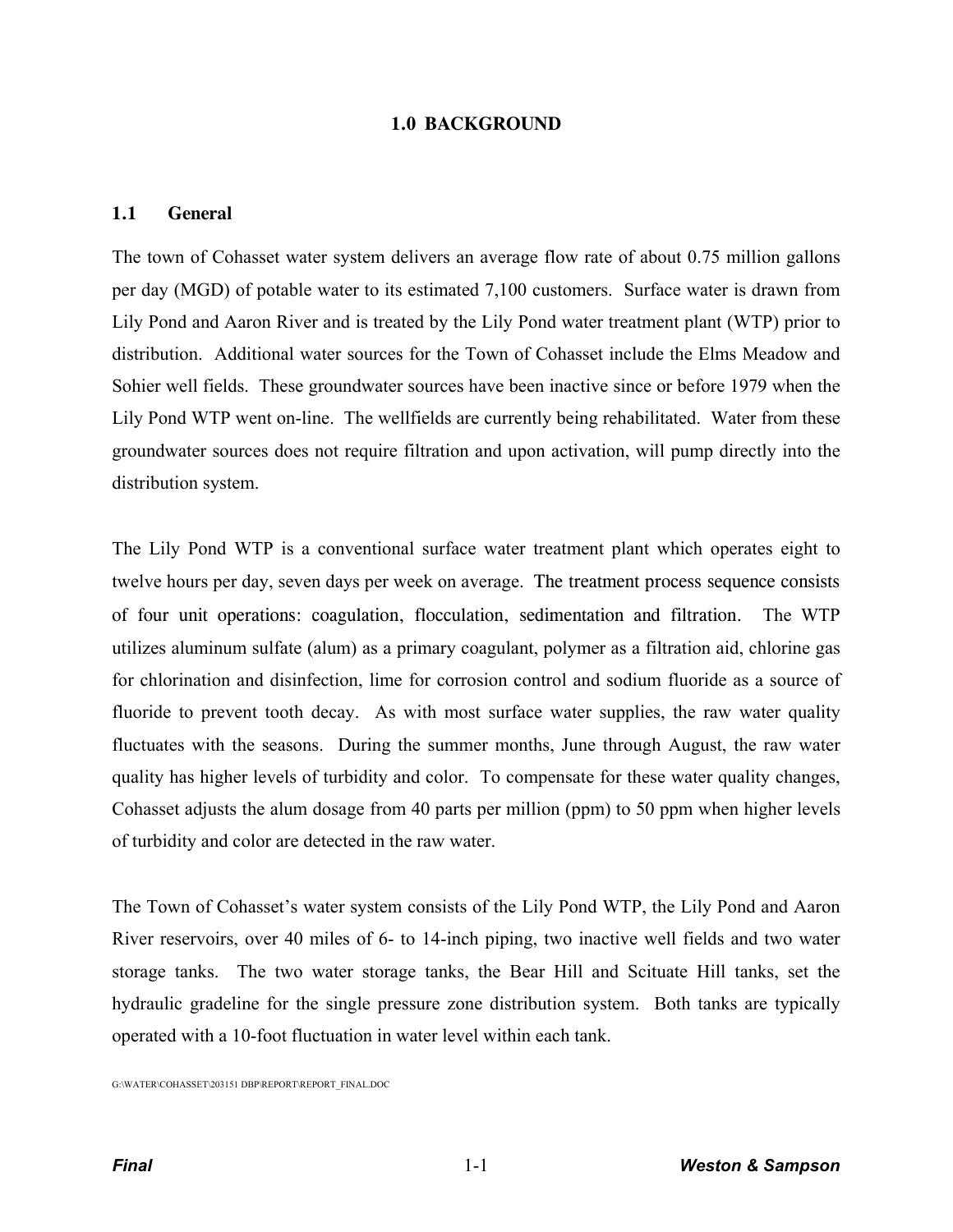#### **2.0 REGULATIONS**

#### **2.1 Introduction**

Chlorination has made public water supplies safe from illness-producing bacteria, viruses, and parasites and has almost completely eliminated the risk of waterborne diseases such as typhoid fever, cholera, and dysentery. However, using chlorine as a disinfectant introduces its own health risks because of the by-products produced during the disinfection process.

Disinfection byproducts (DBPs) from chlorine disinfection form when chlorine reacts with naturally occurring organic matter (NOM) and naturally occurring inorganic compounds in water. It has been found that the resulting DBPs pose significant health threats to humans when consumed over long periods of time. DBPs are currently summarized into two groups: total trihalomethanes (TTHMs) and haloacetic acids (HAA5s). TTHMs are a group of chemicals consisting of chloroform, bromodichloromethane, dibromodichloromethane, and bromoform. HAA5s are a group of haloacetic acids including monochloroacetic acid, dichloroacetic acid, trichloroacetic acid, monobromoacetic acid, and dibromoacetic acid

TTHMs and HAA5s have been associated with an increased risk of cancer and liver, kidney, and central nervous system problems. Epidemiological studies strongly suggest that DBPs are likely to be reproductive toxins under appropriate exposure conditions and can cause such reproductive health effects as miscarriage, stillbirth, birth defects, and low birth weight. This is further supported by toxicology studies that show that, in addition to adverse reproductive effects, DBPs may also be hazardous to developmental health.

In 1983, the Environmental Protection Agency (EPA) identified the best technologies and treatment techniques that would enable public water systems to comply with the regulated levels of DBPs. These include

- Moving the point of chlorination downstream in the water treatment plant
- x Optimizing the coagulation process to enhance the removal of DBP precursors (also referred to as enhanced coagulation)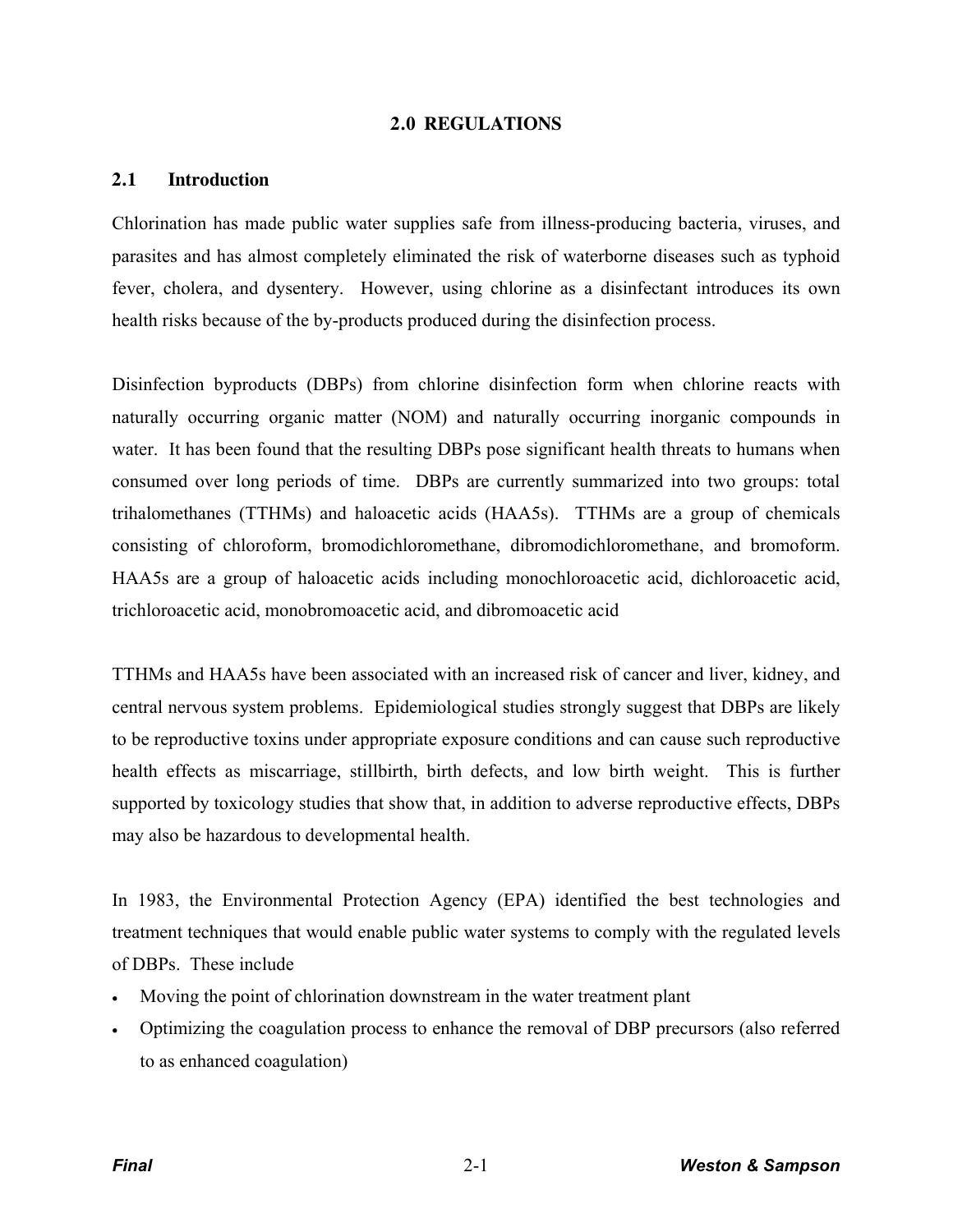- The use of chloramines to supplement or replace the use of free chlorine as a postdisinfectant, and
- The replacement of pre-chlorination by pre-oxidation with an alternate disinfectant that produces less DBPs.

Each of these available technologies, as they apply to Cohasset, will be further discussed later in this report.

To address DBPs, EPA promulgated the Stage 1 Disinfectants/Disinfection Byproducts Rule (D/DBPR) to minimize the health concerns associated with disinfection byproducts (DBPs). The D/DBPR specifically targets TTHM and HAA5 levels because of their known health effects and further limits the amount of allowable byproducts created when drinking water is disinfected. The Stage 2 D/DBPR, which was proposed on August 18, 2003, will further reduce DBPs.

Additional regulations that will effect the Town of Cohasset include the Long Term 1 Enhanced Surface Water Treatment Rule (LT1ESWTR) and the Long Term 2 Enhanced Surface Water Treatment Rule (LT2ESWTR). The LT2ESWTR was proposed on August 11, 2003. These rules aim to improve the control of microbial pathogens, specifically the protozoan *Cryptosporidium* in drinking water by requiring water systems to meet strengthened filtration requirements. These rules also require systems to calculate levels of microbial inactivation to ensure that microbial protection is not jeopardized by systems making changes to comply with requirements of the Stage 1 D/DBPR.

The Stage 2 D/DBPR and the LT2ESWTR are being promulgated at the same time to try to address some technological conflicts that may arise when a water system is trying to comply with both rules at the same time. The conflict arises in that the D/DBPR decreases disinfectant levels to minimize the formation of DBP and the LT2ESWTR increases protection against microbial contaminants. The requirements of the Stage 1 D/DBPR, Stage 2 D/DBPR, LT1ESWTR and LT2ESWTR are summarized below.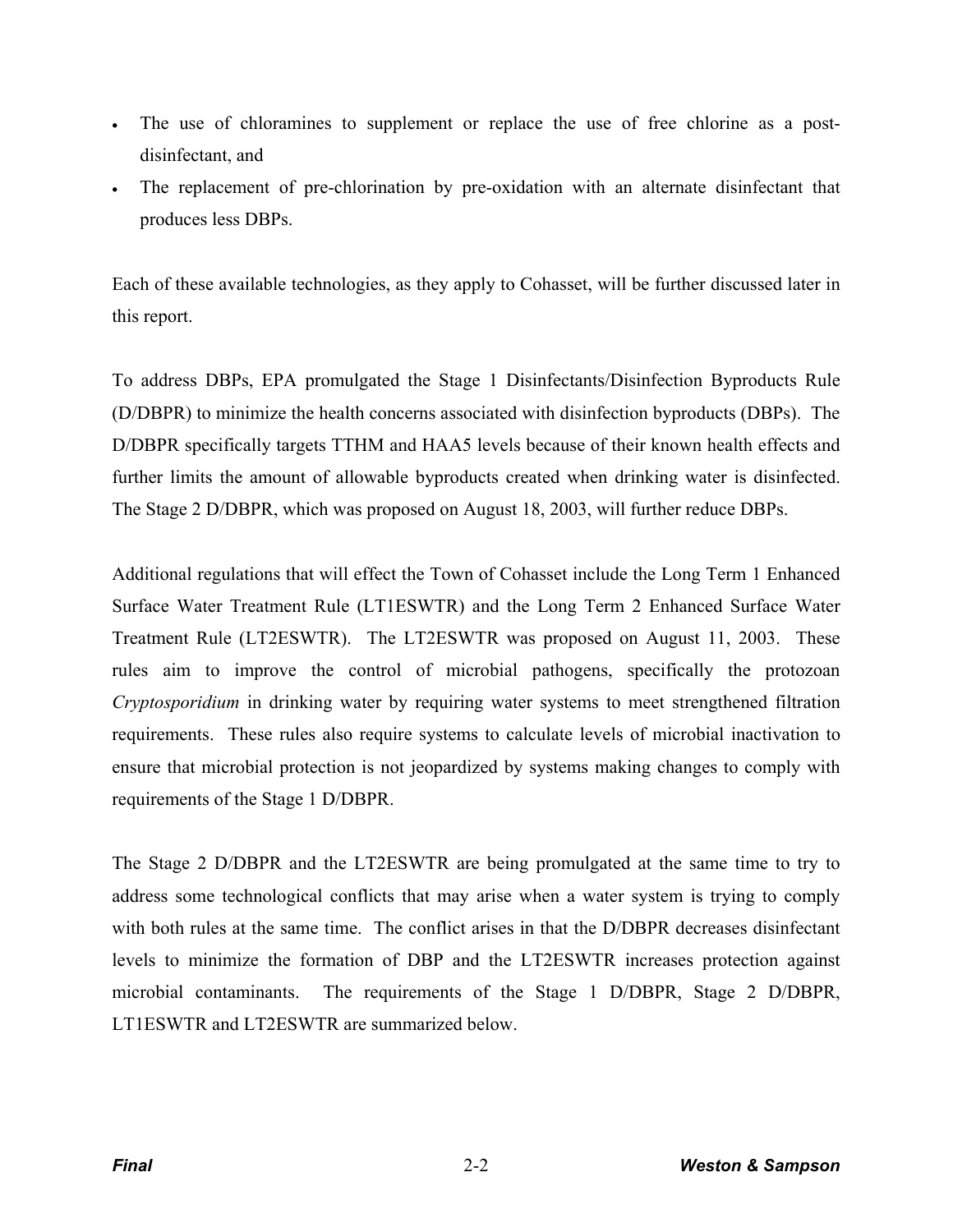In December 1998, the Environmental Protection Agency (EPA) promulgated the Stage 1 D/DBPR to minimize the health concerns associated with DBPs. This rule further limits the amount of allowable byproducts created when drinking water is disinfected. The Stage 2 D/DBPR was proposed on August 18, 2003; a final rule is expected in early 2005.

# **2.2 Stage 1 D/DBPR**

The Stage 1 D/DBPR lowers the previous TTHM maximum contaminant level (MCL) allowed for a drinking water supply from 100 micrograms per liter  $(\mu g/L)$  to 80  $\mu g/L$  and establishes a new DBP level for HAA5 with a MCL of 60  $\mu$ g/L. Compliance for both TTHM and HAA5 is determined by a running annual average (RAA) of samples taken quarterly.

Under the Stage 1 D/DBPR for the Cohasset water system, one sample is required per water treatment plant per quarter. The sample location should represent the maximum residence time of water within the distribution system. If a water system elects to sample more frequently than the minimum required, at least 25 percent of all samples collected each quarter (including those taken in excess of the required frequency) must be taken at locations that represent the maximum residence time of the water in the distribution system. The remaining samples must be taken at locations representative of at least average residence time in the distribution system.

The rule also establishes DBP maximum contaminant level goals (MCLG) and maximum residual disinfection levels (MRDLS). The new regulatory limits, compliance dates, and monitoring requirements for the Stage 1 rule are listed below in Table 2-1. Small water systems (serving <10,000 population), such as Cohasset, must comply with the Stage 1 rule by January 1, 2004.

Naturally occurring organic matter (NOM) is considered to be the precursor to the formation of DBPs. Total organic carbon (TOC) has been determined to be a good indicator for NOM in water. As a result, the Stage 1 D/DBPR has also established a minimum total organic carbon (TOC) removal treatment technique for surface water systems that use conventional filtration.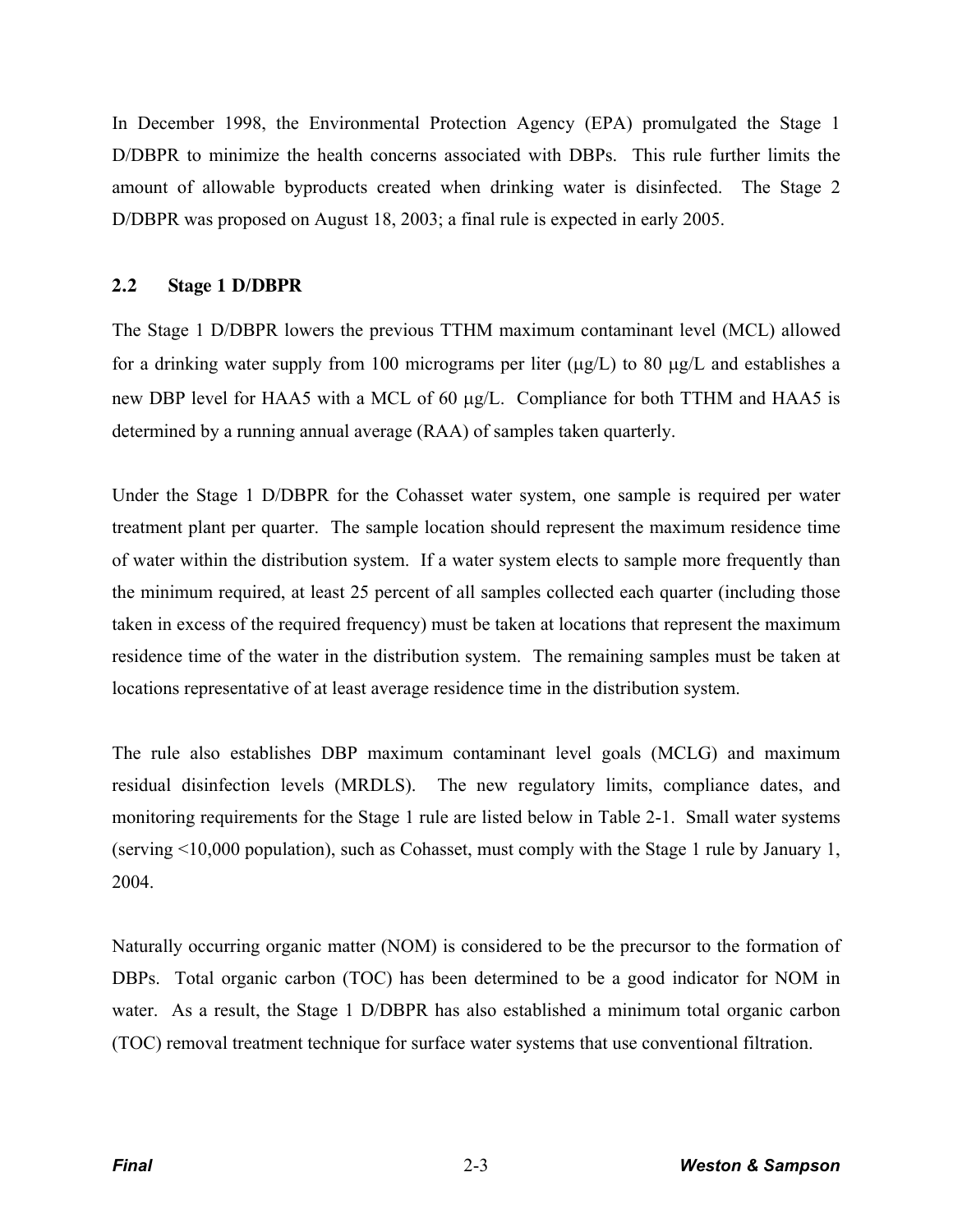## **TABLE 2-1**

| Substance                               | <b>MCL</b>         | <b>MCLG</b>        | Compliance            | <b>Sampling Frequency</b> |  |  |
|-----------------------------------------|--------------------|--------------------|-----------------------|---------------------------|--|--|
| <b>Regulated Contaminants</b>           |                    |                    |                       |                           |  |  |
| <b>TTHM</b>                             | $80 \mu g/L$       | N/A                | Running               | One sample per            |  |  |
| HAA5                                    | $60 \mu g/L$       | N/A                | Annual Average        | quarter                   |  |  |
| Chlorite                                | $1 \text{ mg/L}$   | $0.8 \text{ mg/L}$ | Daily (At Chlorine    | Daily at WTP;             |  |  |
|                                         |                    |                    | Dioxide Plants)       | Monthly in system         |  |  |
| <b>Bromate</b>                          | $10 \mu g/L$       | $0 \mu g/L$        | <b>Running Annual</b> | Monthly                   |  |  |
|                                         |                    |                    | Average               |                           |  |  |
|                                         |                    |                    | (At Ozone Plants)     |                           |  |  |
| Chloroform                              | N/A                | $0 \mu g/L$        |                       |                           |  |  |
| Dibromochloromethane                    | N/A                | $60 \mu g/L$       |                       |                           |  |  |
| Bromodichloromethane                    | N/A                | $0 \mu g/L$        | <b>Running Annual</b> | One sample per            |  |  |
| <b>Bromoform</b>                        | N/A                | $0 \mu g/L$        | Average               | quarter                   |  |  |
| Dichloroacetic Acid                     | N/A                | $0 \mu g/L$        |                       |                           |  |  |
| Trichloroacetic Acid                    | N/A                | $0 \mu g/L$        |                       |                           |  |  |
| <b>Regulated Disinfectant Residuals</b> |                    |                    |                       |                           |  |  |
| <b>Chlorine Dioxide</b>                 | $0.8 \text{ mg/L}$ | $0.8 \text{ mg/L}$ | Daily (At Chlorine    | Daily at WTP;             |  |  |
| (as ClO <sub>2</sub> )                  |                    |                    | Dioxide Plants)       | Monthly in system         |  |  |
| Chloramines (as $Cl2$ )                 | $4 \text{ mg/L}$   | $4 \text{ mg/L}$   | Running Annual        | Same location and         |  |  |
| Chlorine (as $Cl2$ )                    | $4 \text{ mg/L}$   | $4 \text{ mg/L}$   | Average               | frequency as TCR          |  |  |
|                                         |                    |                    |                       | sampling                  |  |  |

#### **SUMMARY OF STAGE 1 D/DBPR REQUIREMENTS FOR SURFACE WATER SUPPLIES SERVING <10,000**

The specific percentage of TOC removal required is dependent on the source water TOC and alkalinity levels, as are summarized in Table 2-2. Compliance is based on the RAA of monthly raw water alkalinity and percent removals. The required percent removal can change per quarter based on raw water alkalinity and TOC concentration. The percent TOC removal is measured between the raw water sampling point and the combined filter effluent turbidity monitoring location.

| <b>REQUIRED PERCENT REMOVAL OF TOC</b> |                                            |     |     |  |  |
|----------------------------------------|--------------------------------------------|-----|-----|--|--|
| Source Water                           | Source Water Alkalinity (mg/L as $CaCO3$ ) |     |     |  |  |
| $TOC$ (mg/L)                           | >120<br>$> 60 - 120$<br>$0 - 60$           |     |     |  |  |
| $> 2$ to 4                             | 35%                                        | 25% | 15% |  |  |
| $>$ 4 to 8                             | 45%                                        | 35% | 25% |  |  |
|                                        | 50%                                        | 40% | 30% |  |  |

**TABLE 2-2**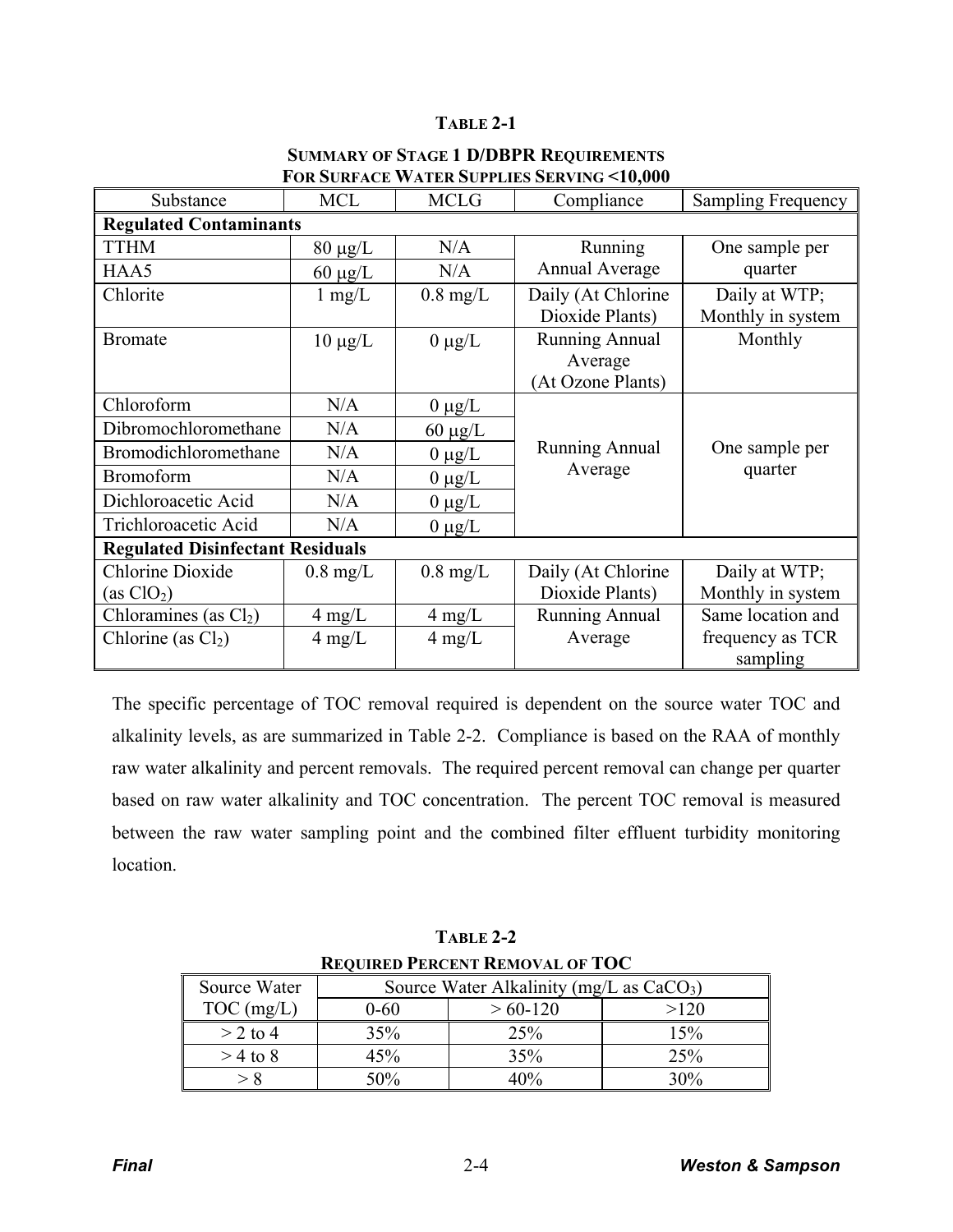As an alternative to sampling for TOC, a water system can also monitor for specific ultraviolet absorption (SUVA). SUVA is the ratio of ultraviolet (UV) absorption at a wavelength of 254 nanometers (nm) to the dissolved organic carbon (DOC) content of the water. SUVA is an indicator of the humic content of water. Waters with low SUVA values contain primarily nonhumic organic matter and are not amenable to removal by enhanced coagulation. Waters with high SUVA values are generally amenable to removal of TOC by enhanced coagulation. Enhanced coagulation is a treatment technique designed to optimize the coagulant dose to increase the removal of TOC by conventional treatment.

Alternative compliance criteria have also been developed to allow WTPs flexibility for establishing compliance with the TOC removal requirements. The alternative criteria were developed to address the difference in source waters and the fact that certain waters are less amenable to effective removal of TOC by coagulation. A WTP can therefore establish compliance with the coagulation TOC removal if any one of the following alternative compliance criteria is met. These criteria are met if the required concentration is met and the calculated quarterly RAA. These criteria can also be used on a monthly basis (i.e. for individual months in which the criteria is met).

- Source water  $TOC < 2.0$  mg/L
- Treated water  $TOC < 2.0$  mg/L
- Example Raw water SUVA  $\le$  2.0 L/mg-m
- Treated water SUVA  $\leq 2.0$  L/mg-m
- Raw water TOC < 4.0 mg/L, Raw water alkalinity > 60 mg/L as CaCO<sub>3</sub> TTHM < 40  $\mu$ g/L and HAA5 < 30  $\mu$ g/L
- TTHM < 40  $\mu$ g/L and HAA5 < 30  $\mu$ g/L with chlorine as the only disinfectant

# **2.3 Proposed Stage 2 D/DBPR**

The Stage 2 Rule proposes a two-phased approach for DBPs. Stage 2A requires that all water supply systems meet "locational" running annual averages (LRAA) of 120  $\mu$ g/L and 100  $\mu$ g/L for TTHM and HAA5, respectively, within three (3) years of the rule promulgation. Rule promulgation is expected to occur in early 2005 making compliance required in early 2008. In addition, water systems must continue to maintain Stage 1 D/DBPR RAA of 80  $\mu$ g/L and 60  $\mu$ g/L for TTHM and HAA5, respectively.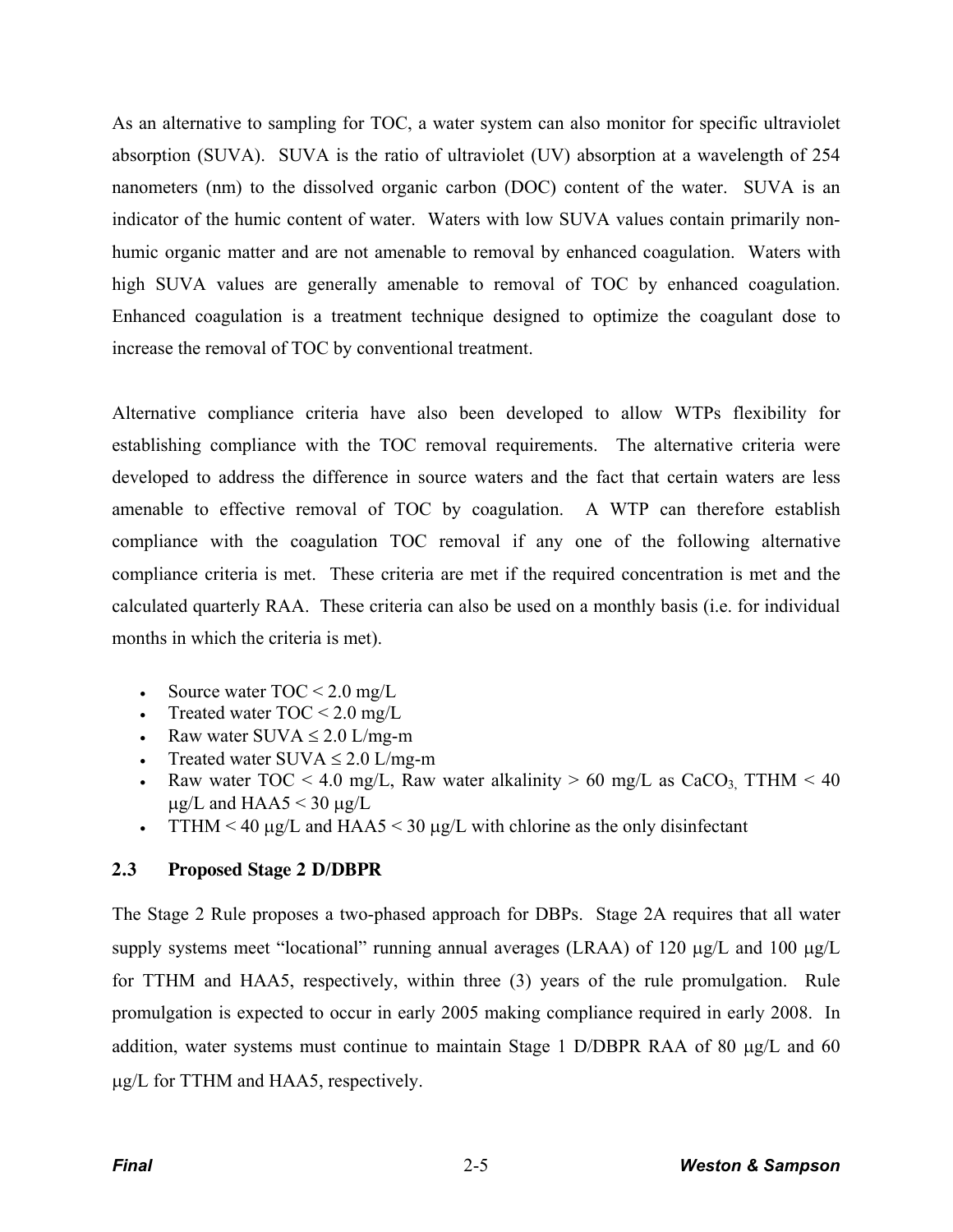Stage 2B further lowers the LRAA to 80  $\mu$ g/L and 60  $\mu$ g/L for TTHM and HAA5, respectively. Small systems must comply within 7.5 years after rule promulgation. Rule promulgation is expected to occur in early 2005 making compliance required in mid-2012. Stage 2 also requires that water system suppliers conduct Initial Distribution System Evaluations (IDSEs) to select new Stage 1 compliance monitoring locations that more accurately represent peak disinfection byproduct concentrations in the distribution system.

#### 2.3.1 Initial Distribution System Evaluations (IDSE)

IDSE requirements apply to all surface water and groundwater systems that use a primary disinfectant other than UV, or that add a residual to their water. Any system whose historical individual TTHM/HAA5 Stage 1 D/DBPR compliance data are  $\leq 40/30$  µg/L for TTHM/HAA5 respectively for a specified period may be exempt from performing an IDSE.

An IDSE can be conducted by a Standard Monitoring Program (SMP) or by a System-Specific Study (SSS). Under an SMP, a supplier's distribution system is monitored for one year, collecting sampling data from select sites. The SSS does not require sampling, but relies on historical data and system modeling to obtain representative system data.

# 2.3.2 IDSE – Standard Monitoring Program (SMP)

The SMP is a one-year monitoring program designed to generate data that is subsequently used to select Stage 2B D/DBPR compliance monitoring sites. These new monitoring sites should better capture representative high TTHM and HAA5 concentrations. Each water supplier's program will be based on a schedule and plan determined by system size, source water type, number of plants, and disinfection method (chlorine or chloramine).

Because so many system factors influence the formation of TTHMs and HAA5s, the locations of the TTHM and HAA5 sites are system-specific. All high TTHM and HAA5 SMP sampling results should represent the maximum DBP concentrations in the finished water that is *delivered to customers***.**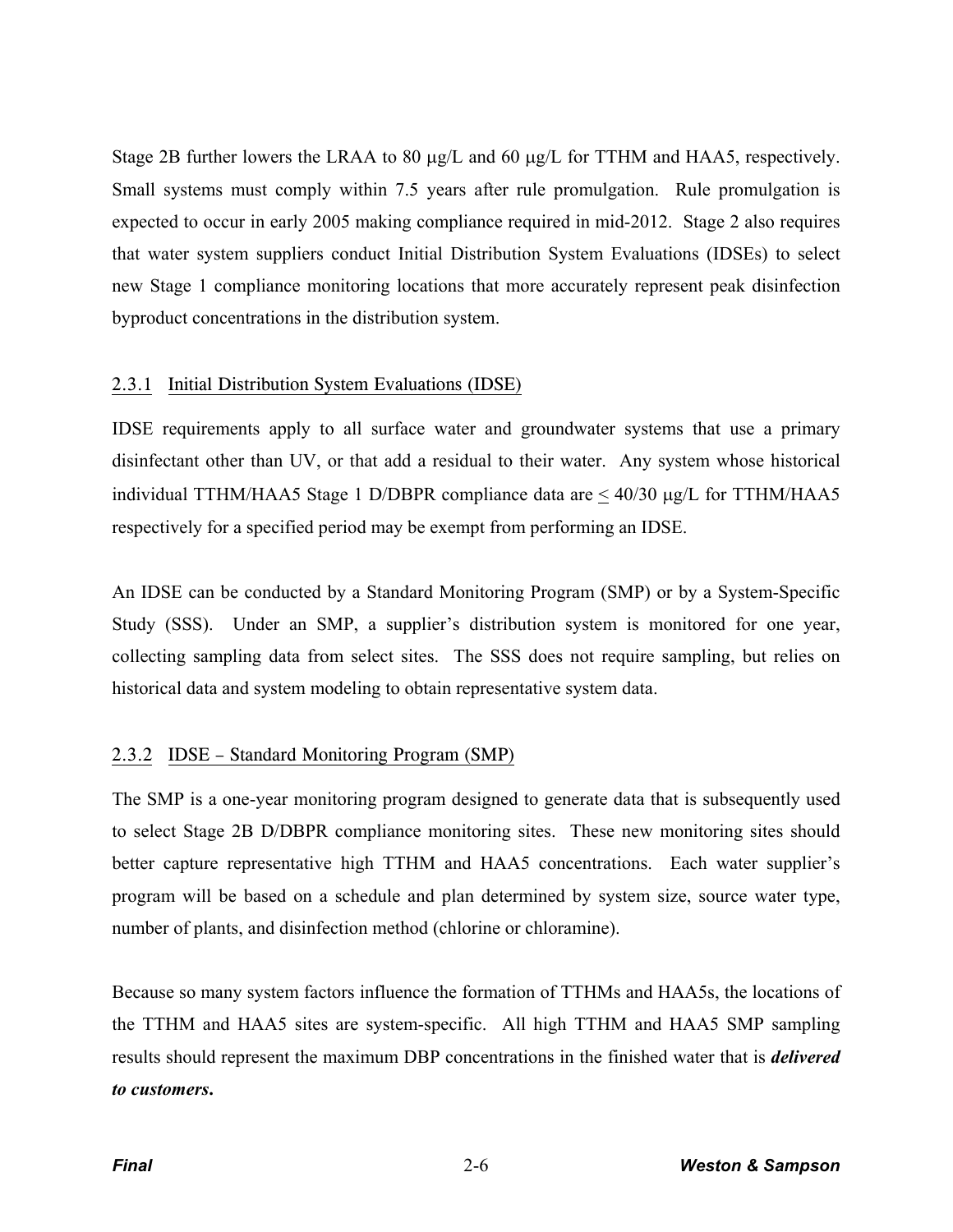High TTHM sites are typically characterized by long residence times, low or no disinfectant residual, high heterotrophic plate count or positive coliform, areas with historical data showing high TTHM levels, and are located in remote areas with few customers and after storage facilities. Large, dead-end water mains with only a few customers, especially if they are located in remote areas of the distribution system, are likely to have high TTHM concentrations. Deadend mains with no service, however, should not be used for a sampling site because a customer never consumes this water. Although there is limited data for HAA5s, high HAA5 sites are typically characterized by varying residence times and a low, but positive, disinfectant residual.

An IDSE for systems serving <10,000 people requires two types of quarterly sampling locations (Note that the SMP sampling locations are *in addition to* Stage 1 D/DBPR compliance monitoring sites). Table 2-3 summarizes the number and type of sample sites required for a small system. Large systems (serving  $>10,000$  people) are required to sample at the same sites as small systems as well as at the entry point to the distribution system and at locations with the system that are representative of average residence times.

**TABLE 2-3 SUMMARY OF SMP SAMPLE SITE REQUIREMENTS**

| <b>System Characteristics</b> | <b>SMP</b> Sample Sites per Plant |           |                    |
|-------------------------------|-----------------------------------|-----------|--------------------|
| <b>Surface Water Systems</b>  | High TTHM                         | High HAA5 | <b>Total Sites</b> |
| $\leq 10,000$                 |                                   |           |                    |

It is important to note that the samples taken at each site are "dual samples", meaning two samples must be collected at the same time at each site. One sample is analyzed for TTHM and the other for HAA5. For this example, where Cohasset is required to collect samples from 2 sites per plant, a total of 4 samples (2 per site) will be required for each quarter.

The monitoring schedule is determined from historical DBP data and is system specific. The month with the highest TTHM/HAA5 level or maximum water temperature is referred to as the *controlling month*. At least one set of "dual" samples must be collected during the controlling month. The other rounds of sampling must be scheduled at three month intervals based on the date selected for sample collection in the controlling month. The sampling dates for the entire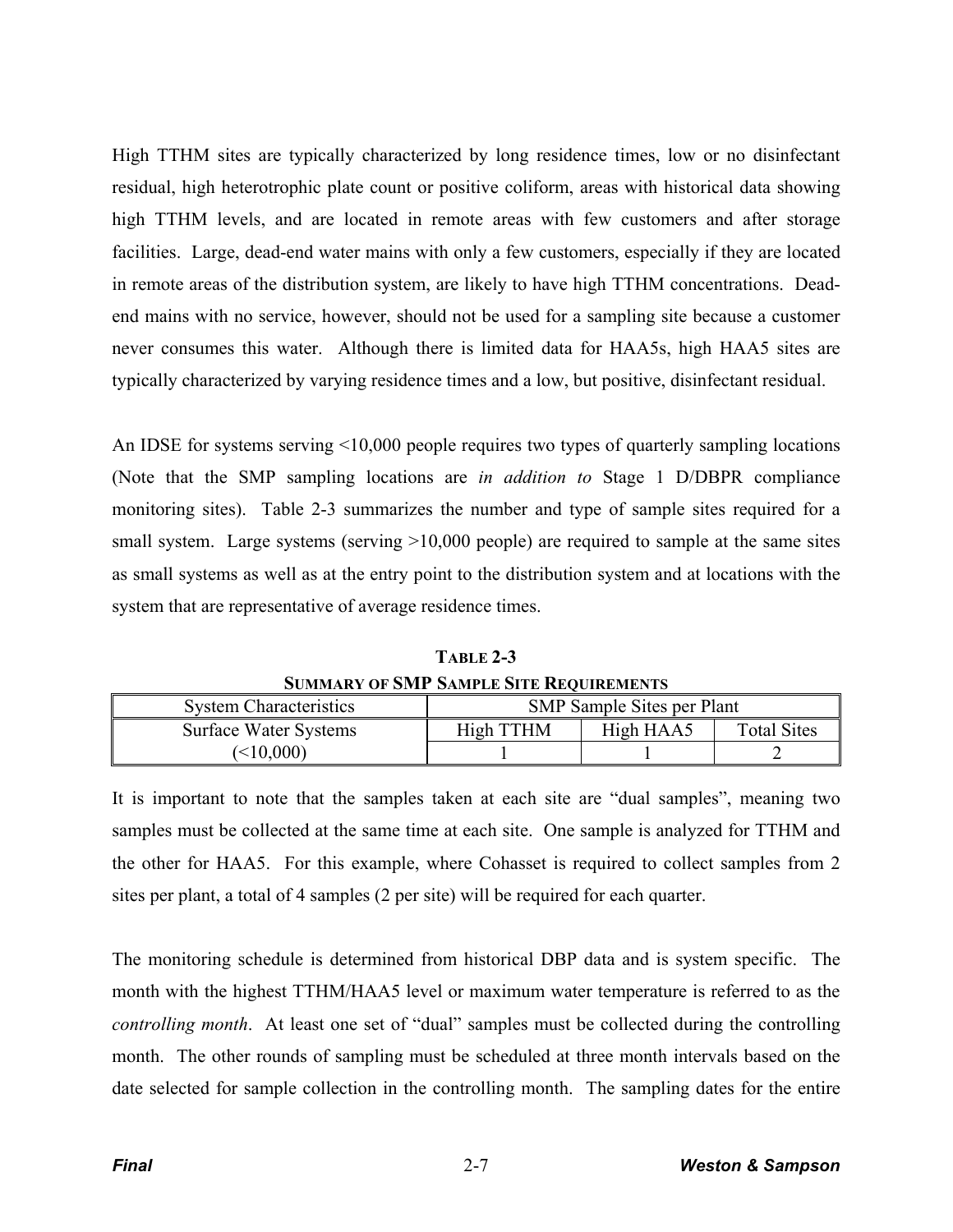year must be scheduled in advance. If the highest TTHM and HAA5 levels do not occur in the same month, the controlling month should be based on the month with the highest TTHM concentrations. If there is no historical DBP data, the controlling month shall be determined based on the month having the maximum annual water temperature.

Table 2-4 summarizes SMP sampling requirements for Cohasset for both small and large systems. The sampling requirements described herein do not consider special circumstances such as wholesaling water systems and systems with temporary sources (less than 90 days). If Cohasset were to sell water to Hingham, a large system (serving >10,000), Cohasset would need to meet the deadline requirements for a large system. Otherwise, the deadline for a small system would need to be met. For either case, the sampling frequency would not change. Water suppliers should refer to the proposed Stage 2 D/DBPR for complete explanations of all special conditions.

| DIMIT DAMIT LING INEQUINEMENTS               |                                                        |                                                                        |                                              |                                                                                                  |
|----------------------------------------------|--------------------------------------------------------|------------------------------------------------------------------------|----------------------------------------------|--------------------------------------------------------------------------------------------------|
| System Type<br>(Population<br>Served)        | <b>IDSE</b> Report<br>Due Date                         | Recommended<br><b>SMP</b> Sampling<br><b>Start Date</b>                | Sampling<br>Frequency                        | <b>Sampling Control</b><br>Month                                                                 |
| Surface water<br>systems<br>$( \leq 10,000)$ | 4 years after<br>final Stage 2<br>rule<br>promulgation | 2 years and 9<br>months after<br>final Stage 2<br>rule<br>promulgation | Every 90 days (3)<br>months) for one<br>year | 1. Month with highest<br>TTHM/HAA5 level<br><b>OR</b><br>2. Month with<br>maximum<br>temperature |
| Surface water<br>systems<br>(>10,000)        | 2 years after<br>final Stage 2<br>rule<br>promulgation | 9 months after<br>final Stage 2<br>rule<br>promulgation                | Every 90 days (3)<br>months) for one<br>year | 1. Month with highest<br>TTHM/HAA5 level<br><b>OR</b><br>2. Month with<br>maximum<br>temperature |

**TABLE 2-4 SMP SAMPLING REQUIREMENTS**

The success of an SMP, and ultimately an IDSE, depends upon the selection of accurate, representative sample sites. Many water suppliers possess various types of information helpful in identifying preliminary SMP sites. The following list contains several data sources and tools for identifying preliminary SMP sites: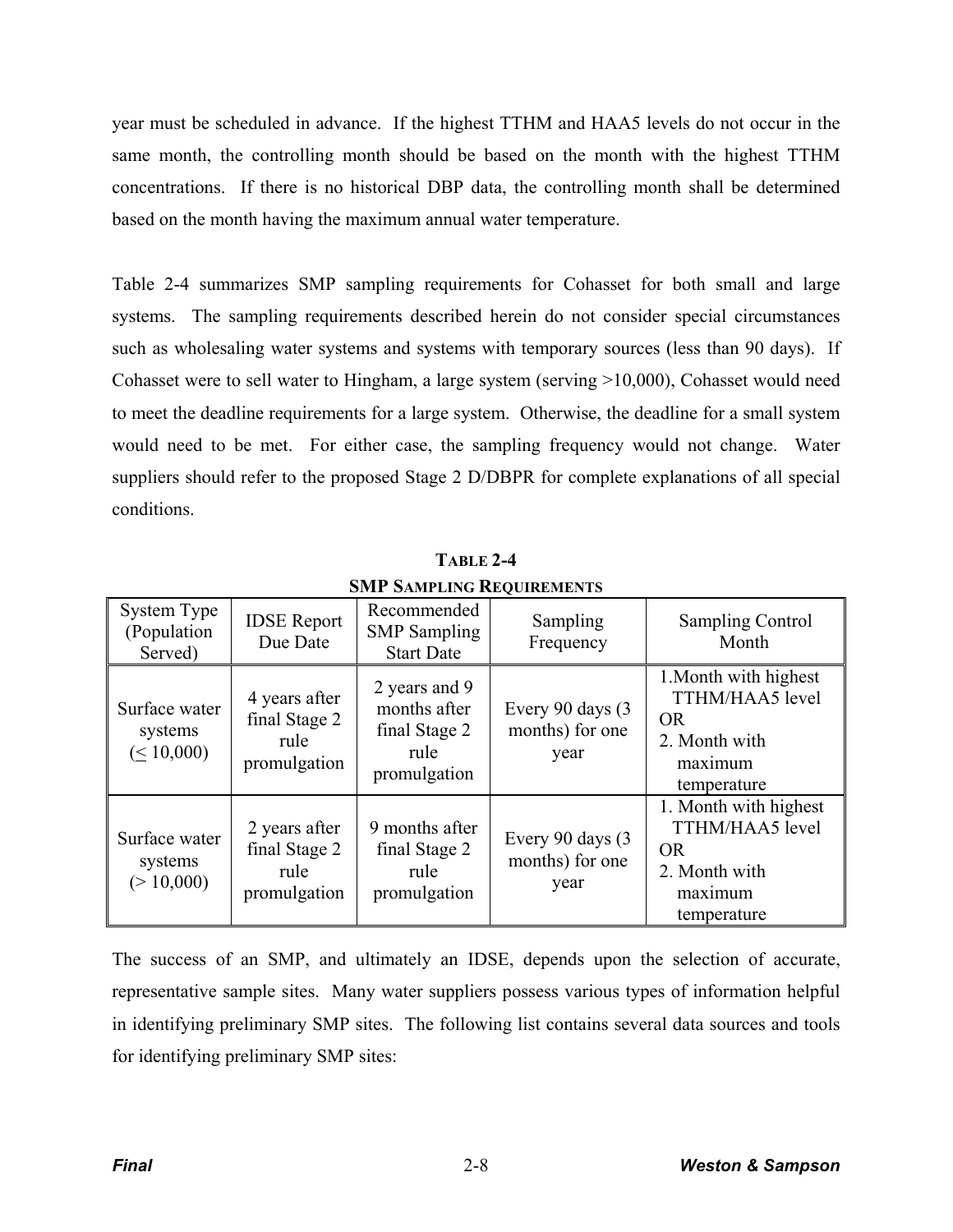- $\bullet$  Maps
- Distribution system water quality data
- Simulated distribution system laboratory tests
- Distribution system hydraulic model
- $\bullet$  Tracer studies
- System operating data
- Geographic Information System (GIS)

# 2.3.3 Minimum Requirements for an SMP IDSE Report

Once an SMP is completed, systems must report the results, along with recommended Stage 2 D/DBPR sampling sites, within the appropriate timeframe. At a minimum, reports must contain the following items:

- Original SMP monitoring plan and an explanation of any deviations from that plan.
- All SMP TTHM and HAA5 analytical results.
- All TTHM and HAA5 analytical results from Stage 1 D/DBPR compliance monitoring collected during the period of the IDSE.
- A schematic of the system's distribution system with results, locations, and dates of all IDSE SMP. All compliance samples should be noted.
- Recommendations for locating Stage 2B compliance monitoring sites. The typical recommendation for monitoring sites is the two sites having the highest TTHM and HAA5 LRAAs from analytical results from the SMP monitoring plan.
- Justification for selection of Stage 2B compliance monitoring sites.

# 2.3.4 IDSE System-Specific Study (SSS)

An SSS allows systems with extensive data, previous pertinent studies, or detailed knowledge of their operations to use these resources to choose new monitoring sites, thus avoiding the expense of an SMP. However, the Stage 2 D/DBPR requires that an SSS provide *equivalent* or *superior selection* of new Stage 2 D/DBPR compliance monitoring sites targeting high DBP levels as compared to the sites selected from an SMP.

# 2.3.5 Methods to Conduct an SSS

Although historical monitoring data, new monitoring data, water distribution modeling, tracer study results, and other distribution system analyses can be used as part of an SSS, there are two "pre-defined" methods that are expected to provide equivalent or superior selection of compliance sites as compared to an SMP.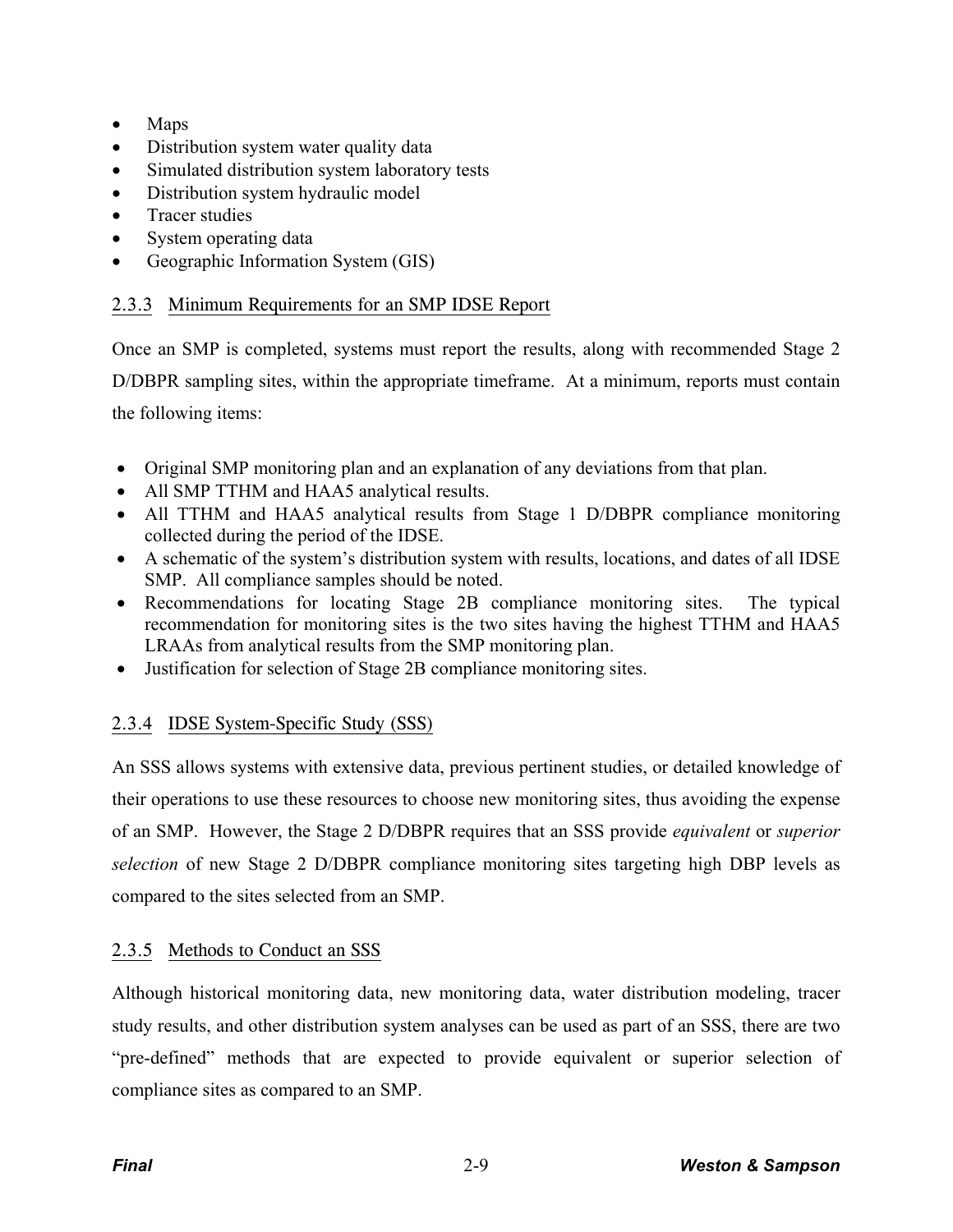- 1. The use of historical DBP data that equals or exceeds the IDSE monitoring requirements.
- 2. The use of a calibrated water distribution system hydraulic model and one new round of sampling during the month of peak DBP levels (or peak water temperature if DBP data is not available).

Water suppliers should refer to the proposed Stage 2 D/DBPR for complete explanations of all requirements of these two methods.

# **2.4 Long Term 1 Enhanced Surface Water Treatment Rule (LT1ESWTR)**

The Interim Enhanced Surface Water Treatment Rule (IESWTR) is an amendment to the SWTR and applies to surface water systems and systems having groundwater under the influence of surface water (GWUDI) that serve at least 10,000 people. The Long Term 1 Enhanced Surface Water Treatment Rule applies similar requirements to surface water systems that serve less than 10,000 people. The LT1ESWTR was designed to optimize treatment reliability and to enhance physical removal efficiencies to minimize *Cryptosporidium* levels in finished water. The rule also includes disinfection benchmark provisions to assure continued levels of microbial protection while facilities take the necessary steps to comply with new DBP standards. Table 2- 5 summarizes the LT1ESWTR requirements for small systems.

| Contaminant               | <b>Regulatory Limit</b>                      | Monitoring Frequency    |
|---------------------------|----------------------------------------------|-------------------------|
| Cryptosporidium           | 0 oocysts/L MCLG                             | N/A                     |
|                           | 99% removal $(2-log)$                        |                         |
| <b>Turbidity Combined</b> | $\leq$ 0.3 NTU in at least 95% of monthly    | Samples collected every |
| <b>Filter Effluent</b>    | samples; Maximum of 1 NTU                    | 4 hours                 |
| Turbidity Individual      | $\leq$ 0.5 NTU for the first four hours of   | Samples collected every |
| Filter Effluent           | operation or a filter profile is required    | 15 minutes              |
|                           | <1 NTU in 3 months; or a self-assessment     | Samples collected every |
|                           | of the filter is required                    | 15 minutes              |
|                           | $\leq$ 2 NTU in 2 months; or a comprehensive | Samples collected every |
|                           | performance evaluation is required           | 15 minutes              |

**TABLE 2-5 SUMMARY OF LT1ESWTR REQUIREMENTS**

The LT1ESWTR also requires that disinfection profiling be conducted by any system whose TTHM or HAA5 RAA are greater than or equal to 80 percent of the MCLs. The 80 percent thresholds are 64  $\mu$ g/L and 48  $\mu$ g/L for TTHMs and HAA5s, respectively. Disinfection profiling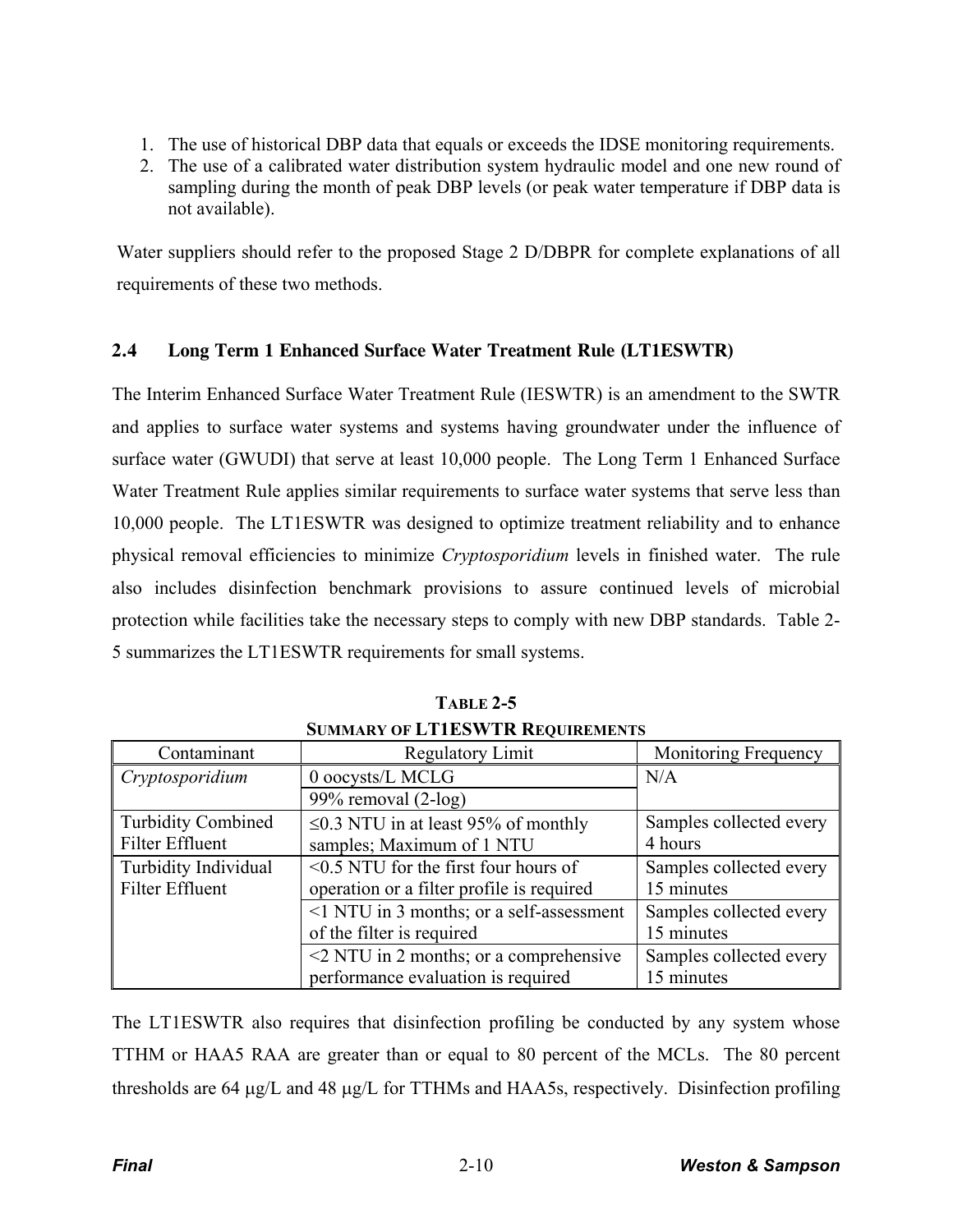is designed to evaluate impacts on microbial risk before a significant change in disinfection practices is made to ensure that adequate microbial protection is maintained. Given the historical TTHM and HAA5 RAAs for Cohasset, disinfection profiling is required. Systems required to develop a disinfection profile must consult the state prior to making a significant change in their disinfection practices. Significant changes may include moving the point of disinfection application, changing the type of disinfectant used and changing the disinfection process (i.e. changing the contact basin geometry).

Disinfection profiling for *Giardia* inactivation (3-log removal) is required for all systems that exceed the 80 percent trigger TTHM and HAA5 concentrations, such as Cohasset. A disinfection profile is a graphical representation of a system's level of *Giardia* or virus inactivation measured during the course of a year. The EPA website (http://www.epa.gov/ogwdw000/mdbp/lt1eswtr.html) contains an excel spreadsheet that can be used to develop a disinfection profile. Disinfection profiling for virus inactivation (4-log removal) is *required* for any system that proposes to add or switch to ozone or chloramines; it is *recommended* for any system that proposes to add or switch to chlorine dioxide. The inactivation calculation is a function of the peak hourly flow, chlorine residual concentration, contact time, temperature and pH over each disinfection segment within the WTP. A disinfection segment is defined as the section of the treatment system beginning at one disinfectant injection or monitoring point and ending at the next disinfectant injection or monitoring point.

If there is less than one year of data available, the disinfection benchmark is calculated as the average of the monthly average inactivations. If there is one year of data available, the disinfection benchmark is the lowest monthly average of inactivation. The disinfection benchmark will be used as a monitor to assess microbial protection when significant disinfection modifications are made to the plant such that microbial protection is not compromised for lower DBPs.

The LT1ESWTR was promulgated in January 2002. By June 30, 2003, systems serving less than 10,000 people, such as Cohasset, must indicate that their system has started their disinfection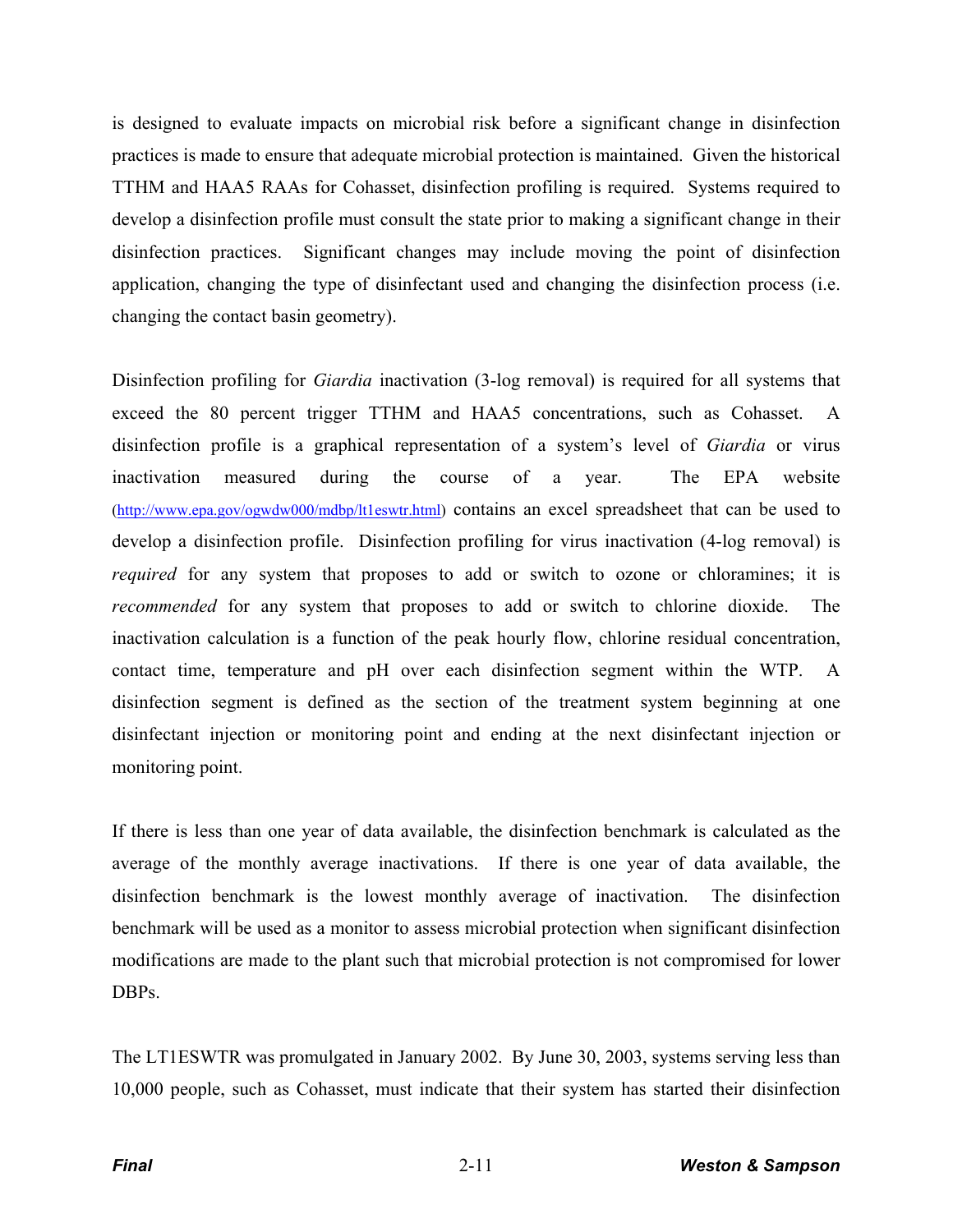profiling. The disinfection profile must be completed by June 30, 2004. Compliance with the rule (i.e. turbidity standards, individual filter monitoring) is required by January 14, 2005. Under the rule, sanitary surveys must be conducted every three years by the state for all surface waters and GWUDI systems regardless of size.

## **2.5 Proposed Long Term 2 Enhanced Surface Water Treatment Rule (LT2ESWTR)**

The LT2ESWTR was proposed on August 11, 2003 and is expected to be finalized with the Stage 2 D/DBPR in early 2005. The intent of the rule is to provide additional public health protection, if needed, from *Cryptosporidium* and other pathogenic microorganisms in drinking water.

Under the LT2ESWTR, systems will initially conduct source water monitoring for *Cryptosporidium* to determine their treatment requirements. *Cryptosporidium* monitoring by large systems will begin six months after the LT2ESWTR is finalized and will last for a duration of two years. Small systems, such as Cohasset, are on a delayed schedule and will start monitoring when the large system monitoring period has been completed. To reduce monitoring costs, small filtered systems will initially be required to conduct one year of monitoring for *E. coli*. *Cryptosporidium* monitoring will be required of small systems only if their *E. Coli* results exceed specified trigger concentrations.

It has been proposed that the annual mean source water *E. coli* concentration of 10 and 50 per 100 ml are appropriate values to trigger the requirement for *Cryptosporidium* monitoring in lakes/reservoirs and flowing streams, respectively. Both *E. coli* and *Cryptosporidium* monitoring will include one sample collected twice a month over a one-year period. A second round of monitoring will be required six years after the initial bin classification. It is recommended that Cohasset begin to collect source water samples for *E. coli* twice a month such that the requirements of the LT2ESWTR will be known well in advance of the compliance dates.

The analytical results of the *Cryptosporidium* monitoring, if applicable, will classify systems into different categories or "bins". Additional treatment will be required based on which bin a system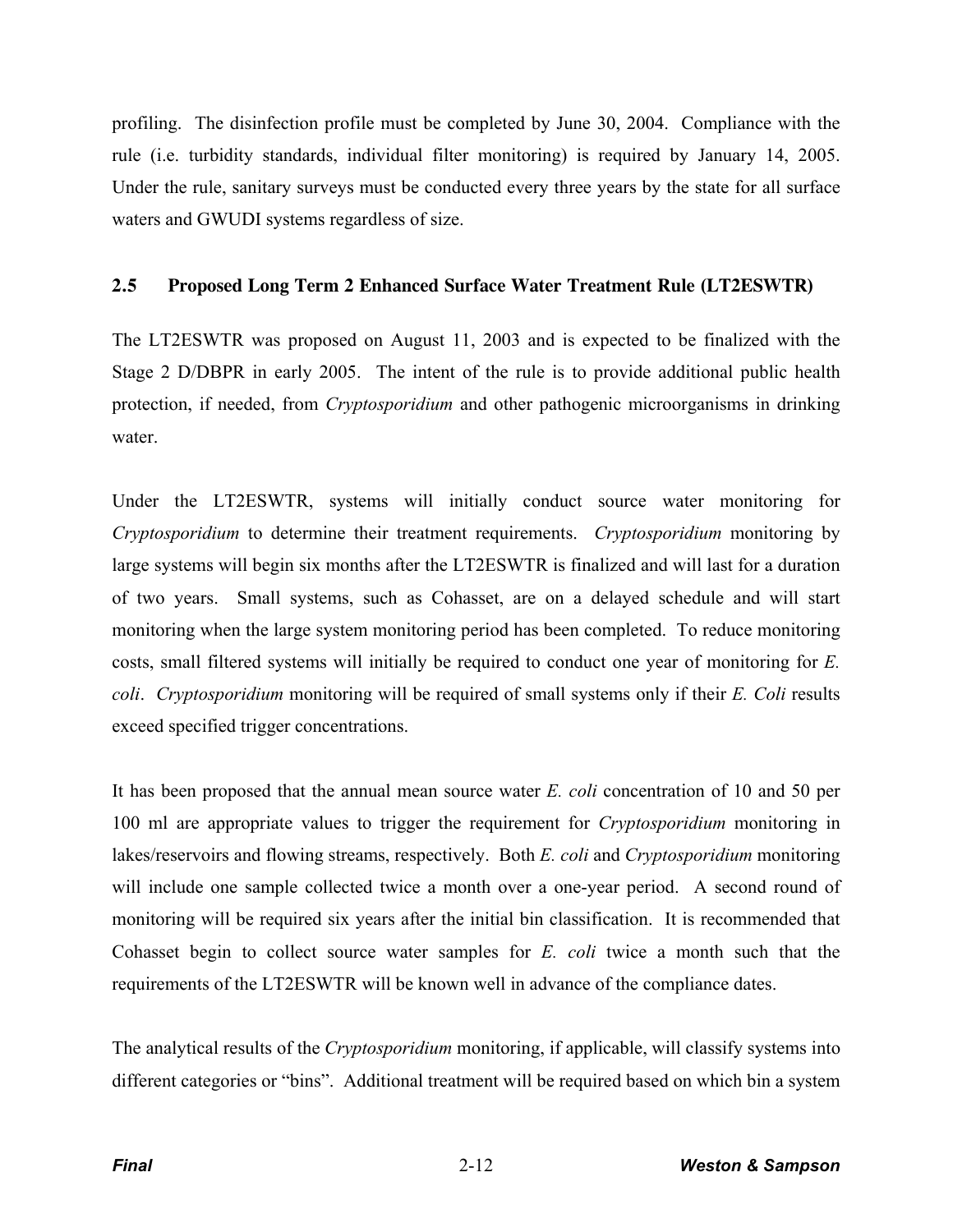is assigned. For small systems  $(10,000$  population) bin classification will be based on the one year mean based on *Cryptosporidium* samples collected twice per month for 12 months. If *Cryptosporidium* monitoring is not required, a system is automatically placed into Bin 1 requiring no additional treatment. A system is exempt from monitoring for the purposes of the bin classification if they can provide 2.5 log treatment for *Cryptosporidium* in addition to conventional treatment requirements.

The bin classification will trigger the water supplier into meeting certain levels of *Cryptosporidium* treatment, ranging from no treatment for Bin 1 classification to 2.5 log removal/inactivation for a Bin 4 classification. The bins are defined below in Table 2-6.

**TABLE 2-6 BIN CLASSIFICATION SUMMARY**

| Bin | Cryptosporidium Concentration             | <b>Required Additional Treatment</b>      |
|-----|-------------------------------------------|-------------------------------------------|
|     | Cryptosporidium < 0.075/L                 | No additional treatment requirement for a |
|     |                                           | system using conventional treatment       |
|     | $0.075/L \leq Cryptosporidium \leq 1.0/L$ | 1-log treatment will be required.         |
|     | $1.0/L \leq Cryptosporidium \leq 3.0/L$   | 2-log treatment will be required.         |
|     | $Cryptosporidium \geq 3.0/L$              | 2.5 log treatment will be required.       |

In preparation for the LT2ESWTR, the EPA has also conducted investigations to determine what bin classification systems would fall into. Based on their studies they estimate that most of the water systems will fall into a bin assignment of Bin 1 or Bin 2.

The rule employs a "microbial toolbox" approach where properly designed and implemented "tools" will receive a corresponding *Cryptosporidium* log credit reduction. Examples of "tools" include watershed controls, the development of alternative sources, the addition of pretreatment and the improvement of existing treatment and disinfection processes

The proposed LT2ESWTR presented various treatment options and the removal/inactivation for *Cryptosporidium* that each will receive. Table 2-7 lists potentially applicable treatment alternatives.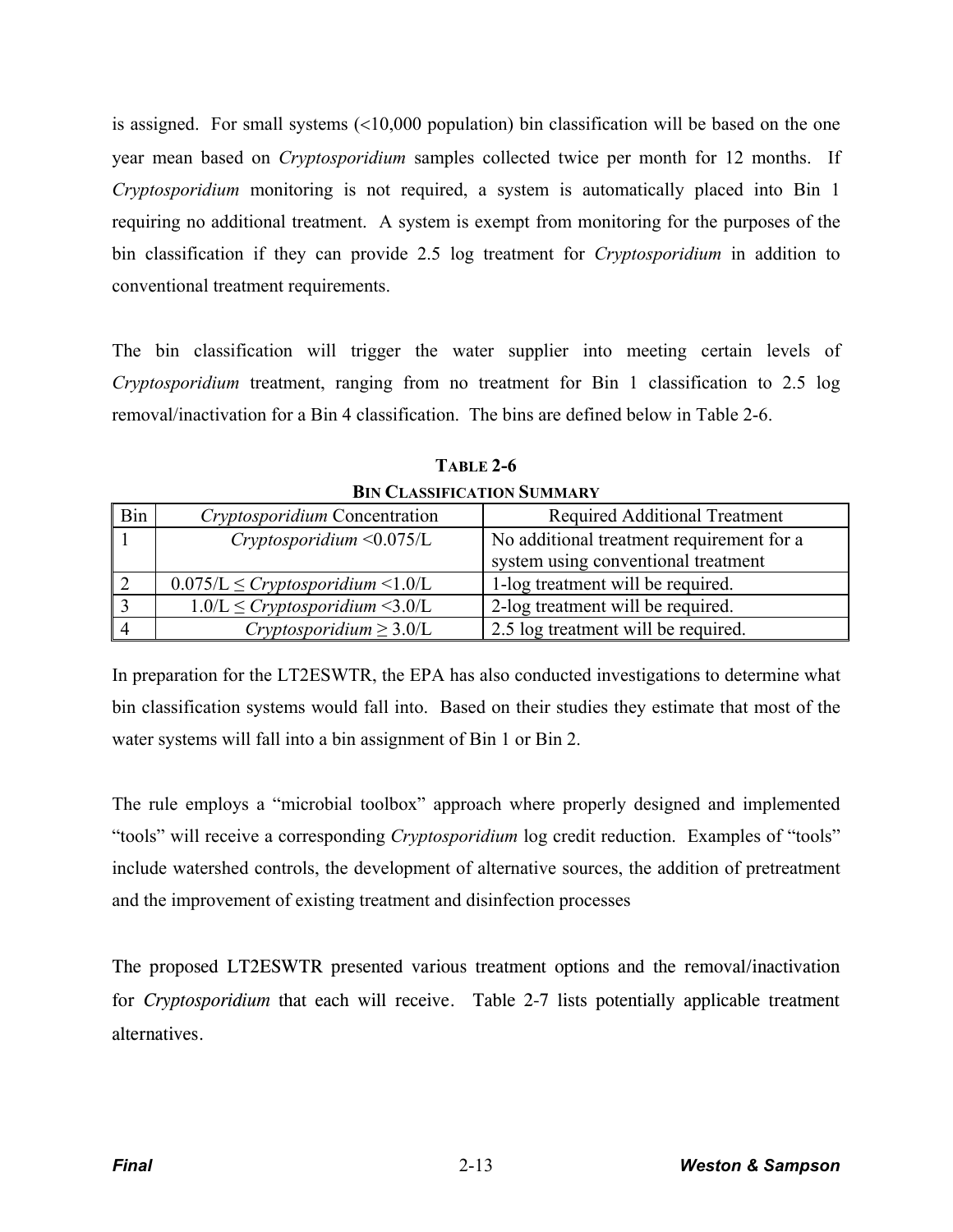Compliance with the rule will be required three years after initial bin classification. A second round of monitoring will be required six years after the initial bin classification.

| <b>Treatment Approach</b>            | Potential Log Credit                                                                                                                                                                                                          |  |  |
|--------------------------------------|-------------------------------------------------------------------------------------------------------------------------------------------------------------------------------------------------------------------------------|--|--|
| <b>Watershed Control Program</b>     | 0.5 log removal/inactivation credit                                                                                                                                                                                           |  |  |
| <b>Combined Filter Performance</b>   | 0.5 log removal/inactivation credit for combined filter<br>effluent turbidity $\leq 0.15$ NTU in 95% of samples each<br>month at a monitoring frequency of every four hours.                                                  |  |  |
| <b>Individual Filter Performance</b> | 1.0 log removal/inactivation credit for individual filter<br>effluent turbidity $\leq 0.15$ NTU in 95% of the samples each<br>month and turbidity $\leq 0.30$ NTU in two consecutive<br>samples taken at 15 minute intervals. |  |  |
| Chlorine dioxide                     | Up to 1.0 removal/inactivation log credit based on<br>demonstration of compliance with CT tables                                                                                                                              |  |  |
| Ozone                                | Up to 2.0 removal/inactivation log credit based on<br>demonstration of compliance with CT tables                                                                                                                              |  |  |
| UV                                   | Up to 2.5 log credit for Cryptosporidium, Giardia and<br>viruses based on the delivered UV dose provide in<br>relation to the UV dose tables.                                                                                 |  |  |
| <b>Membrane Filtration</b>           | Up to 2.5 log credit for Cryptosporidium removal based<br>on demonstration testing and daily membrane integrity<br>testing during operation                                                                                   |  |  |
| <b>Second Stage Filtration</b>       | 0.5 log credit for <i>Cryptosporidium</i> removal for a second<br>stage filtration stage (i.e. rapid sand, dual media, GAC or<br>other fine grain media).                                                                     |  |  |

**TABLE 2-7**

**POTENTIAL TREATMENT OPTIONS UNDER LT2ESWTR**

G:\WATER\COHASSET\203151 DBP\REPORT\REPORT\_080603.DOC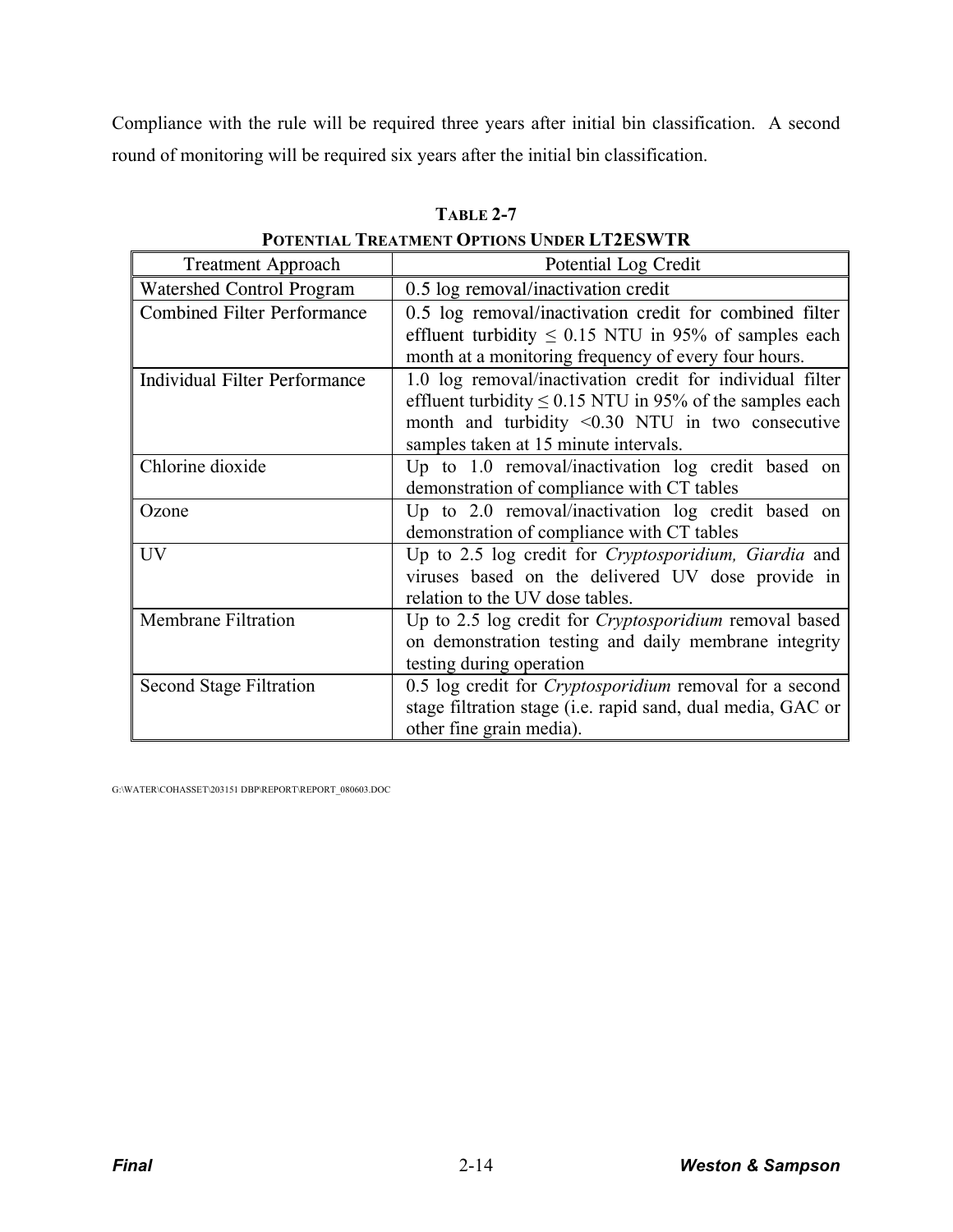### **3.0 SUMMARY OF COHASSET'S DBP'S**

#### **3.1 Total Trihalomethanes (TTHMs)**

Based on recent data from February 2002 to the present, the RAA for the Bates Lane TTHMs sample site ranged from 55.0 to 80.0  $\mu$ g/L indicating that Cohasset is barely in compliance with the new Stage 1 TTHM MCL of 80  $\mu$ g/L. Table 3-1 summarizes the Bates Lane TTHM sample results from May 2000 to the present.

| DATES LANE I I HIVI SUMMARY |                  |                 |  |  |
|-----------------------------|------------------|-----------------|--|--|
| Date Sampled                | TTHM $(\mu g/L)$ | $RAA (\mu g/L)$ |  |  |
| 05/03/00                    | 167.5            |                 |  |  |
| 06/07/00                    | 98.8             |                 |  |  |
| 06/21/00                    | 96.1             |                 |  |  |
| 10/18/00                    | 130.5            |                 |  |  |
| 11/27/00                    | 49.7             | --              |  |  |
| 06/26/01                    | 44.6             | --              |  |  |
| 09/19/01                    | 41.4             |                 |  |  |
| 02/20/02                    | 82.7             |                 |  |  |
| 05/21/02                    | 65.6             |                 |  |  |
| 09/25/02                    | 66.1             |                 |  |  |
| 12/18/02                    | 60.4             | 68.7            |  |  |
| 01/29/03                    | 44.3             | 59.1            |  |  |
| 05/28/03                    | 49.2             | 55.0            |  |  |
| 09/17/03                    | 126.5            | 70.1            |  |  |
| 11/17/03                    | 100.1            | 80.0            |  |  |
| 12/31/03 <sup>1</sup>       | 74.9             | 73.7            |  |  |

**TABLE 3-1 BATES LANE TTHM SUMMARY**

<sup>1</sup>Assumed to be taken in the first quarter for calculation purposes

The Stage 1 D/DBPR requires that the sampling site be located at a point representing the maximum residence time in the distribution system. High TTHMs are typically characterized by long residence times within the distribution system. A hydraulic model of the distribution system was used to identify a sample location having a maximum distribution system residence time. Beginning in December 2003, the TTHM sample location was relocated from Bates Lane to Whitehead Road, at the eastern extent of the distribution system. Samples collected from this location had TTHM concentrations of 78.9 and 81.7  $\mu$ g/L for samples collected on December 24,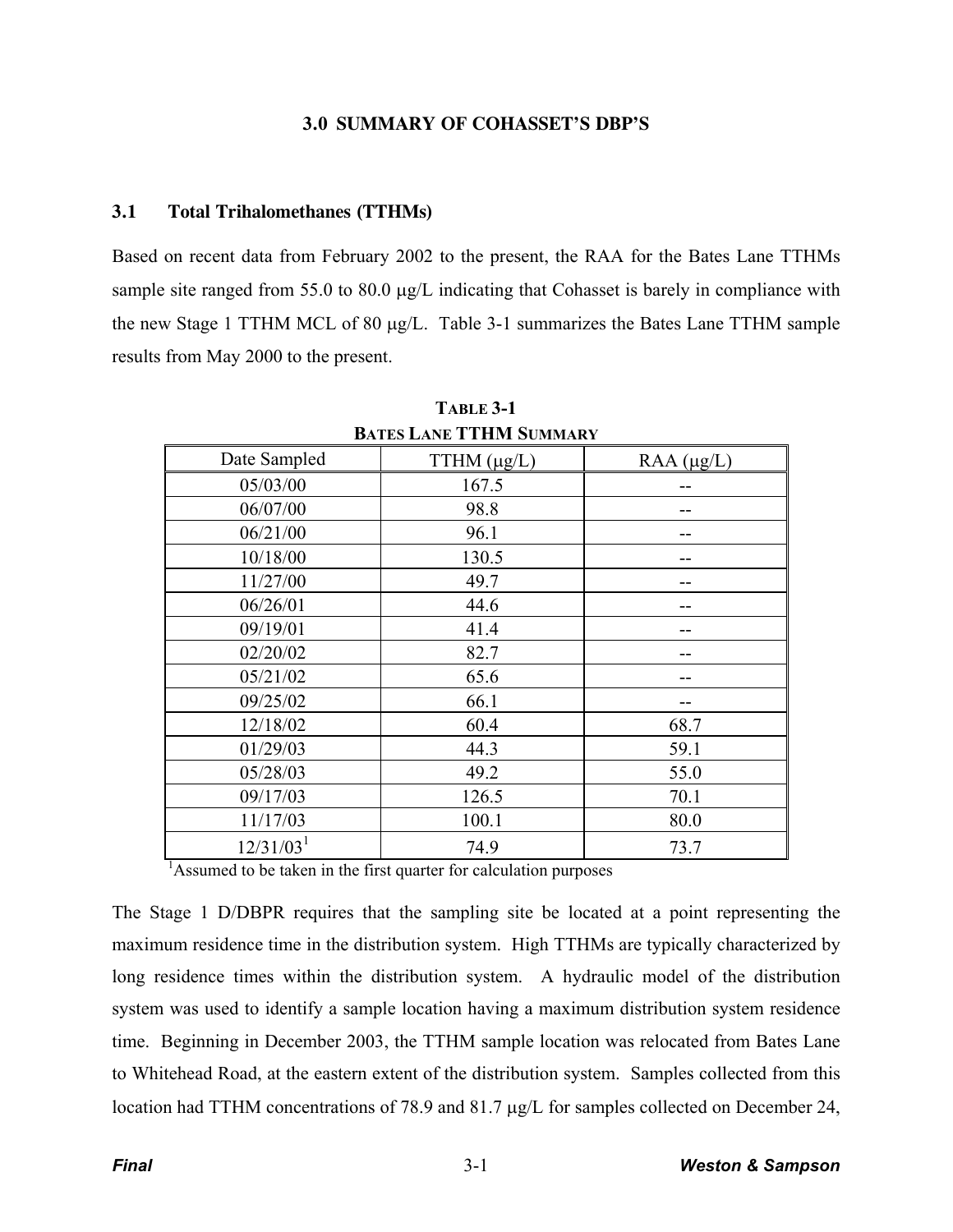2004 and December 31, 2004, respectively. Based on samples collected on December 31, 2004, the TTHM concentration at Whitehead Road was almost 13 percent higher than the concentration at Bates Lane.

Figure 3-1 and Table 3-2 summarizes historical TTHM sampling data collected from 1994 through 2003 throughout the distribution system. Based on the TTHM summary in Table 3-2, the RAA based on a "mock" quarterly average of all available data from each quarter is 88.5  $\mu$ g/L, which is greater than the current regulatory level of 80  $\mu$ g/L. By summarizing the data by quarter, the variation of TTHM concentrations between seasons can be evaluated.

|         | TTHM Concentration $(\mu g/L)$ |         |         |                           | Number of |
|---------|--------------------------------|---------|---------|---------------------------|-----------|
| Quarter | Minimum                        | Maximum | Average | <b>Standard Deviation</b> | Samples   |
|         | 44.3                           | 138.7   | 75.8    | 37.9                      |           |
|         | 44.6                           | 175.0   | 110.3   | 47.5                      |           |
|         | 41.4                           | 126.5   | 88.4    | 27.4                      |           |
|         | 49.7                           | 130.5   | 79.4    | 24.8                      |           |

**TABLE 3-2 TTHM SUMMARY**

The town will need to refine their TOC removal and evaluate current disinfection practices to reduce DBP formation to ensure that the D/DBPR Stage 1 RAA and Stage 2 LRAA TTHM levels are met consistently. As a first step, the pre-chlorination injection point has been relocated from the rapid mix basins to post-sedimentation/pre-filtration.

Between September 1995 and October 2000, seven samples were collected from the WTP effluent and were analyzed for TTHM. TTHM concentrations leaving the plant ranged from non-detect to 66.3  $\mu$ g/L with an average concentration of 31.8  $\mu$ g/L TTHM. Because high TTHM sites are typically characterized by long residence times and low or no disinfectant residual, the TTHM concentration leaving the plant will increase as it moves to the extent of the distribution system. Measures should be taken to reduce the amount of DBPs formed within the WTP.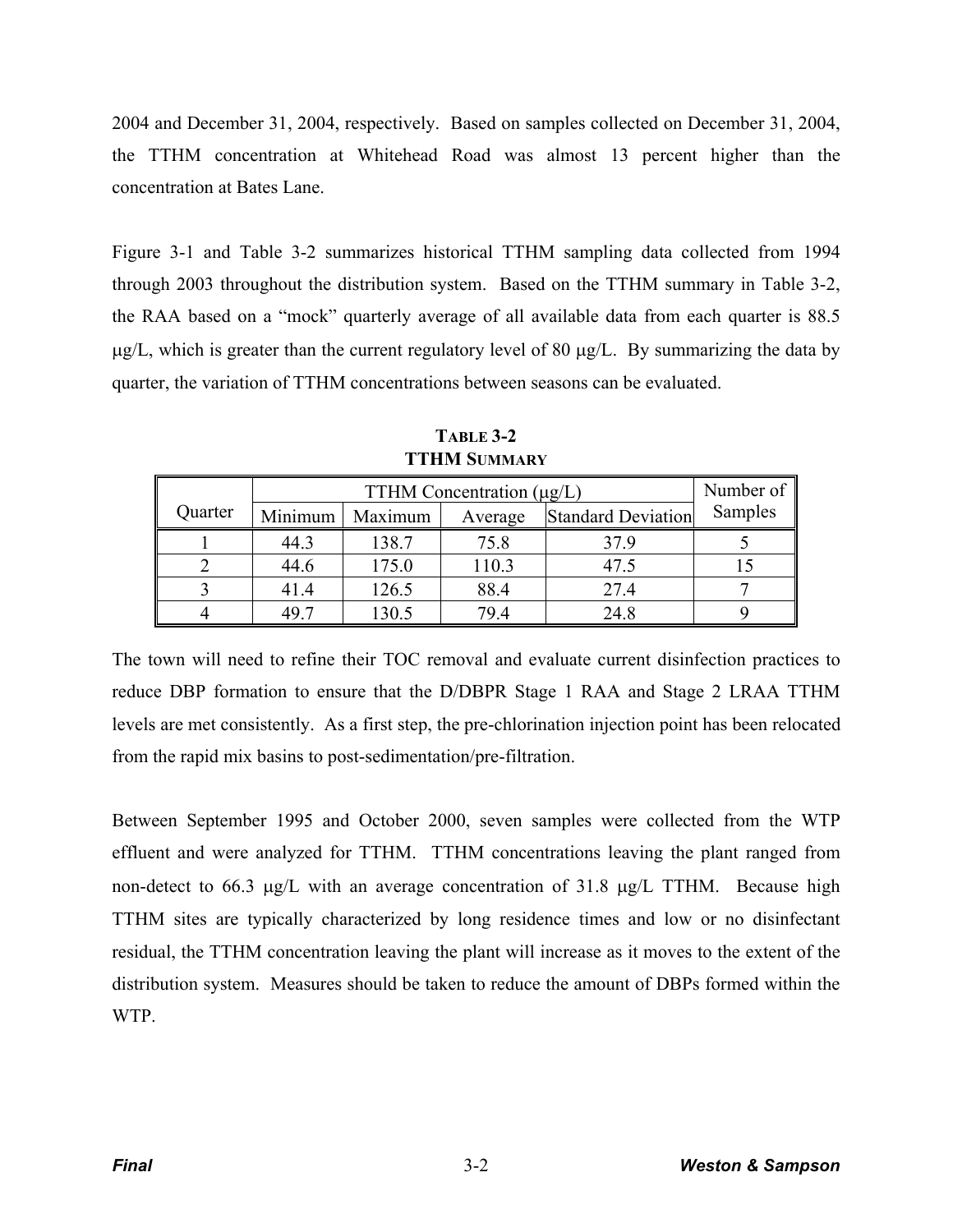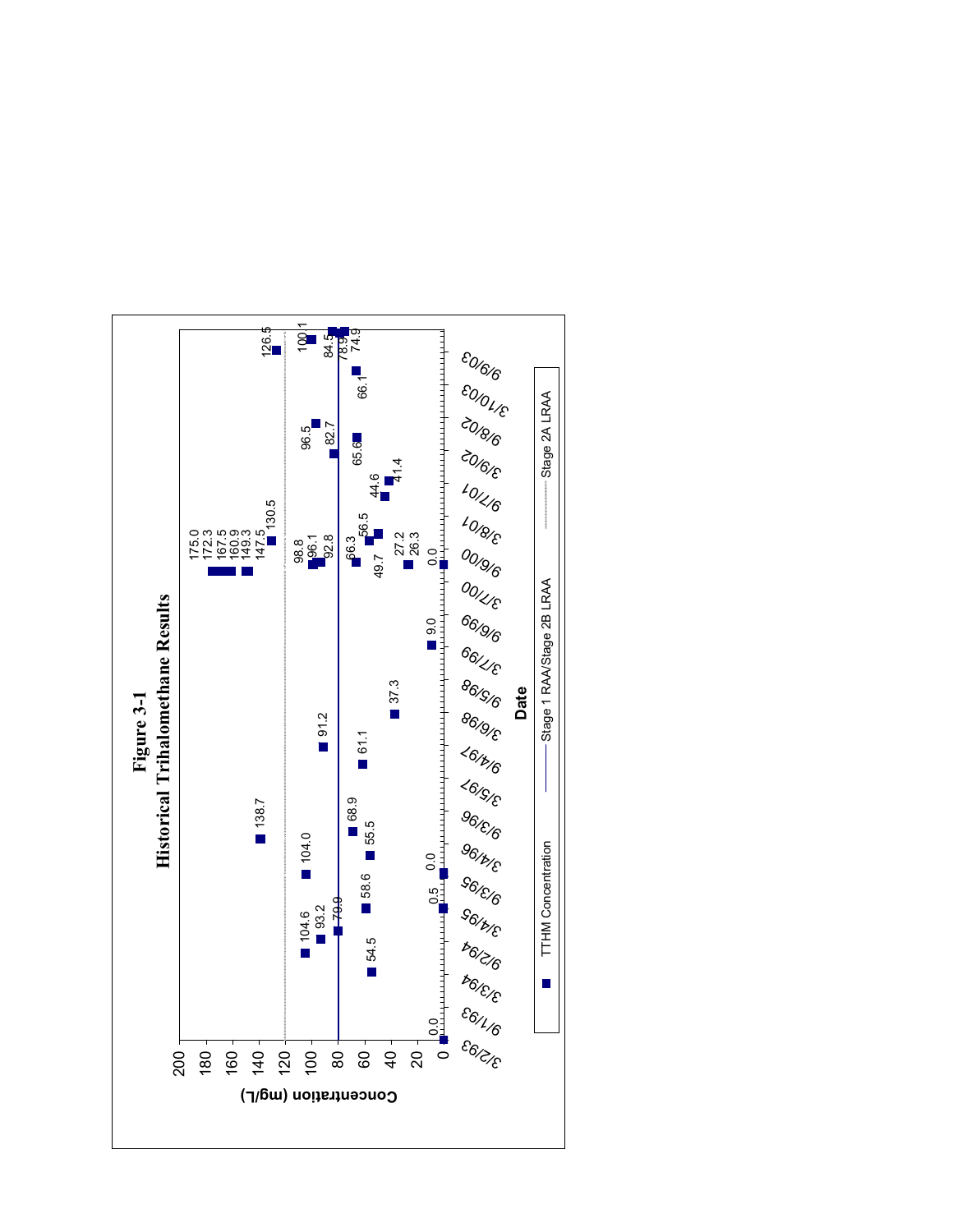## **3.2 Haloacetic Acids (HAA5s)**

Based on data from September 2002 to the present for Bates Lane, the RAA for HAA5s ranged from 63.0 to 89.6  $\mu$ g/L. The HAA5 MCL was exceeded in all RAAs calculated for the given timeframe. Between May 2001 and the present, ten samples have been collected from this sample location and analyzed for HAA5s. The results are summarized in Table 3-3. The RAA MCL was exceeded in the last three quarters indicating that treatment modifications are required to meet the requirements of the D/DBPR Stage 1 RAA and Stage 2 LRAA.

| <b>BATES LANE HAA5 SUMMARY</b> |             |             |  |  |
|--------------------------------|-------------|-------------|--|--|
| Date Sampled                   | Total HAA5  | <b>RAA</b>  |  |  |
|                                | $(\mu g/L)$ | $(\mu g/L)$ |  |  |
| 05/21/01                       | 60.6        |             |  |  |
| 09/19/01                       | 63.7        |             |  |  |
| 02/27/02                       | 60.0        |             |  |  |
| 09/25/02                       | 37.4        |             |  |  |
| 12/18/02                       | 35.4        |             |  |  |
| 03/31/03                       | 108.7       |             |  |  |
| 05/28/03                       | 70.6        | 63.0        |  |  |
| 09/17/03                       | 80.9        | 73.9        |  |  |
| 11/17/03                       | 51.4        | 77.9        |  |  |
| 12/31/03 <sup>1</sup>          | 98.0        | 89.6        |  |  |

**TABLE 3-3**

<sup>1</sup>Assumed to be taken in first quarter for calculation purposes

Beginning in December 2003, the HAA5 sample location was moved from Bates Lane to Whitehead Road, at the eastern extent of the distribution system. Samples collected from this location had an HAA5 concentration of 1.3  $\mu$ g/L and was not detected in the second sample for samples collected on December 31, 2004 and December 24, 2004, respectively. As has been previously mentioned, high HAA5 concentrations are typically characterized by average residence times within the distribution system. Based on the sampling results from the new sampling location, HAA5 concentrations are greatly reduced from what was previously seen at the Bates Lane sampling location. After the IDSE is completed under the Stage 2 D/DBPR, this sample location may need to be relocated.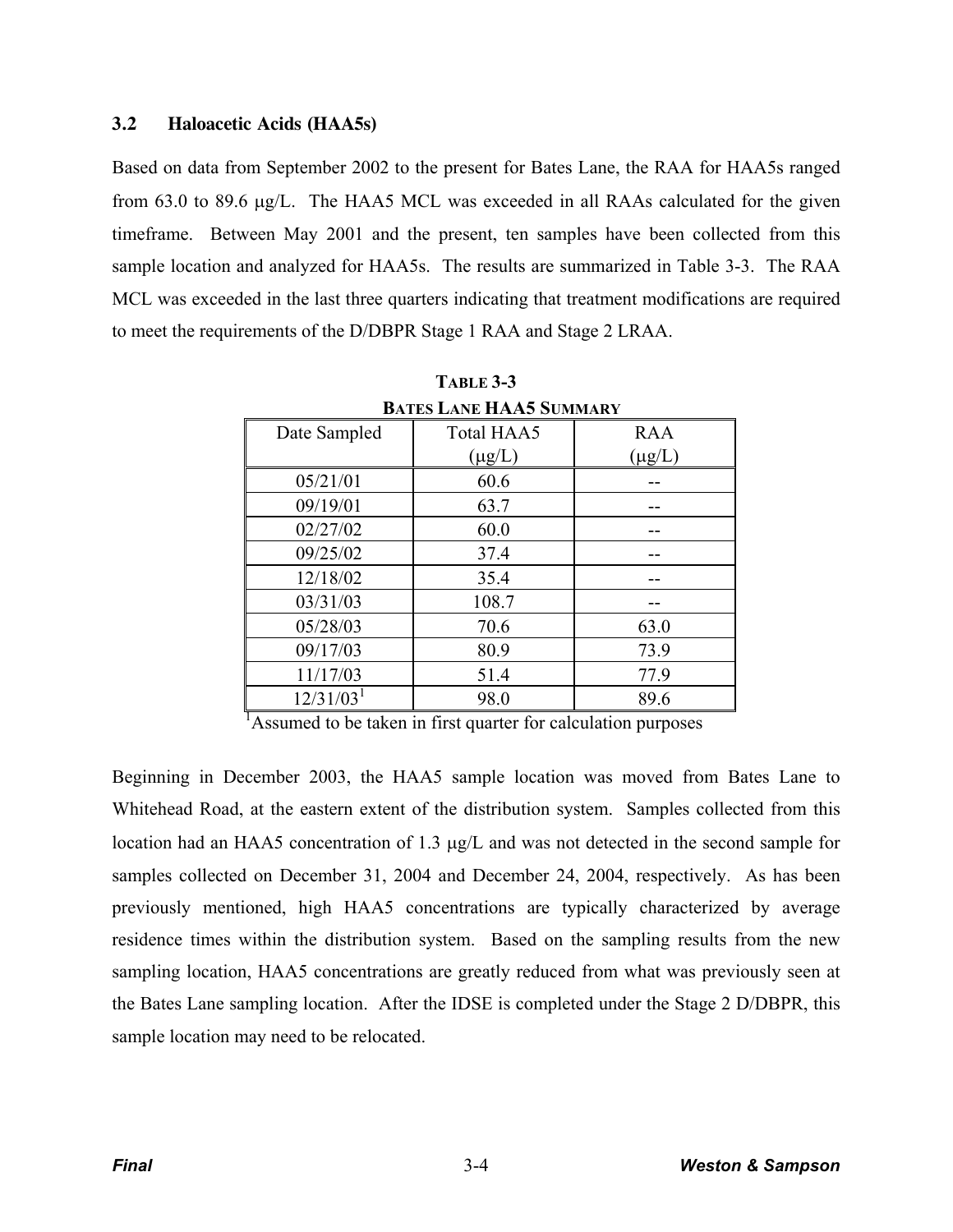# **3.3 Total Organic Carbon (TOC)**

Average raw water alkalinity from samples collected from Lily Pond range from 5.5 to 5.9 mg/L as calcium carbonate, as was reported in ENSR's Lily Pond Limnology and Water's Edge Study, dated February 2003. Typical raw water TOC samples collected from the same study ranged from 5.0 to 12.0 mg/L at different locations in the Pond. The TOC sample results are summarized in Table 3-4. The higher TOC concentration in Brass Kettle Brook is attributed to its heavily vegetated wetland system.

| <b>RAW WATER TOC SUMMARY</b>   |                          |  |  |
|--------------------------------|--------------------------|--|--|
| Sample Location                | TOC Concentration (mg/L) |  |  |
| Shoreline near intake wingwall | 5.0                      |  |  |
| Peppermint Brook               | 62                       |  |  |
| Along eastern shoreline        | 98                       |  |  |
| <b>Brass Kettle Brook</b>      | 12 O                     |  |  |

**TABLE 3-4**

Beginning in August 2003, monthly raw water and finished water samples were collected and analyzed for TOC to provide a preliminary evaluation of compliance with the Stage 1 D/DBPR. Table 3-5 summarizes the TOC analytical results. Based on the results, the WTP was in compliance with the required TOC removal percentage.

| TOC SUMMARY |              |                       |         |                                     |            |
|-------------|--------------|-----------------------|---------|-------------------------------------|------------|
| Sample Date | $TOC$ (mg/L) |                       |         | Percent  Percent Removal Compliance |            |
|             | Raw Water    | <b>Finished Water</b> | Removal | Required                            | Met?       |
| 8/14/2003   | 12.0         | 4.3                   | 64.2    | 50                                  | YES        |
| 9/17/2003   | 13.0         | 5.3                   | 59.2    | 50                                  | <b>YES</b> |
| 10/14/2003  | 11.0         | 4.6                   | 58.2    | 50                                  | <b>YES</b> |
| 11/17/2003  | 11.0         | 5.3                   | 51.8    | 50                                  | <b>YES</b> |
| 12/28/2003  | 7.8          | 3.2                   | 59.0    | 45                                  | <b>YES</b> |

**TABLE 3-5 TOC SUMMARY**

On August 14, 2004, raw water and finished water samples were collected and were also analyzed for DOC and SUVA. Table 3-6 summarizes the analytical results. If compliance isn't met under the TOC removal criteria, compliance can be met by the alternate SUVA compliance criteria where either the raw water or finished water SUVA is less than 2.0 L/mg-m. The alternate SUVA compliance criteria was not met for the raw water and finished water samples,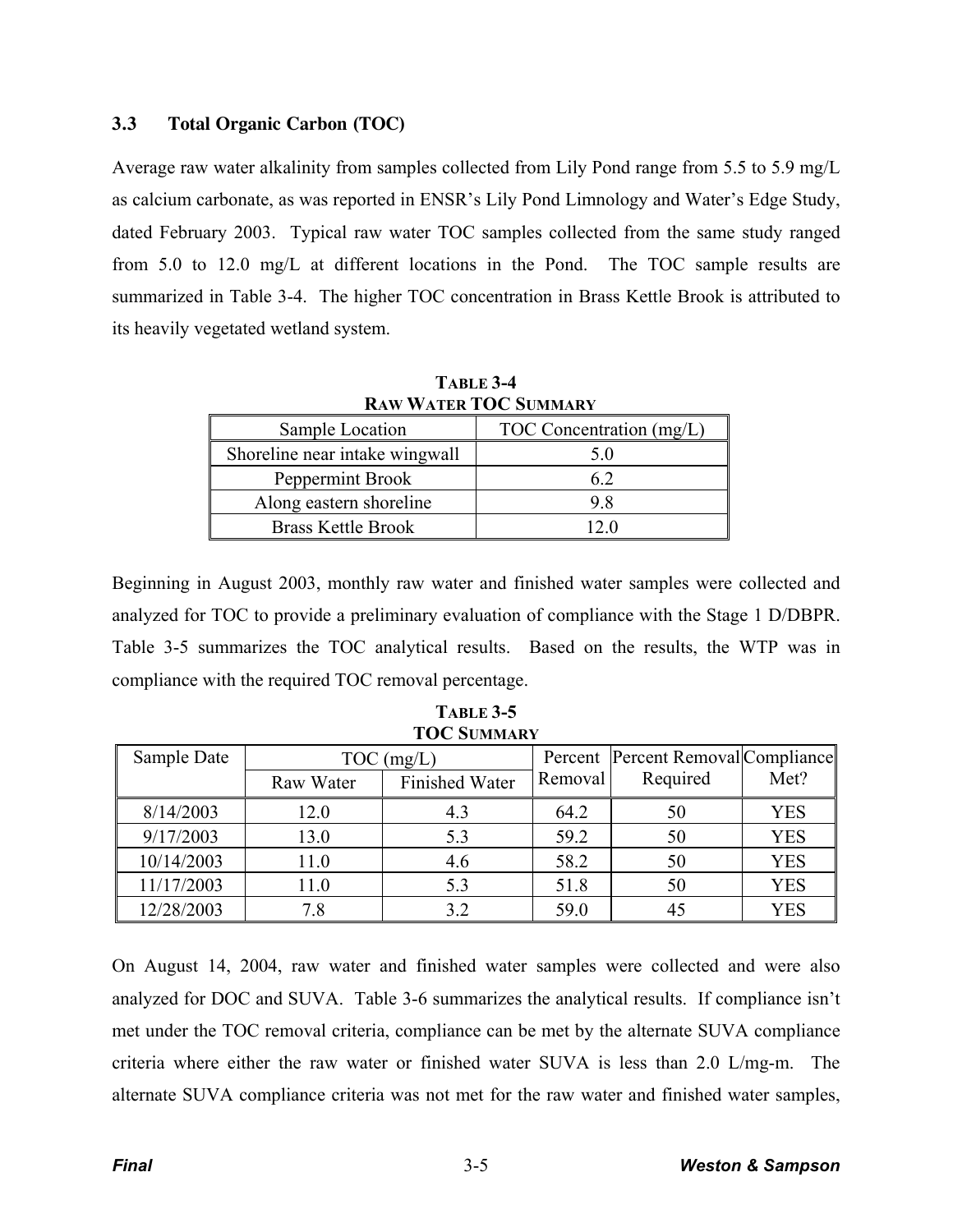but because the TOC removal criteria was met, the WTP is in compliance. The finished water SUVA was 2.4 L/mg-m. It is possible that the finished water SUVA may be below 2.0 L/mg-m at other times of the year.

| $50.11$ DUILIMART     |        |       |             |  |  |
|-----------------------|--------|-------|-------------|--|--|
| Sample Type           | DOC    | UV254 | <b>SUVA</b> |  |  |
|                       | (mg/L) | (cm-1 | (L/mg-m)    |  |  |
| Raw Water             |        | 0.69  | 5.8         |  |  |
| <b>Finished Water</b> |        | .101  |             |  |  |

**TABLE 3-6 SUVA SUMMARY**

Based on the analytical results of the monthly samples collected between August and December 2003, it appears that the WTP will be in compliance with the Stage 1 D/DBPR. However, since compliance with TOC removals is based on a running annual average of monthly data, there is insufficient TOC and alkalinity data available to make a determination as to whether the WTP will be able to remove the required TOC the remainder of the year. Additional TOC, DOC and SUVA raw water and surface water samples will need to be collected before a final compliance determination can be made.

G:\WATER\COHASSET\203151 DBP\REPORT\REPORT\_FINAL.DOC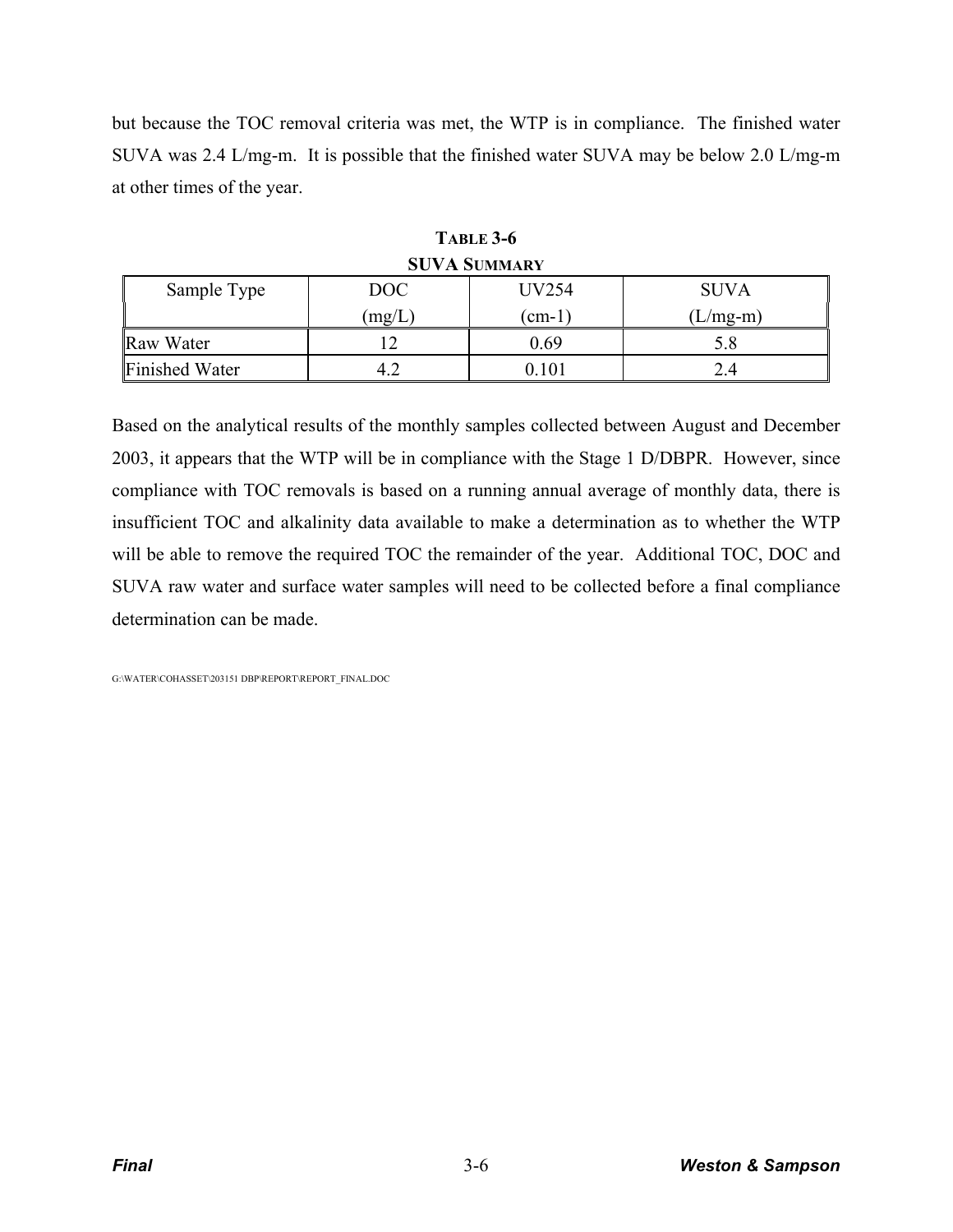#### **4.0 TREATMENT OPTIONS**

#### **4.1 General**

An initial review of best available technologies for removal of TTHMs and HAA5s for the Lily Pond WTP include relocation of the pre-chlorination injection point, enhanced coagulation, powdered activated carbon (PAC) addition, replacement of the filter media with sand/anthracite or granular activated carbon (GAC), modifying the clearwell and changing/eliminating oxidants and disinfectants. In addition, the reactivation of the groundwater wellfields and the improvement of source water quality will also contribute to DBP reduction. These technologies are further discussed in the following sections of this chapter.

An additional available treatment technology is membrane filtration. The installation of membranes will result in significantly higher capital costs than previously mentioned technologies. For this reason, this technology was not considered as other more cost-effective technologies for TTHM/HAA5 removal are available.

Any modification to the treatment process will likely require a pilot study to document process reliability and performance to the Massachusetts Department of Environmental Protection (DEP). This requirement is triggered in part by the LT1ESWTR since the running annual average of TTHMs or HAA5 levels in Cohasset are greater than or equal to 80 percent of the MCLs of 64  $\mu$ g/L and 48  $\mu$ g/L for TTHMs and HAA5s, respectively.

#### **4.2 Relocation of the Pre-Chlorination Injection Point**

As has been described, the key to reducing TTHMs and HAA5s is to remove any organics prior to chlorine addition to avoid creating disinfection byproducts. Until December 1, 2003, chlorine gas was added at the rapid mix basins and post-filtration at concentrations of 3.0 and 2.0 mg/L, respectively. Based on these typical chlorine dosages from April 2002 to April 2003, free chlorine residuals throughout the distribution system ranged from 0.03 to 0.55 mg/L with an average concentration of 0.23 mg/L. Samples collected from the extents of the system (Jerusalem Road, South Main Street) had residual concentrations ranging from 0.03 to 0.10 mg/L with an average concentration of 0.05 mg/L.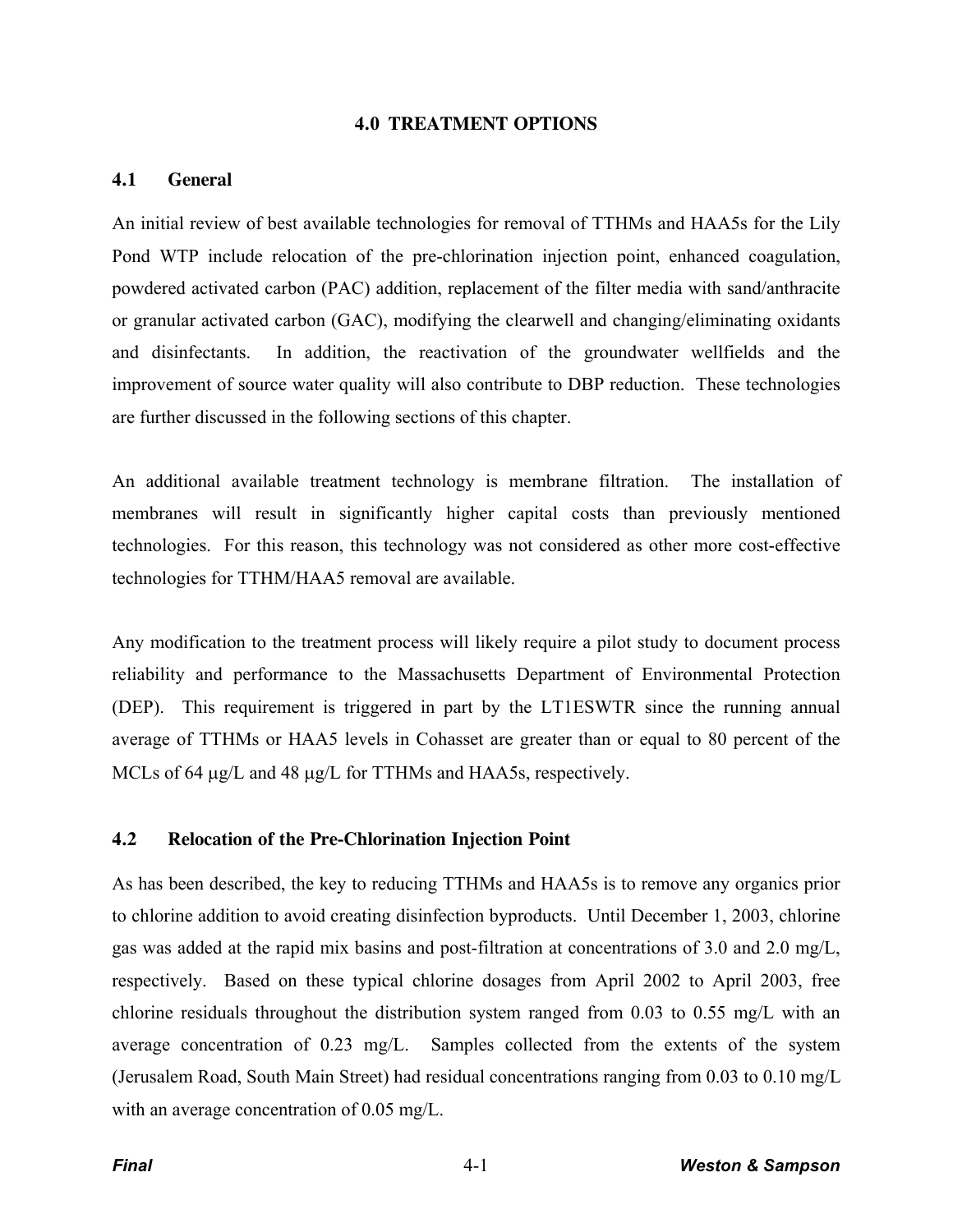Based on a review of data from April 2002 through April 2003, pre-chlorine dosages were decreased from 3.0 mg/L to 2.4 mg/L during the summer months. This is a good WTP practice as the effectiveness of chlorine increases with higher temperature, thereby requiring a lower dosage in the summer months. The reduction/optimization of the chlorine dose will helps to counteract the formation of DBP at the time of year when DBP formation is highest.

At the Lily Pond WTP, one of the easiest and simplest ways to reduce DBPs in the water is to eliminate or relocate the pre-chlorination injection point. The elimination or relocation of the pre-chlorine injection point will decrease the formation of DBPs as the amount of total organic carbon (TOC) available to react with the chlorine at the application point will be reduced through settling and filtration. Chlorination can not be totally eliminated as a required amount of chlorine contact time (CT) and a disinfectant residual in the distribution system is necessary to meet regulatory requirements

Table 4-1 shows the percent reduction of DBPs as the pre-chlorination injection point is moved throughout a conventional WTP. The table also shows the reductions for enhanced coagulation, which is further described below. The Environmental Protection Agency (EPA) has not provided information regarding potential DBP reduction for a pre-chlorine injection point at post-filtration.

| mine vi sloving me olit og enevnightør og bøl i onstrug |                                          |             |                 |             |  |
|---------------------------------------------------------|------------------------------------------|-------------|-----------------|-------------|--|
|                                                         | Median Reduction in DBP Formation $(\%)$ |             |                 |             |  |
|                                                         | <b>TTHM</b>                              |             | HAA5            |             |  |
| Point of Application                                    | <b>Baseline</b>                          | Enhanced    | <b>Baseline</b> | Enhanced    |  |
|                                                         | Coagulation                              | Coagulation | Coagulation     | Coagulation |  |
| Pre Rapid Mix                                           |                                          |             |                 | 4.7         |  |
| Post Rapid Mix                                          | l.6                                      | 21          | 5.3             | 21          |  |
| Mid-Flocculation                                        | 8.7                                      | 36          | 14              | 36          |  |
| Post-Sedimentation                                      |                                          | 48          | 35              | 6           |  |

**TABLE 4-1**

Source: USEPA, Enhanced Coagulation and Enhanced Precipitative Softening Guidance Manual, May 1999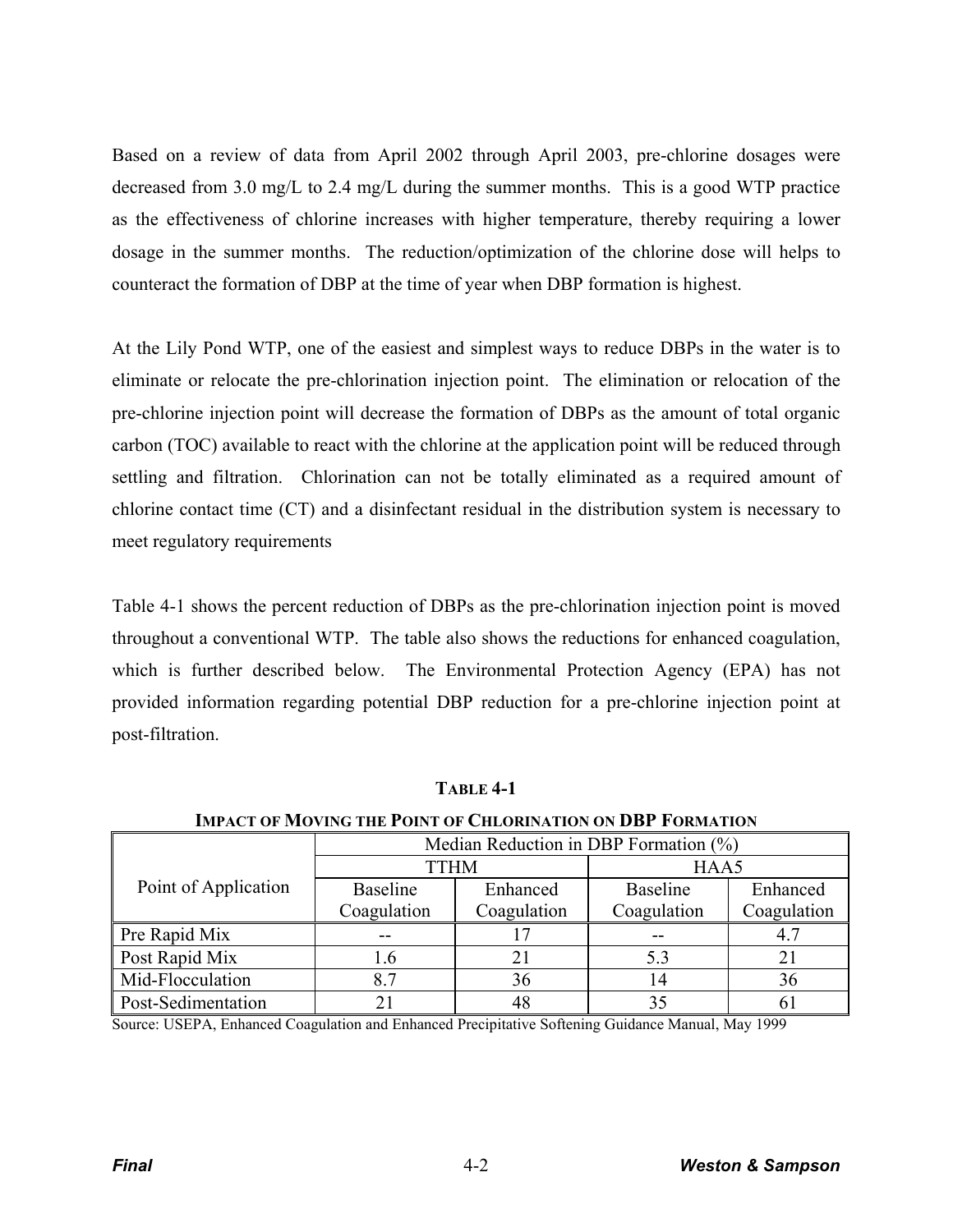Based on tracer studies conducted at the plant in November 2003, the pre-chlorination injection point was relocated from the rapid mix basins to post-sedimentation/pre-filtration in December 2003. This change should reduce the amount of TOC available to react with the chlorine from pre-chlorination and reduce the formation of DBPs. The relocation of the injection point may reduce required chlorine gas dosages by 10 to 15 percent.

### **4.3 Groundwater Supply**

The Elms Meadow and Sohier groundwater wellfields are currently being renovated and are expected to be placed back on-line within the next year. The wells will pump directly in to the distribution system. Assuming that these wells are consistently operated and have low TOC levels, the addition of this groundwater supply to the distribution system will help to reduce the system DBPs. Groundwater sources are characterized as having lower TOC and therefore a lower potential to form DBPs. DBPs in the distribution system will be reduced proportional to the amount of groundwater that is pumped from these wellfields.

#### **4.4 Source Water Quality**

The watershed of Lily Pond is approximately 1,603 acres. The high watershed area to lake area ratio suggests that in-lake water quality is highly dependent on the water quality of the watershed. Based on an evaluation of physical, chemical, and biological characteristics conducted by ENSR in February 2003, Lily Pond was classified as eutrophic (overly productive). The classification was based on nutrient loadings and plant densities in the lake, both of which contribute to a deterioration of water quality. This problem is compounded during the summer months when the bar racks and microscreens on the Lily Pond intake structure become clogged with weeds, causing operating problems.

Lily Pond receives water from seasonal releases from the Aaron River Reservoir, which is located upstream of the Lily Pond. The Bound Brook control structure, located at the intersection of Bound Brook Lane and Beechwood Street, controls water released by the Aaron River Reservoir. Released water from Aaron Reservoir either pools in the wetlands located to the south of Lily Pond or flows to Lily Pond. During drier periods when the surface elevation of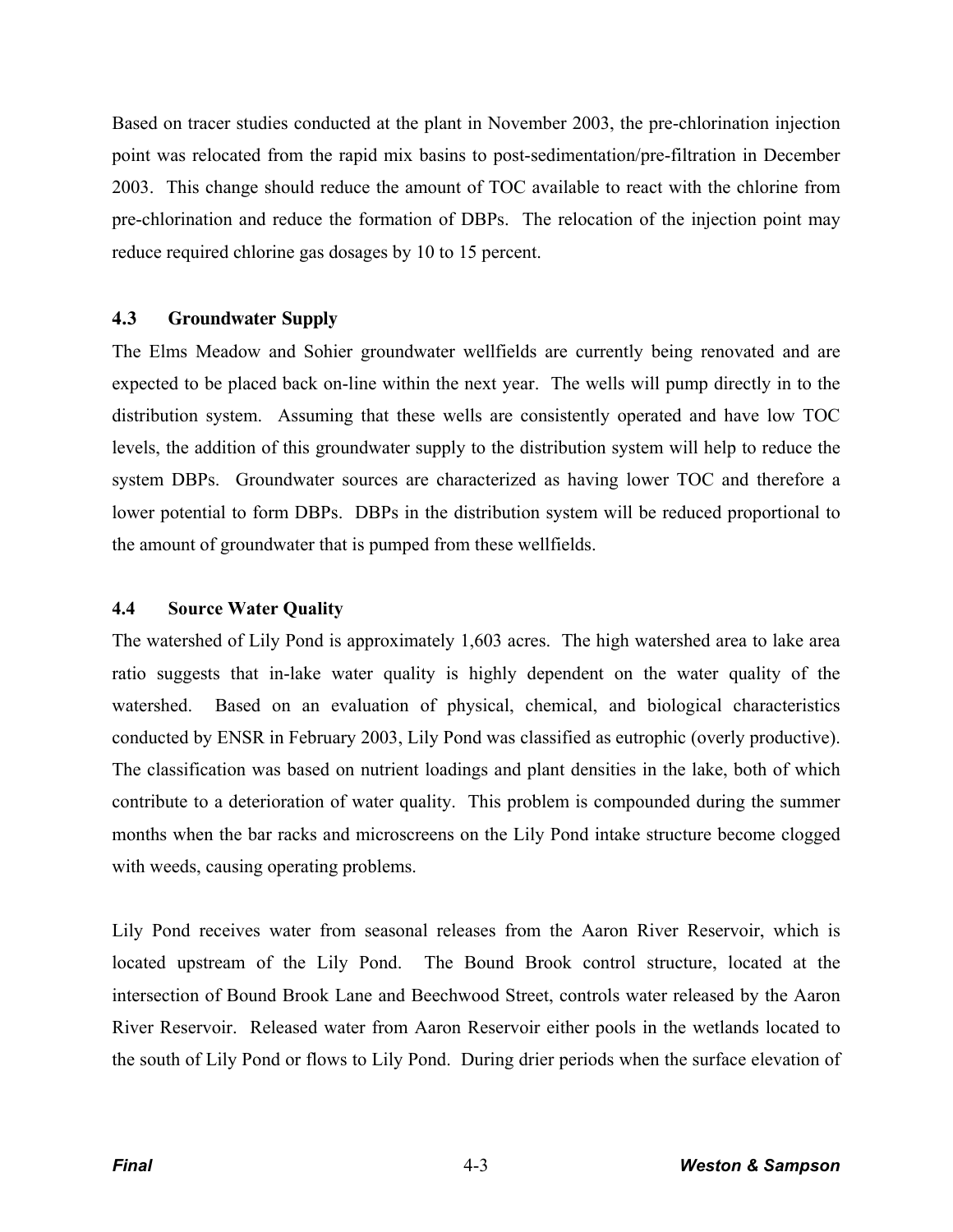Lily Pond falls below the controlling elevation at the Bound Brook control structure and/or when water is withdrawn from Lily Pond, water is drawn into Lily Pond.

Studies being conducted by Weston and Sampson and by others have suggested alternatives to improve the source water quality of Lily Pond and to minimize clogging of the intake structure. These alternatives include construction of a raw water transmission main from Aaron Pond directly to the Lily Pond WTP and the installation of a floating silt curtain around the Lily Pond intake structure to prevent clogging and improve water quality. For additional details concerning the methodologies to improve source water quality, refer to these reports.

# **4.5 Enhanced Coagulation**

Enhanced coagulation is defined as the process of obtaining improved removal of DBP precursors (TOCs/SUVA) through conventional treatment. The process includes increasing the alum (coagulant) dose to a point where the TOC removal is optimized at a pH of 5.5 to 6.0. The primary goal of enhanced coagulation is to achieve significant TOC reduction without the addition of unreasonable amounts of coagulant. Jar testing using enhanced coagulation is currently being conducted by Tom Sawyer, an independent consultant. The jar testing program also includes testing an alterative coagulant, polyaluminum chloride (PACl). Results of this testing will indicate if TOC removals can be increased. If removals are greater than the current treatment process, Cohasset should consider changing their coagulant. Advantages of PACl include reducing the coagulant dosage, providing better sludge dewatering and better particulate removal for some surface waters.

TOC removal compliance, as it pertains to enhanced coagulation, is a two-step process. The first step involves the collection of monthly source water alkalinity and source water and finished water TOC data to determine compliance. Once a full year of data has been collected, the RAA for the year can be calculated and it can be determined whether a water system is in compliance with the required TOC removals. The percent TOC removal is measured between the raw water sampling point and the combined filter effluent turbidity monitoring location.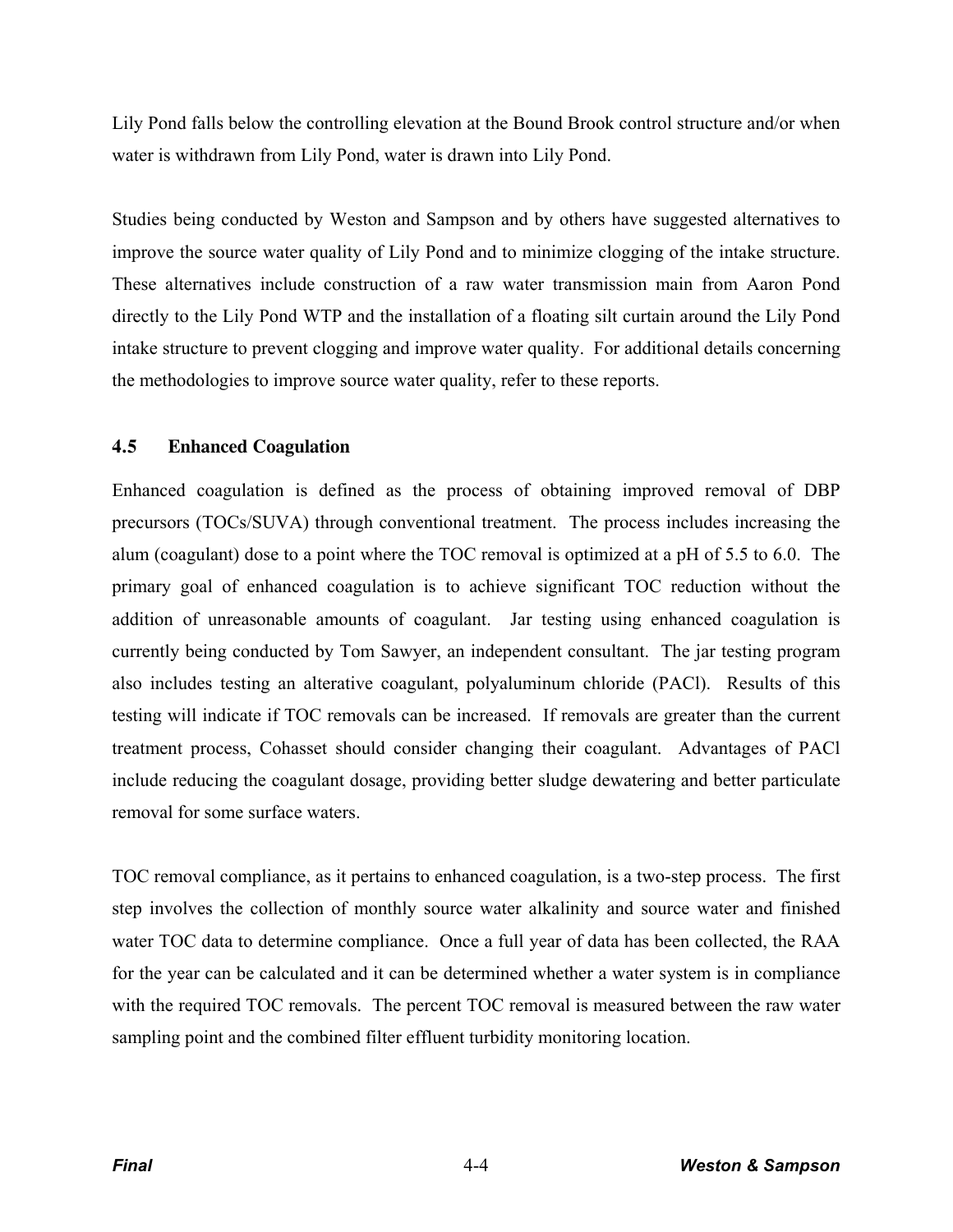If a system is not in compliance with the TOC removals previously listed in Table 2-2, jar testing and/or pilot testing can be conducted to identify an alternative TOC removal requirement that is system specific. The alternate TOC removal requirement was included in the Stage 1 D/DBPR rule to ensure that treatment requirements could be met for all source water types and qualities. Some source waters will be easy to treat, while others will be difficult to treat. This process allows a system to define the TOC removal that is realistic to their water system and source waters.

To determine an alterative TOC removal requirement during jar tests, the alum dose is increased in 10 mg/L increments to determine the TOC removal for each dose. Increased dosages must be added until the target pH (for waters having 0 to 60 mg/L as CaCO3 of alkalinity) of 5.5 is reached.

The Stage 1 D/DBPR has identified a point of diminishing return (PODR) for determining the optimal alum dose. This point is defined as the point where less than 0.3 mg/L TOC is removed per every additional 10 mg/L alum dose. The intention of the PODR is to limit the dose to a point beyond which the TOC removal is insignificant. The water system is required to submit the results of the jar testing within three months of failure to comply. Once approved by DEP, a strategy for full-scale implementation should be developed.

In addition to establishing a new coagulant dose, the jar tests are intended to determine if there are any secondary effects as a result of the increased coagulant dosage. Secondary effects will vary depending on the source water and may include the following:

- Increased inorganic levels. Enhanced coagulation reduces the pH of the water. The lower pH slows the rate of oxidation and may decrease the oxidation/removal of some manganese. Other potential impacts include increased iron, aluminum, sulfate, chloride and sodium concentrations. Based on current WTP practices and raw water quality, it is unlikely that significant increases in concentrations of these inorganics will be encountered.
- x Corrosion control. The increased coagulant dosage results in a lower pH. The alkalinity of the water will also be reduced as each milligram of alum added to the water consumes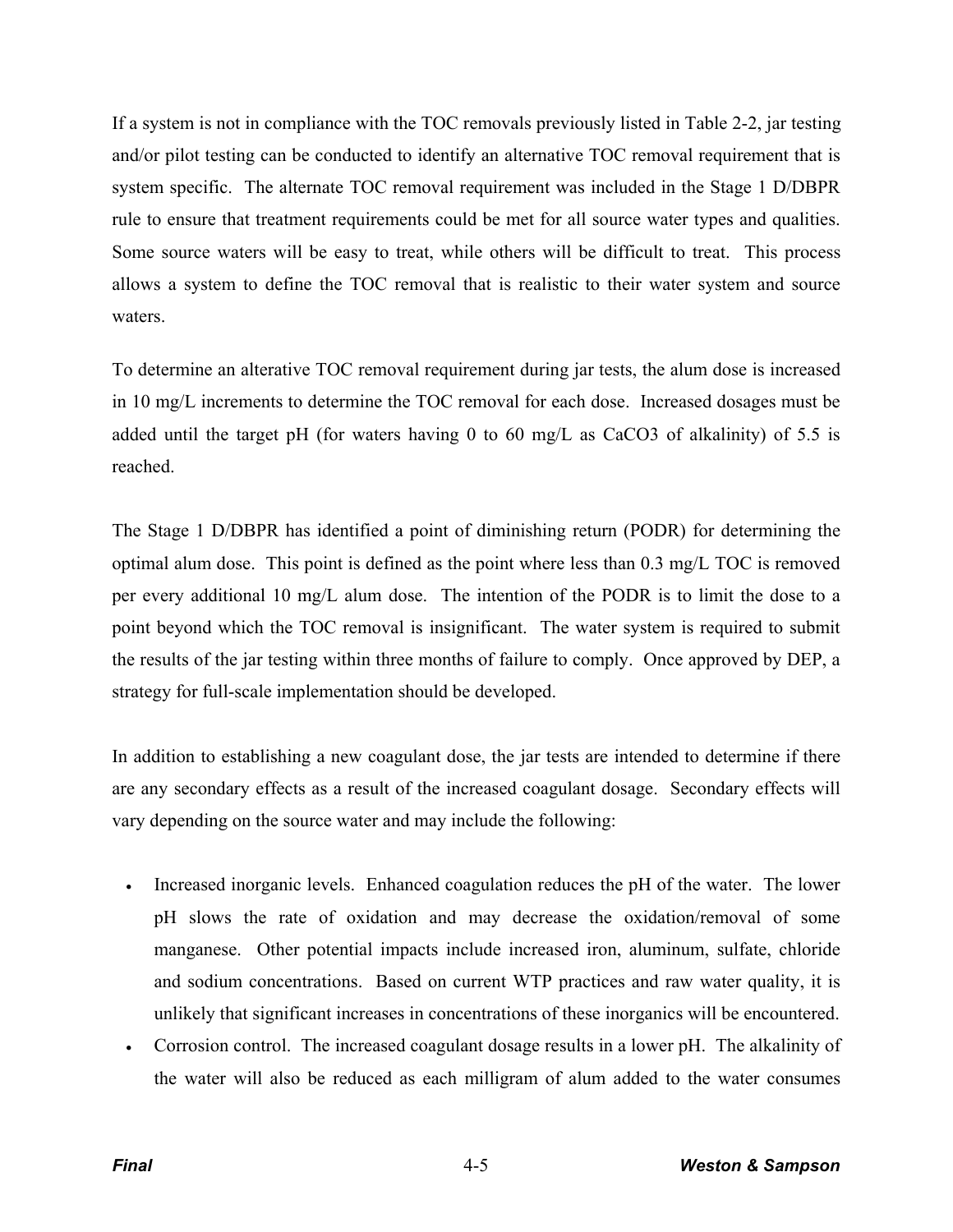approximately 0.5 mg of alkalinity as calcium carbonate. Studies have also shown that the removal of NOM from water increases the potential for lead corrosion. The finished water lime dosage will need to be adjusted to increase the pH and alkalinity prior to distribution. Based on lead and copper sampling rounds conducted between June 1994 and August 1998, it is not expected that Cohasset will have a problem continuing to meet the Lead and Copper Rule, if enhanced coagulation is practiced.

- Particulate and pathogen removal. The lower pH and higher coagulant dosage may result in the restabilization of particles and an increase in the settled water turbidity. This has not been shown to occur in all cases. It is recommended that settling performance be studied with jar tests prior to implementation.
- Increased residuals production. The increased TOC removal as a result of the increased coagulant dosage will increase the volume of residuals that is produced. The sludge characteristics and its dewaterability may also be altered.

### **4.6 Powdered Activated Carbon**

Powdered activated carbon (PAC) has been used in water treatment for taste and odor control and has been shown to remove some TOC. Typically, PAC is added at the rapid mix stage and is settled out in the sedimentation stage. Because PAC is added at the same time that coagulants are added, the growth of floc around PAC particles can block adsorption onto the PAC particles. Many studies have indicated that NOM removal by PAC increases with contact time up to seven days or longer. For this reason, the contact time in conventional settling basins, such as those at the Lily Pony WTP, is not long enough for the effective removal of NOM by PAC. Therefore, PAC is not recommended for DBP reduction.

#### **4.7 Filter Media Replacement**

The existing filter media is a dual media filter consisting of anthracite coal and silica sand. Filter media typically requires replacement every 5 to 10 years. The existing media was last replaced in 1995 and is scheduled for replacement within the next several years. The media replacement will improve the efficiency of the treatment process and will decrease the TOC and turbidity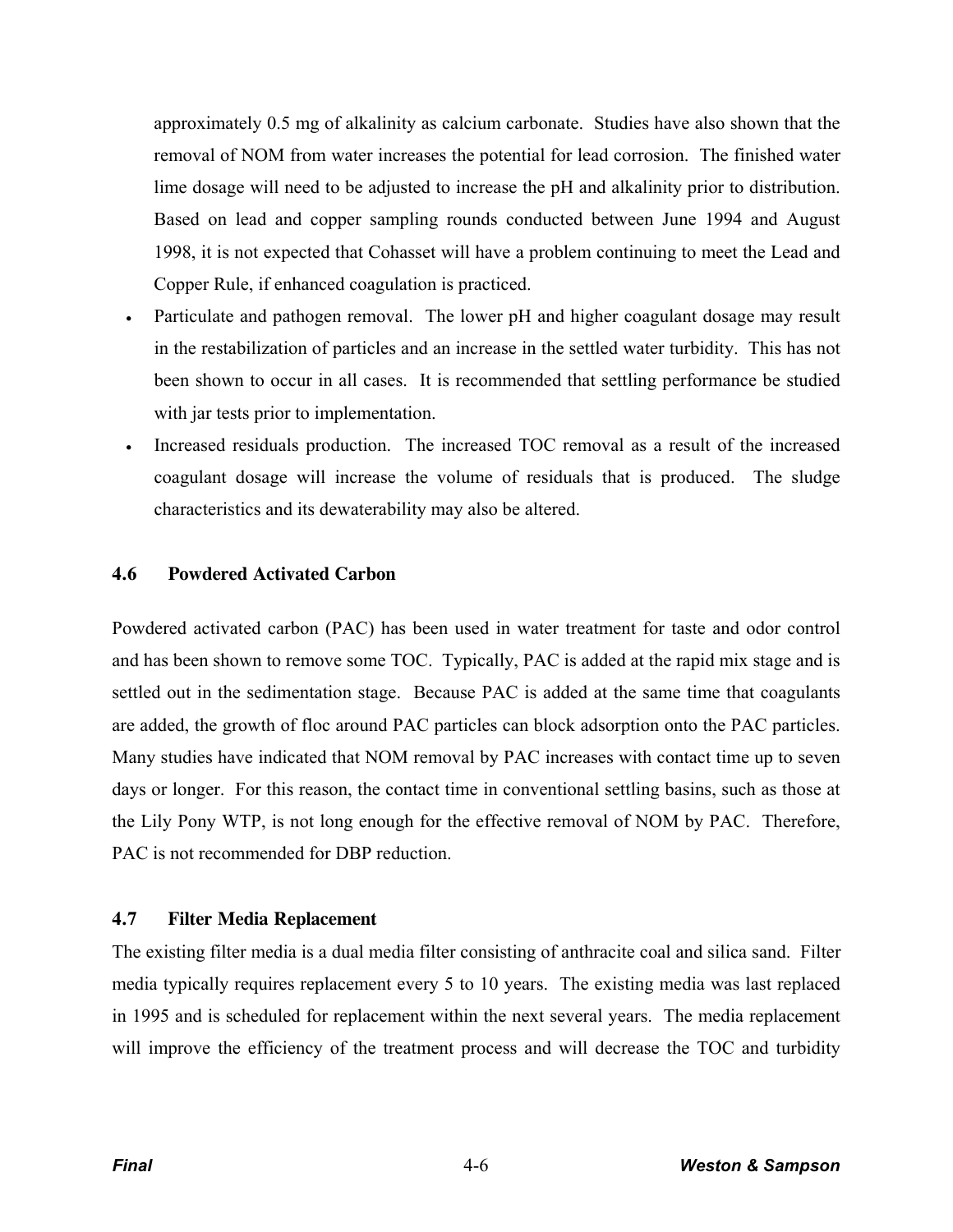levels leaving the filters. The reduced TOC levels will decrease potential disinfection. It is assumed that filter media replacement will be required every ten years.

As an alternative to anthracite and sand as filter media, granular activated carbon (GAC) can also be used for the removal of TOC precursors including humic and fulvic acids that react with disinfectants to produce disinfection byproducts. GAC is also used to remove organic compounds that cause taste and odor problems and can be installed in place of sand and/or anthracite in an open filter or can be installed as a capping layer over other media. If the media in the existing filters at the Lily WTP were replaced with GAC, the required bed expansion during a backwash would increase from 30 to 50 percent based on the DEP Guidelines and Policies for Public Water Systems. Based on the 40 inch depth of media in the existing filters and assuming a similar GAC media depth, there is sufficient space available for the required 50 percent bed expansion required.

The effective life of GAC for this type of application has been shown to range between a few months to 4 years. Therefore, before GAC is installed in a filter, a pilot study should be conducted to determine how long the adsorptive qualities of the GAC will last given the organic loading on the filter.

# **4.8 Clearwell Modification/Expansion**

Pre-chlorination could be totally eliminated if additional chlorine contact time was provided in the clearwell. The existing clearwell size limits the residence time of the water. If additional space is provided in the clearwell, the expanded clearwell would be sized to increase the chlorine contact time through the plant to comply with the Surface Water Treatment Rule (SWTR) such that pre-chlorination is no longer required. To maintain the current gravity feed within the plant, a clearwell expansion should be continuous with the existing clearwell and would need to be constructed with baffles.

Available space adjacent to the existing clearwell is limited to the south side of the WTP between the WTP building and Lily Pond. The costs associated with this improvement would exceed other improvement options included herein and would not offer significant additional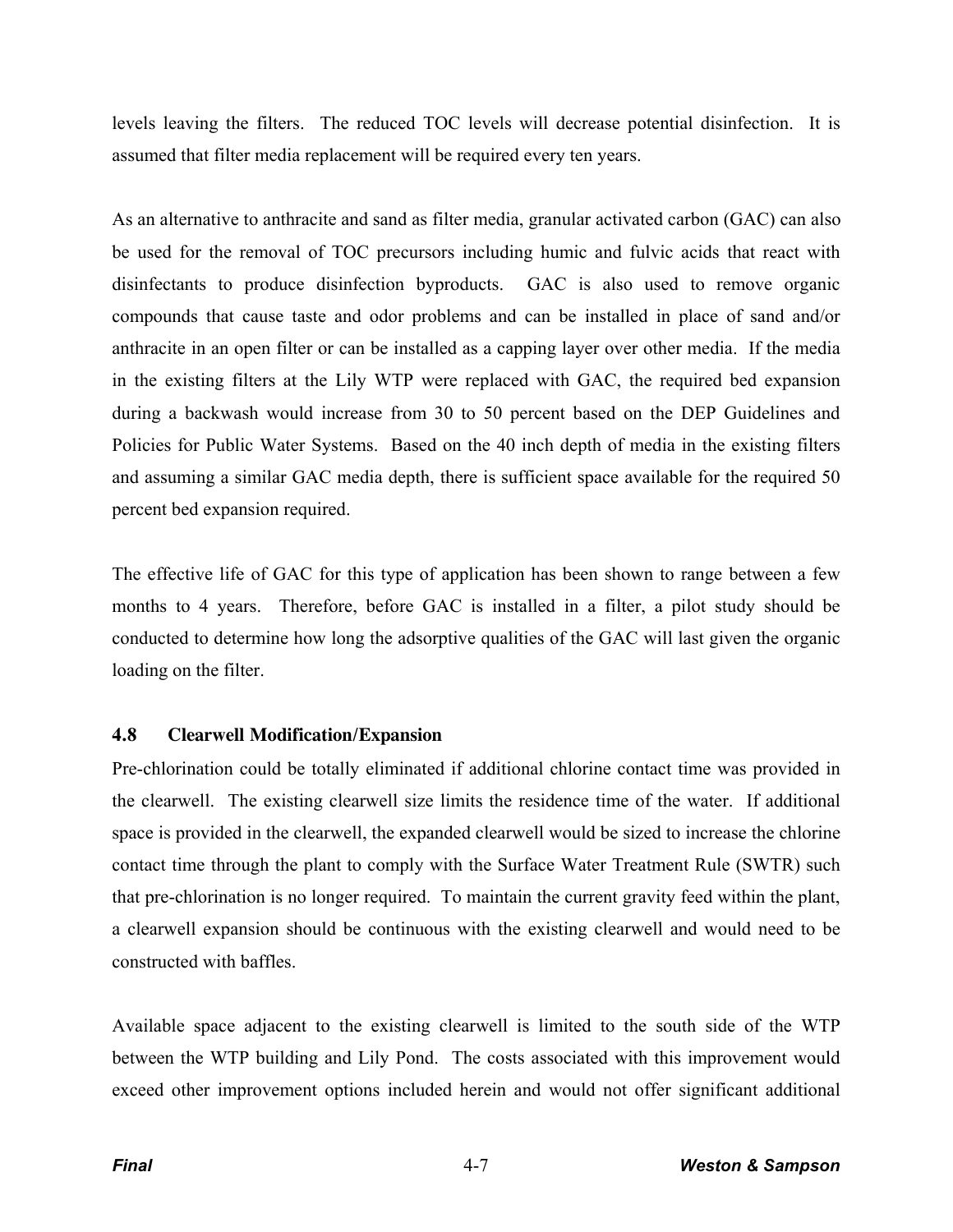compliance with the regulations. The use of an alternate disinfectant or oxidant will reduce DBP levels and meet future regulatory levels at a lower cost.

Instead of expanding the clearwell, baffles could be constructed within the existing clearwell to increase the contact time. The contact time will be based on a minimum detection time of 90 percent of the measured flow through the clearwell  $(T_{10})$ . Based on the tracer study conducted in November 2003, the  $T_{10}$  was determined to be 52 minutes between the filters and the clearwell. Assuming that 90 percent of the  $T_{10}$  applies to the filters, gullet and manifold before the clearwell, the portion of the  $T_{10}$  applicable to the clearwell would be 5.2 minutes.

For a well-baffled clearwell, the  $T_{10}$  can be estimated as 60 percent of the theoretical contact time. To be conservative, it was assumed that the estimated  $T_{10}$  is 50 percent of the theoretical contract time, resulting in an estimated clearwell  $T_{10}$  of 17.3 minutes for a well baffled clearwell. Hypothetically, the construction of baffles in the clearwell would increase the estimated existing contact time from 5.2 minutes to 17.3 minutes, allowing for a lower chlorine dose from the postsedimentation/pre-filtration injection point.

Based on the estimated  $T_{10}$  of 17.3 minutes, the re-location of the pre-chlorination injection point from pre-filtration/post-sedimentation to before the clearwell can be evaluated. Table 4-2 summarizes the required chlorine dosages to meet CT values at a pH of 6.5, 0.5 log activation given an estimated  $T_{10}$  of 17.3 minutes.

| Temperature | CT Required<br>$(mg/L-min)$ | Minimum Residual Chlorine<br>Concentration<br>$\mu$ mg/L |  |
|-------------|-----------------------------|----------------------------------------------------------|--|
|             |                             |                                                          |  |
|             |                             |                                                          |  |

**Table 4-2 CT Calculations for a pH of 6.5, 0.5 log inactivation** 

Based on these results, it appears that the construction of baffles in the clearwell would enable the pre-chlorination injection point to be moved further downstream to a point before the clearwell. A tracer study of the clearwell alone should be conducted to verify the assumptions contained herein.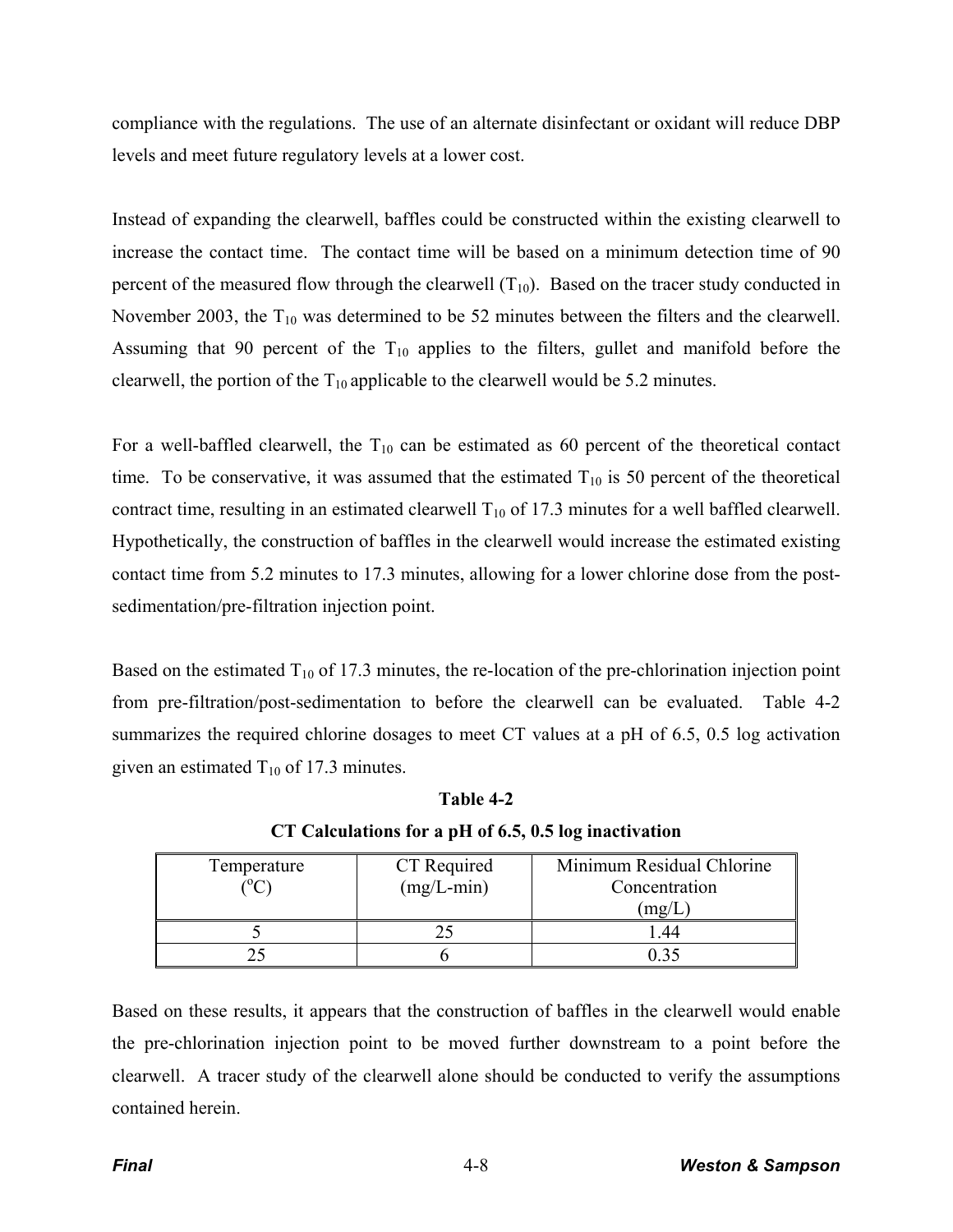## **4.9 Disinfectants and Oxidants**

### 4.9.1 General

Raw water oxidants/disinfectants are added to oxidize iron, manganese and other organics, remove tastes and odors, improve coagulation/filtration efficiency and to prevent microbiological growth in a WTP prior to disinfection. There are a variety of disinfectants and oxidants that may be used in water treatment for this purpose. The following sections review the use of chlorine, chloramine, potassium permanganate, ozone, chlorine dioxide and a mixed-oxidant process. Of the disinfectants and oxidants listed, typically all but chloramines are used for pre-treatment. Chloramines and chorine are typically used for post-treatment, because they can maintain a residual in the distribution system. Table 4-3 summarizes the advantages and disadvantages of the previously listed disinfectants and oxidants.

# 4.9.2 Chlorine

Chlorine is the most widely used chemical in the water treatment industry. It is primarily used for water disinfection, however its oxidizing power also makes it popular for other purposes in water treatment. Chlorine used for disinfection is typically in the form of chlorine gas, sodium hypochlorite, or calcium hypochlorite.

Because chlorine reacts with so many naturally occurring organic and inorganic compounds in water, it readily produces undesirable DBPs. It is becoming popular to combine chlorine with a second disinfectant to prevent the formation of DBPs while still achieving effective disinfection. Chlorine has many attractive features that contribute to its wide use in the industry. The four key advantages of chlorine are that it 1) effectively inactivates a wide range of pathogens commonly found in water, 2) leaves a residual in the water that is easily measured and controlled, 3) is economical, and 4) has an extensive track record of successful use in improving water treatment operations. Other advantages include control of nuisance organisms, taste and odor control, maintenance of filter media, removal of iron and manganese, destruction of hydrogen sulfide, maintenance of distribution system water quality by controlling slime growth, and bleaching of certain organic colors.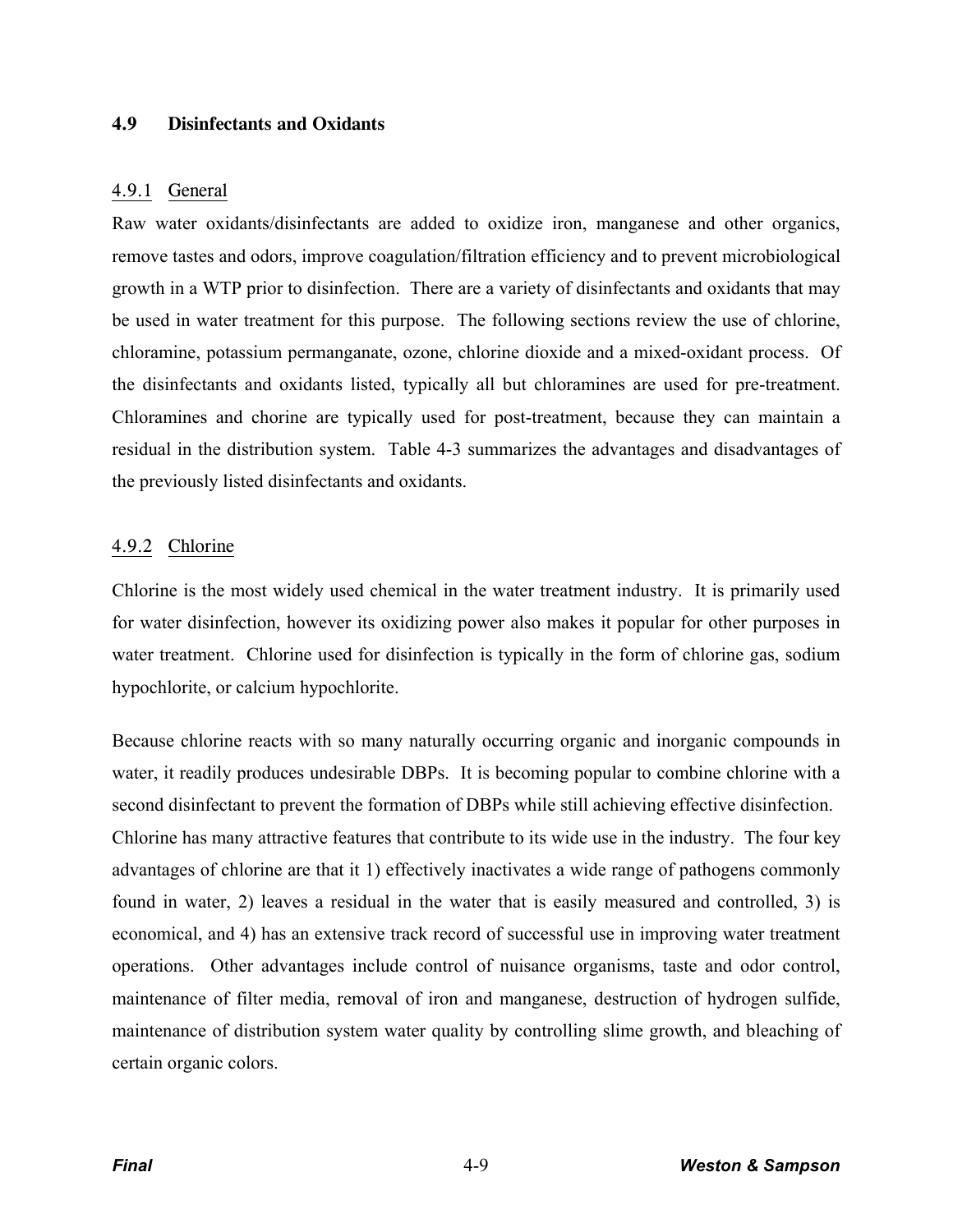| Oxidant                     | <b>Advantages</b>                                                                                                                                                                                                                                           | VANTAGES AND DISADVANTAGES OF DISINFECTANTS AND OXIDANTS<br><b>Disadvantages</b>                                                                                                                                                                                                                                                                                                                                                                                                        |  |  |
|-----------------------------|-------------------------------------------------------------------------------------------------------------------------------------------------------------------------------------------------------------------------------------------------------------|-----------------------------------------------------------------------------------------------------------------------------------------------------------------------------------------------------------------------------------------------------------------------------------------------------------------------------------------------------------------------------------------------------------------------------------------------------------------------------------------|--|--|
| Chlorine                    | Strong oxidant<br>$\bullet$<br>Easy to feed<br>$\bullet$<br>Persistent residual<br>Long history of use<br>$\bullet$                                                                                                                                         | Disinfection by-products (DBPs)<br>$\bullet$<br>Taste and odor problems possible<br>$\bullet$<br>pH influences effectiveness<br>$\bullet$                                                                                                                                                                                                                                                                                                                                               |  |  |
| Chloramines                 | No trihalomethane (THM) formation<br>$\bullet$<br>Reduces taste and odor<br>$\bullet$<br>Reduces biofilm<br>Persistent residual<br>$\bullet$<br>Easy to feed<br>$\bullet$<br>Long history of use                                                            | Weak oxidant<br>$\bullet$<br>Some total organic halide formation<br>$\bullet$<br>pH influences effectiveness<br>$\bullet$<br>Taste, odor, and growth problems<br>$\bullet$<br>possible<br>More difficult to operate than<br>$\bullet$<br>chlorine<br>Increases corrosivity in water<br>$\bullet$<br>Potential need of break point<br>$\bullet$<br>chlorination if nitrification occurs in<br>system<br>Hydrant flushing concerns<br>$\bullet$<br>Ammonia handling concerns<br>$\bullet$ |  |  |
| Potassium<br>Permanganate   | Moderately strong oxidant<br>$\bullet$<br>Easy to feed<br>$\bullet$<br>No THM formation<br>$\bullet$<br>Reduces taste and odor<br>$\bullet$                                                                                                                 | Pink water<br>$\bullet$<br>By-products are unknown<br>$\bullet$<br>No disinfectant properties<br>$\bullet$<br>Limited TOC removal capabilities<br>$\bullet$                                                                                                                                                                                                                                                                                                                             |  |  |
| Ozone                       | Strong oxidant<br>$\bullet$<br>Usually no THM or total organic<br>$\bullet$<br>halide formation<br>No taste or odor problems<br>$\bullet$<br>Some by-products are biodegradable<br>$\bullet$<br>Little pH effect<br>$\bullet$<br>Coagulant aid<br>$\bullet$ | Short half-life<br>$\bullet$<br>Onsite generation required<br>$\bullet$<br>Energy intensive<br>$\bullet$<br>Complex generation and feeding<br>$\bullet$<br>Corrosive<br>$\bullet$                                                                                                                                                                                                                                                                                                       |  |  |
| Chlorine<br>Dioxide         | Strong oxidant<br>$\bullet$<br>Relatively persistent residual<br>$\bullet$<br>No THM formation<br>$\bullet$<br>No pH effect<br>$\bullet$                                                                                                                    | Chlorite and chlorate by-products<br>$\bullet$<br>Chlorite must be monitored daily<br>$\bullet$<br>Onsite generation required<br>$\bullet$<br>Hydrocarbon odors possible<br>$\bullet$                                                                                                                                                                                                                                                                                                   |  |  |
| Mixed<br>Oxidant<br>Process | Strong oxidants<br>$\bullet$<br>Multiple oxidants can be more<br>$\bullet$<br>effective over a wider range of<br>conditions<br>Low THM formation<br>$\bullet$                                                                                               | Relative amounts of oxidants are<br>$\bullet$<br>difficult to characterize<br>Effectiveness of disinfectant is difficult<br>to gauge.                                                                                                                                                                                                                                                                                                                                                   |  |  |

**TABLE 4-3 ADVANTAGES AND DISADVANTAGES OF DISINFECTANTS AND OXIDANTS**

The major disadvantage of using chlorine as a disinfectant is the formation of DBPs that result from free chlorine's reaction with naturally occurring matter in the water. Hazards associated with using chlorine, specifically chlorine gas, that require special treatment and response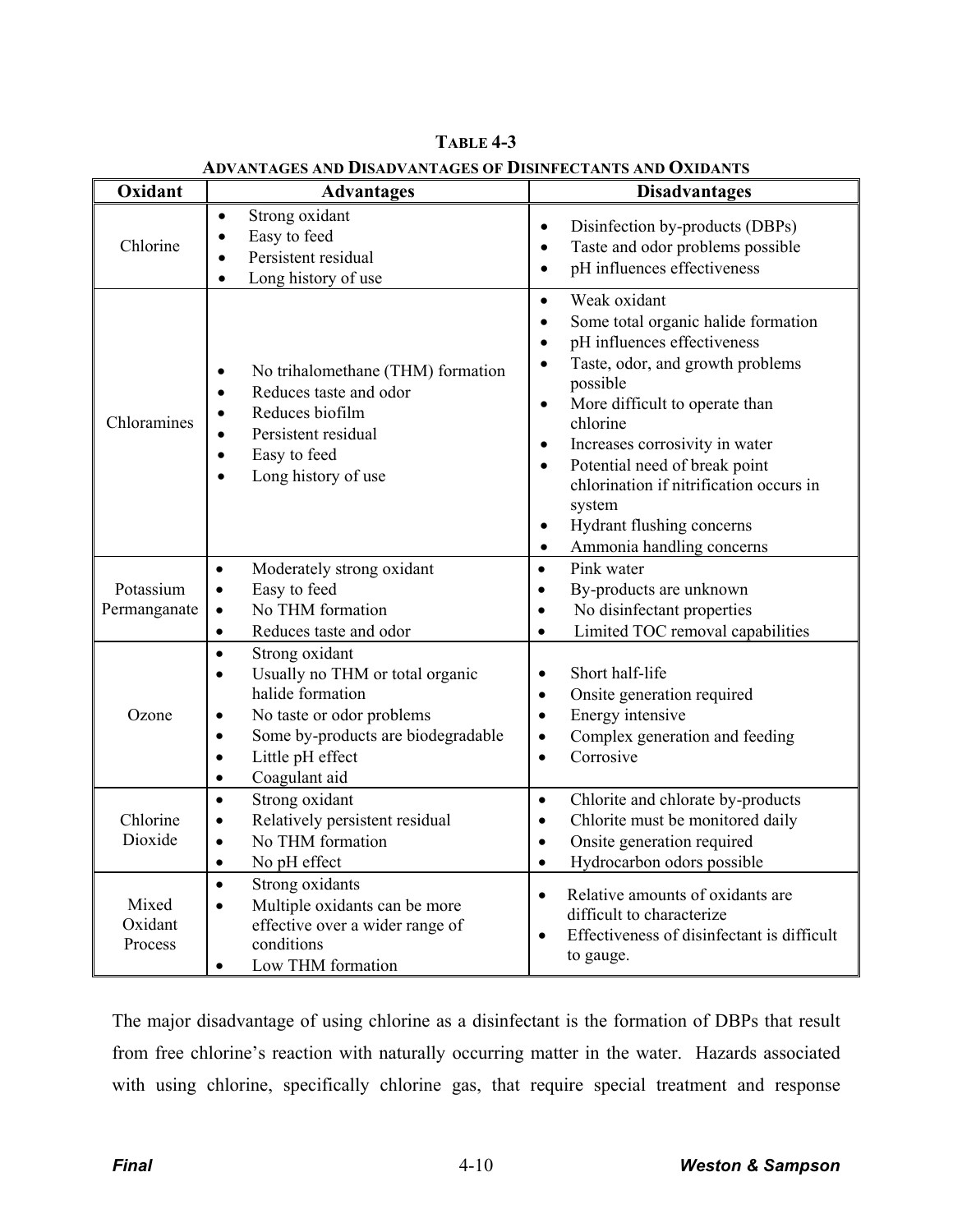programs, and taste and odor problems resulting from high chlorine doses are two other significant disadvantages. Other disadvantages of using chlorine include the potential deterioration in the coagulation and filtration of dissolved organic substances, storage issues with sodium and calcium hypochlorites, and the loss of disinfection efficiency at high pH.

## 4.9.3 Chloramine

When chlorine and ammonia are both present in water, they react to form chloramines. As opposed to free chlorine, the chloramines are referred to as "combined chlorine." The inorganic chloramines consist of three species: monochloramine ( $NH<sub>2</sub>Cl$ ), dichloramine ( $NHCl<sub>2</sub>$ ) and trichloramine or nitrogen trichloride  $(NCl<sub>3</sub>)$ . The principal reactions, which occur in a stepwise fashion, are:

| $NH_4^+ + HOCl \rightarrow NH_2Cl + H_2O$ | (Monochloramine) |
|-------------------------------------------|------------------|
| $NH_2Cl + HOCI \rightarrow NHCl_2 + H_2O$ | (Dichloramine)   |
| $NHCl2 + HOCl \rightarrow NCl3 + H2O$     | (Trichloramine)  |

The disinfection method of chloramination uses ammonia and chlorine to generate chloramines, which maintain a disinfectant residual in the distribution system. Chloramination disinfection usually works best at system pHs between 8.0 and 8.5. The optimum ratio of chlorine to ammonia-nitrogen used for generating chloramines for drinking water is between 3:1 and 5:1. Higher ratios begin to generate di- and tri-chloramines which can cause taste and odor problems. Lower ratios allow free ammonia into the distribution system and can cause nitrification in the distribution system. There has been some research that shows that biofilms are more sensitive to inactivation by chloramination than chlorination. However, if nitrification occurs in a distribution system, raising the chloramine residual will not prevent nitrification. Typically, the use of a free chlorine residual or flushing of the distribution system is the only way to eliminate nitrification, once it has begun.

The major advantage of chloramine disinfection is the reduction of DBP concentrations and the fact that no detectable trichloroacetic acids are produced as byproducts. Other benefits include reduced taste and odor, potential inactivation of biofilms in the distribution system, and greater resistance to decay than chlorine. Disadvantages of chloramines are potential nitrification in the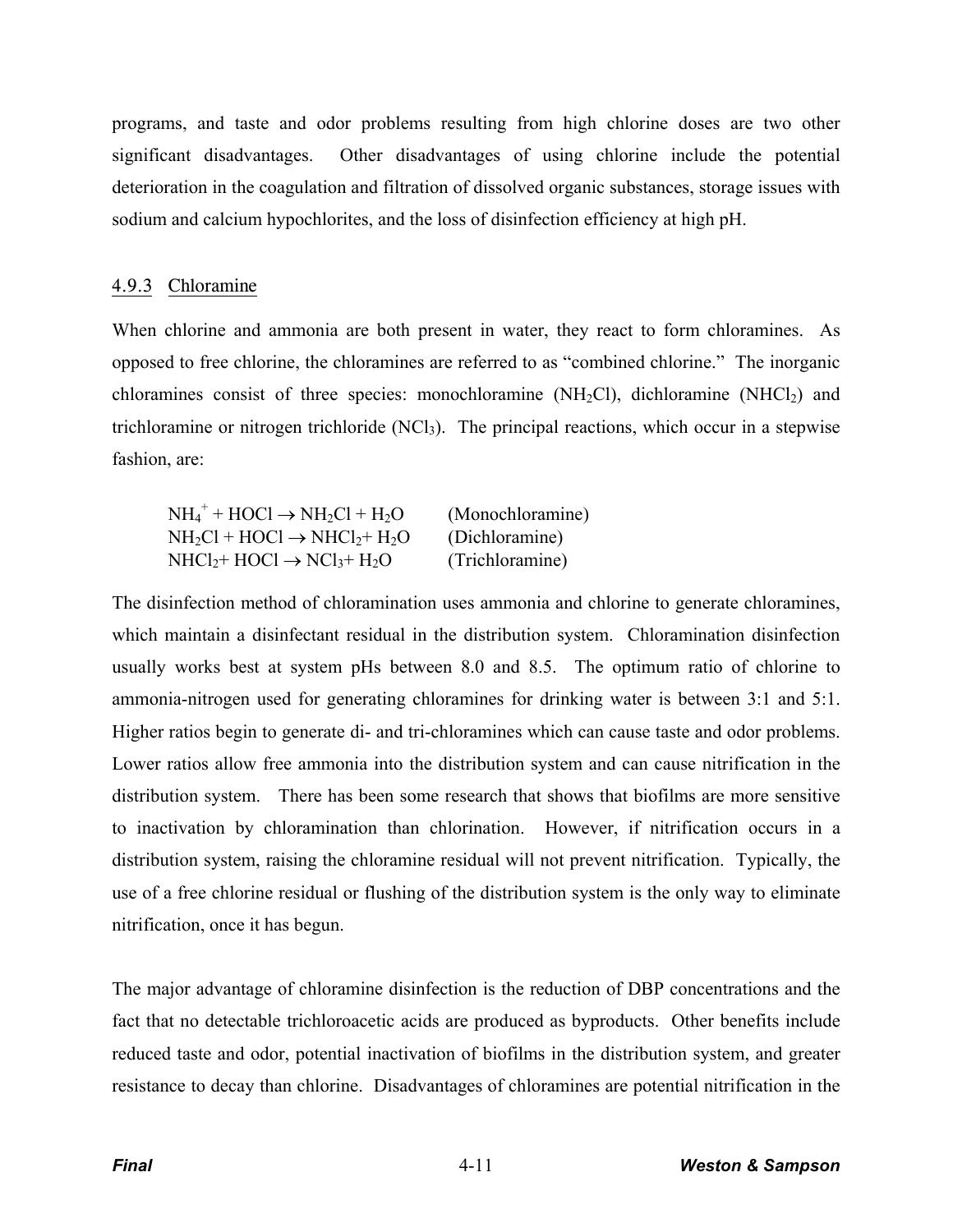distribution system, which requires breakpoint chlorination, and more complicated operation and higher costs than chlorine. Another disadvantage to chloramines is that when flushing the distribution system, any flushed water that may run-off into surface waters must be handled and neutralized prior to being discharged as chloramines are extremely toxic to fish.

## 4.9.4 Potassium Permanganate

Potassium permanganate (KMnO<sub>4</sub>) is a strong oxidizing agent used primarily to control taste and odors, remove color, control biological growth in treatment plants, and remove nuisance organisms, iron, and manganese. Because of this, potassium permanganate is often used in conjunction with chlorine for water treatment. The use of  $KMnO<sub>4</sub>$  has not been shown to result in significant reductions in TOC.

Although potassium permanganate is an excellent oxidizer, it is a poor disinfectant whose effectiveness against bacteria and viruses is questionable, except at extremely high doses. It is currently not registered with the EPA as a disinfectant.

To be most effective, potassium permanganate requires a long detention time. When added to the water, the water will turn straw colored. If it is overdosed, the water will turn pink. Hence, it is important not to overdose potassium permanganate.

Currently, jar testing using potassium permanganate is being conducted by Mr. Tom Sawyer, an independent consultant. Tests are being conducted to evaluate the effectiveness of potassium permanganate in controlling tastes and odors and in TOC removal. If the testing proves successful, Cohasset should consider the addition of potassium permanganate.

# 4.9.5 Ozone

The use of ozone  $(O_3)$  is quickly gaining popularity in the United States because it is both a strong oxidant and an effective disinfectant. Ozone very effectively removes tastes, odors, and color in water. It also oxidizes organic substances, which reduces the formation of DBPs. Other benefits of ozone include improved coagulation, which lowers the costs of coagulant chemicals and sludge disposal, reduction of chlorine demand, and removal of iron, manganese, and sulfide.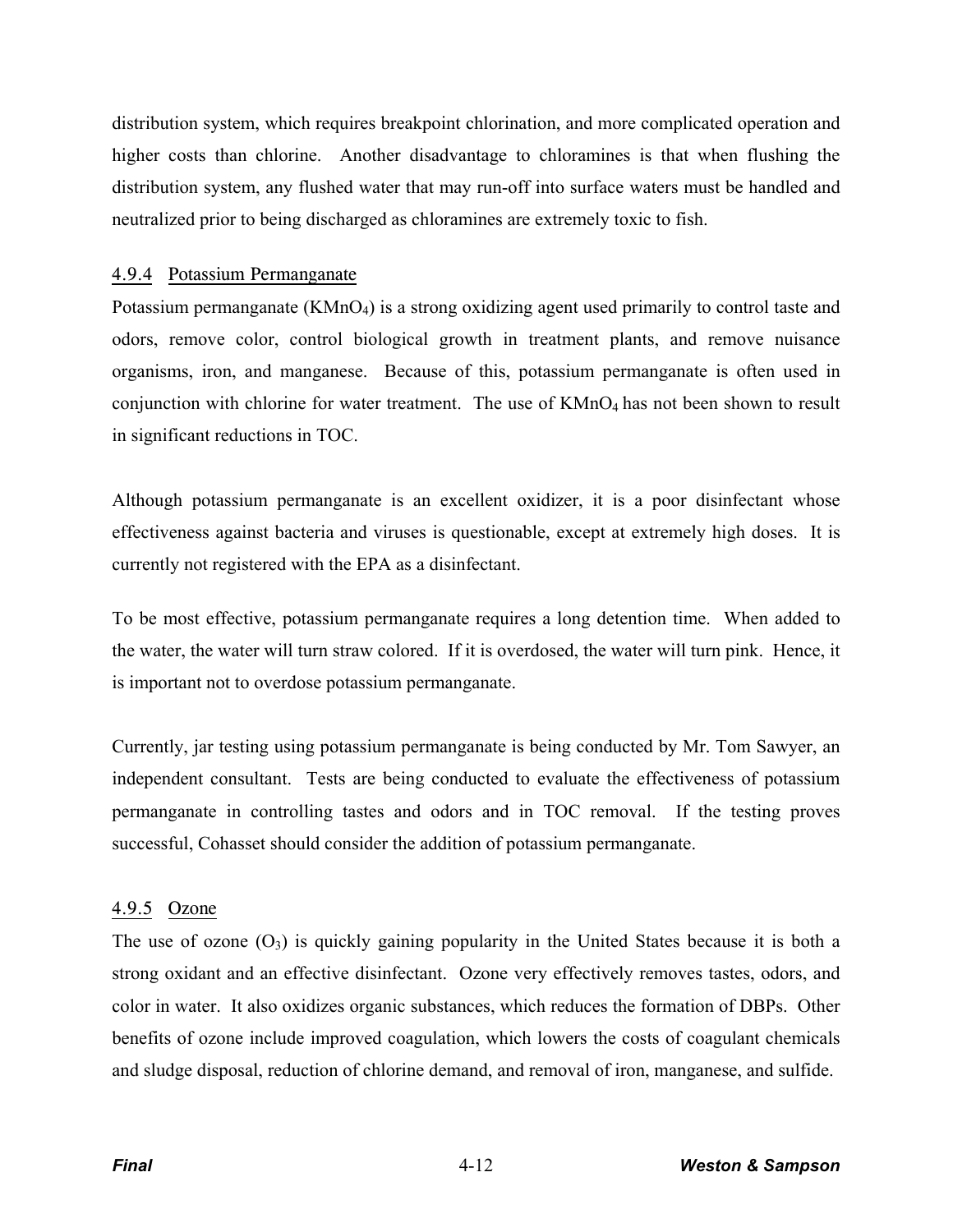Ozone's oxidizing strength comes from its spontaneous decomposition during water treatment to form hydroxyl free radicals, which are among the most reactive oxidizing agents in water. Because ozone is an unstable molecule, it is generated at the point of application for use in water treatment. Ozone can be generated on-site by means of a generator that converts oxygen gas into ozone through a uniformly charged air space with electrical energy. As a result, chemical storage and delivery are not needed if air is used as the source of oxygen. Liquid oxygen can also be used as the oxygen source for this application. Considering the size of the Cohasset water system, it is suggested that ozone be generated utilizing the liquid oxygen method. However, should Cohasset decide to use ozone for water treatment purposes, a more detailed investigation of the source of oxygen should be conducted. Ozone generation requires considerable energy input and can significantly raise electrical costs.

Ozone is a bluish, toxic gas with a pungent odor that is hazardous to health at relatively low concentrations in air: the threshold odor level is 0.05 ppm and the 8-hour OSHA standard is 0.1 ppm. Therefore, destruction of the off-gas from ozone is necessary for safety reasons. Once the ozone has been produced, it is diffused through the raw water in a contact chamber. Any excess ozone gas that has passed through the raw water without being consumed is captured and converted back to oxygen gas before being released to the atmosphere. Three methods that may be used to eliminate off-gas are thermal destruction, thermal/catalytic destruction and catalytic destruction. The use of ozone as an alternative disinfectant produces bromate, a DBP also having adverse health effects. Monitoring for bromate would be required.

Ozone is chemically unstable and leaves no residual. As a result, it is necessary to use chlorine or chloramines to maintain a disinfectant residual in the distribution system.

Nonhalogenated DBPs can form with the use of ozone as an oxidant. Ozone can oxidize organics and form simple organic compounds that commonly appear as biodegradable dissolved organic compounds (BDOC) or assimilated organic carbon (AOC). These compounds can contribute to the growth of biofilms in the distribution system. Typically, this is not a problem if some form of filtration follows the ozone process.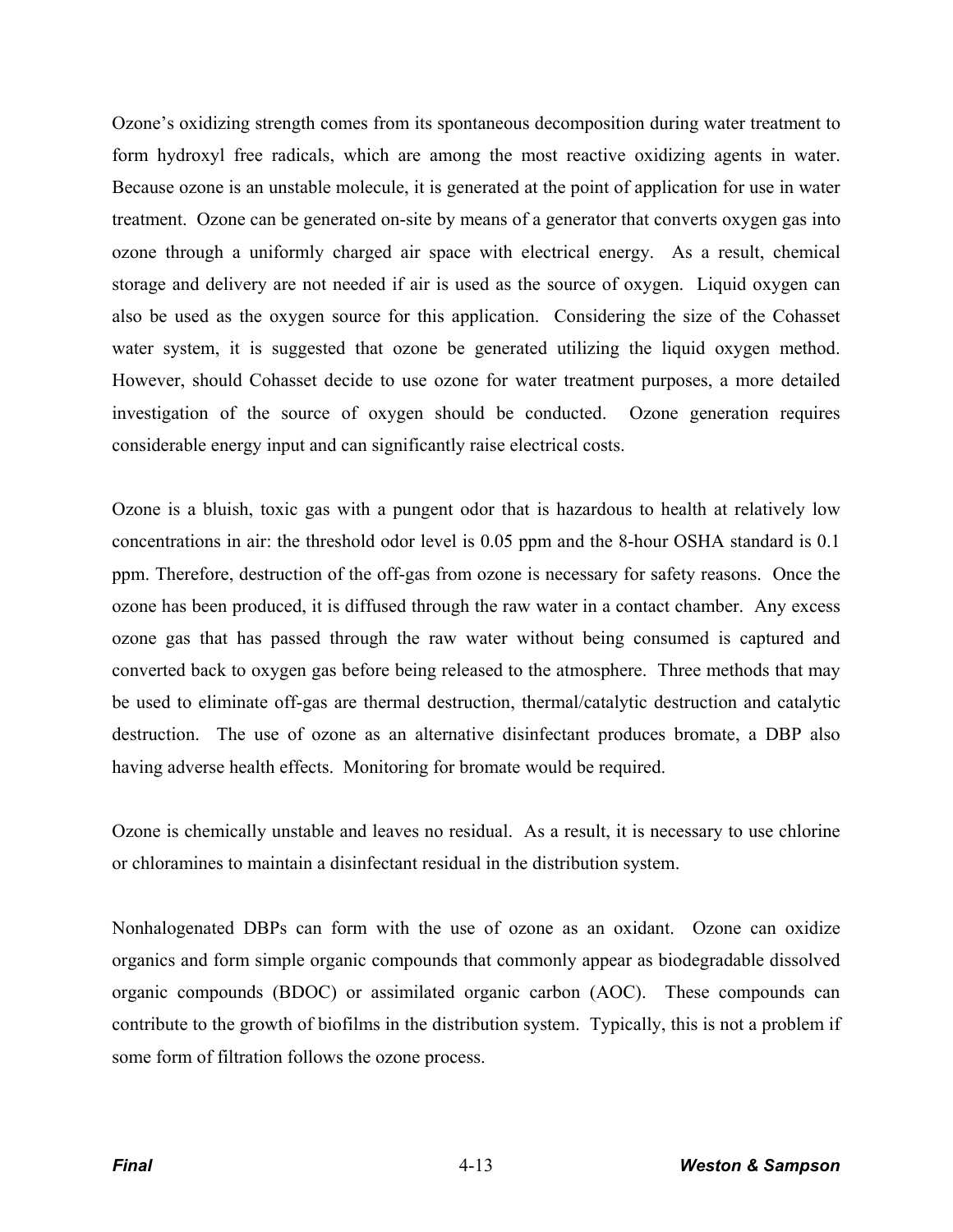#### 4.9.6 Chlorine Dioxide

Chlorine dioxide  $(CIO<sub>2</sub>)$  is another strong oxidizing agent that must be prepared onsite. It is most often used as an alternative disinfectant to chlorine for reducing DBPs. Chlorine dioxide disinfects by oxidation, but does not chlorinate. Its most popular use is as an initial oxidant for treating raw water whose DBP precursors are high, which often helps obtain CT disinfection credits. It also controls iron and manganese; removes color, and organic and sulfuric compounds; and controls tastes and odors. Because chlorine dioxide can add a specific taste and odor to water, its maximum residual should be  $0.4$ - $0.5$  mg/L as ClO<sub>2</sub>.

Chlorine dioxide is a relatively small, volatile, highly energetic molecule that is a free radical even while in dilute aqueous solutions. It is very soluble in water (approximately 10 times more soluble than chlorine) and can easily be removed from dilute aqueous solutions with minimum aeration. Chloride dioxide cannot be compressed or stored commercially as a gas because it is explosive under pressure. As a result, chlorine dioxide is commonly generated on-site and is applied as aqueous solutions between 0.1 and 0.5 percent for potable water treatment.

One disadvantage in using chlorine dioxide as an alternative disinfectant is that it produces chlorite and chlorate, DBPs also having adverse health effects. Chlorate and chlorite are inorganic compounds that form during the generation of chlorine dioxide. Approximately 50 to 70 percent of the chlorine dioxide consumed by oxidation reactions is converted to chlorite under typical conditions in water treatment. Chlorite is relatively stable in the presence of organic material, but can be oxidized to chlorate by free chlorine. Therefore, chlorate is most often produced through the reaction of residual chlorite and free chlorine during secondary disinfection. Chlorite and chlorate can also form under highly alkaline conditions (pH>9). Like TTHMs and HAA5s, the health effects due to chlorate and chlorite include potential risks of cancer and adverse reproductive outcomes in human populations. Chlorate is also known to cause abdominal pain, diarrhea, and comas.

# 4.9.7 Mixed Oxidants

A mixed oxidant process produces a liquid stream of oxidants from salt, water and electricity. The process generates a combination of ozone, chlorine dioxide, hypochlorite ion, hypochlorous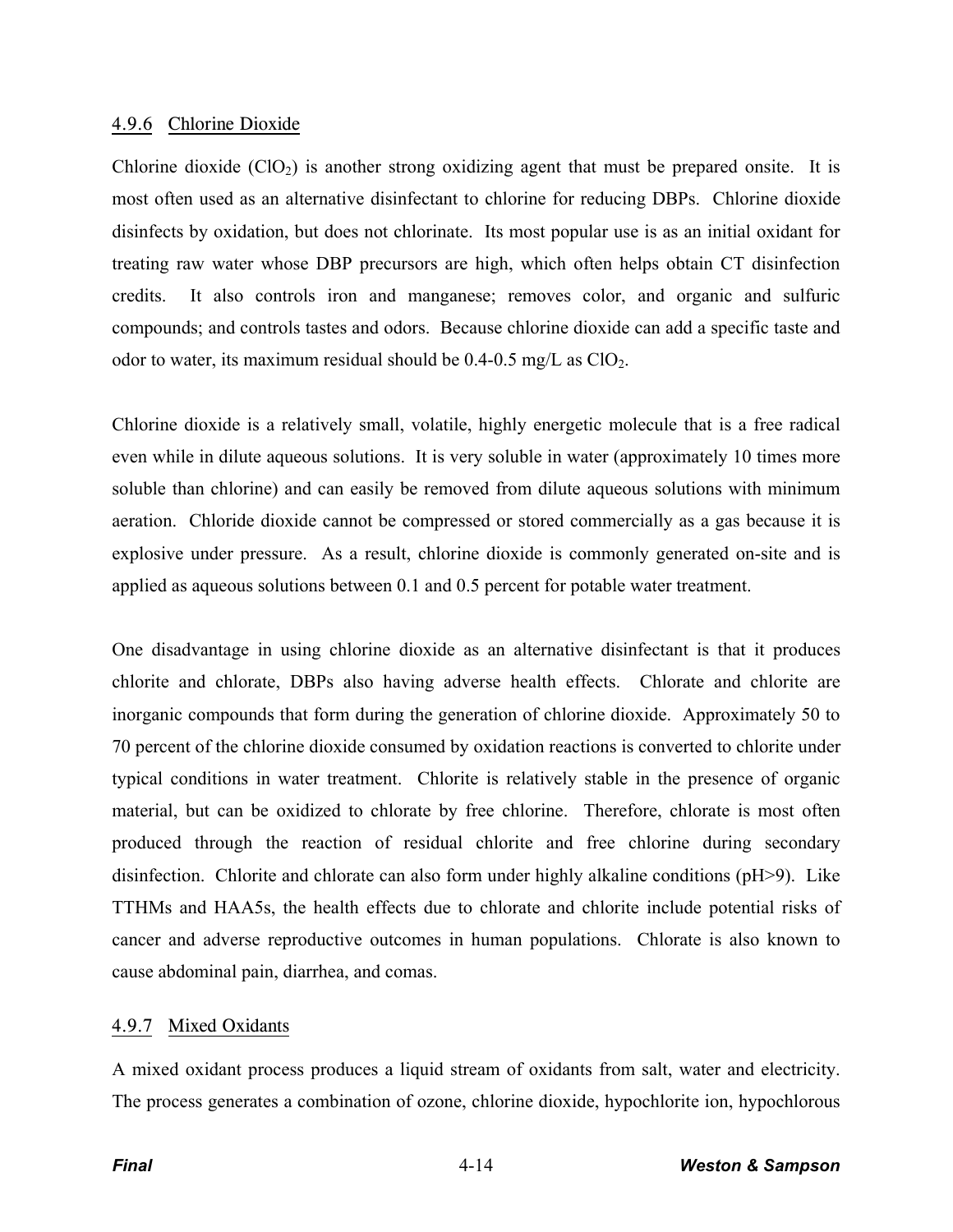acid and elemental chlorine from the passage of an electric current through a continuous-flow brine (salt) solution.

Compared to the use of a single oxidant, the use of mixed oxidants can be more effective. The combination of oxidants can allow for better results over a wider range of conditions. Similarly, the residuals from this process will be more effective over a wider range of conditions and over a greater diversity of microorganisms. The increased effectiveness as compared to chlorination is due to the combined use of ozone and chlorine dioxide, both of which are more effective in the inactivation of microorganisms than ozone or chlorine alone.

The combination of oxidants results in shorter required contact time since the reaction rate of mixed-oxidants is shorter as compared to chlorination due to the combined action of ozone, chlorine dioxide and chlorine. However, since there is not sufficient information regarding the exact components of the product, the more conservative CT tables for chlorine will need to be used until such time that the CT values for mixed oxidant processes have been determined and EPA approved.

A disadvantage of a mixed oxidant process is that it is difficult to characterize the relative proportion of each oxidant generated. As a result, it is difficult to evaluate the effectiveness of the mixed-oxidant. The use of chlorine dioxide as one of the oxidants produces chlorite and chlorate, DBPs also having adverse health effects and would require monitoring. Mixed oxidants have not proven to be reliable for removing turbidity and are only able to provide slight reductions in color.

G:\WATER\COHASSET\203151 DBP\REPORT\REPORT\_FINAL.DOC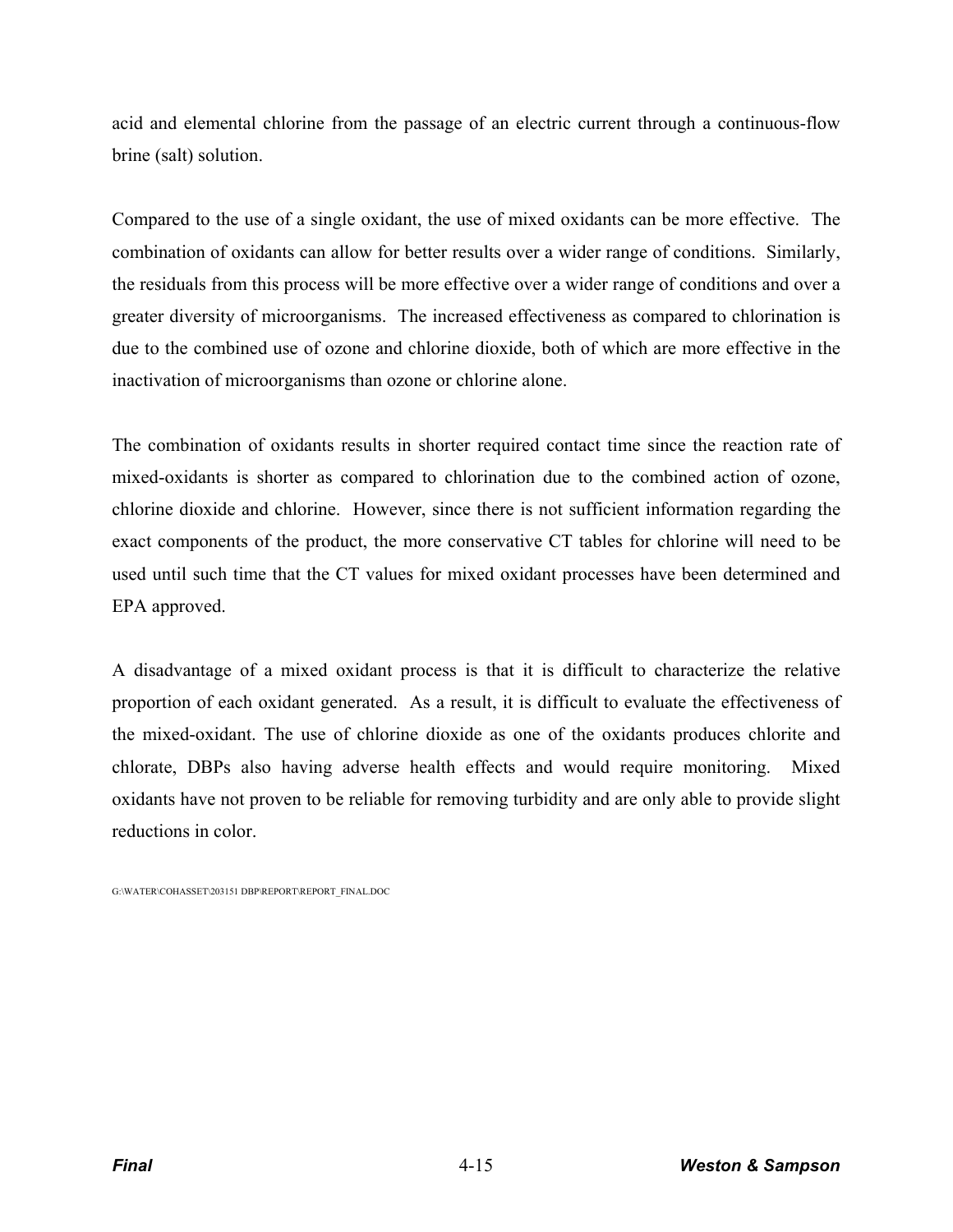#### **5.0 RECOMMENDATIONS AND ESTIMATED COSTS**

## **5.1 General**

The following summarizes the recommended sequence of improvements that Cohasset should undertake to reduce DBPs in their system. After each sequential improvement is completed, water quality monitoring should be conducted to quantify the effectiveness of the improvements to reduce DBPs. *It may not be necessary to institute all the recommended improvements to achieve compliance with the DBP rules.* The Commission has determined that the objective of these improvements should be to reduce the DBPs to a level that is 80 percent of the maximum contaminant levels (MCLs) for total trihalomethanes (TTHMs) and haloacetic acids (HAA5s). The corresponding target concentrations are  $64 \mu g/L$  and  $48 \mu g/L$  for TTHMs and HAA5s, respectively.

Recommended improvements are broken down into two phases. The following sections summarize each improvement by phase including a general description of the construction and/or equipment requirements. Costs for each improvement is included in Section 5.4 of this chapter.

At this point in time, there is insufficient TOC data to fully evaluate a treatment approach to lower DBPs in the Lily Pond WTP and distribution system. Once additional TOC data have been collected, preferably during the warmer summer months and at least a full year of monthly data is available, the following phased improvements can be further defined. It is recommended that this report be updated once additional data has been obtained.

# **5.2 Phase 1**

#### 5.2.1 General

Phase 1 improvements to the WTP include the following, which are further discussed in the following sections:

- Financed coagulation or the use of polyaluminum chloride
- Construction of baffles within the clearwell
- Filter media replacement with sand/anthracite or GAC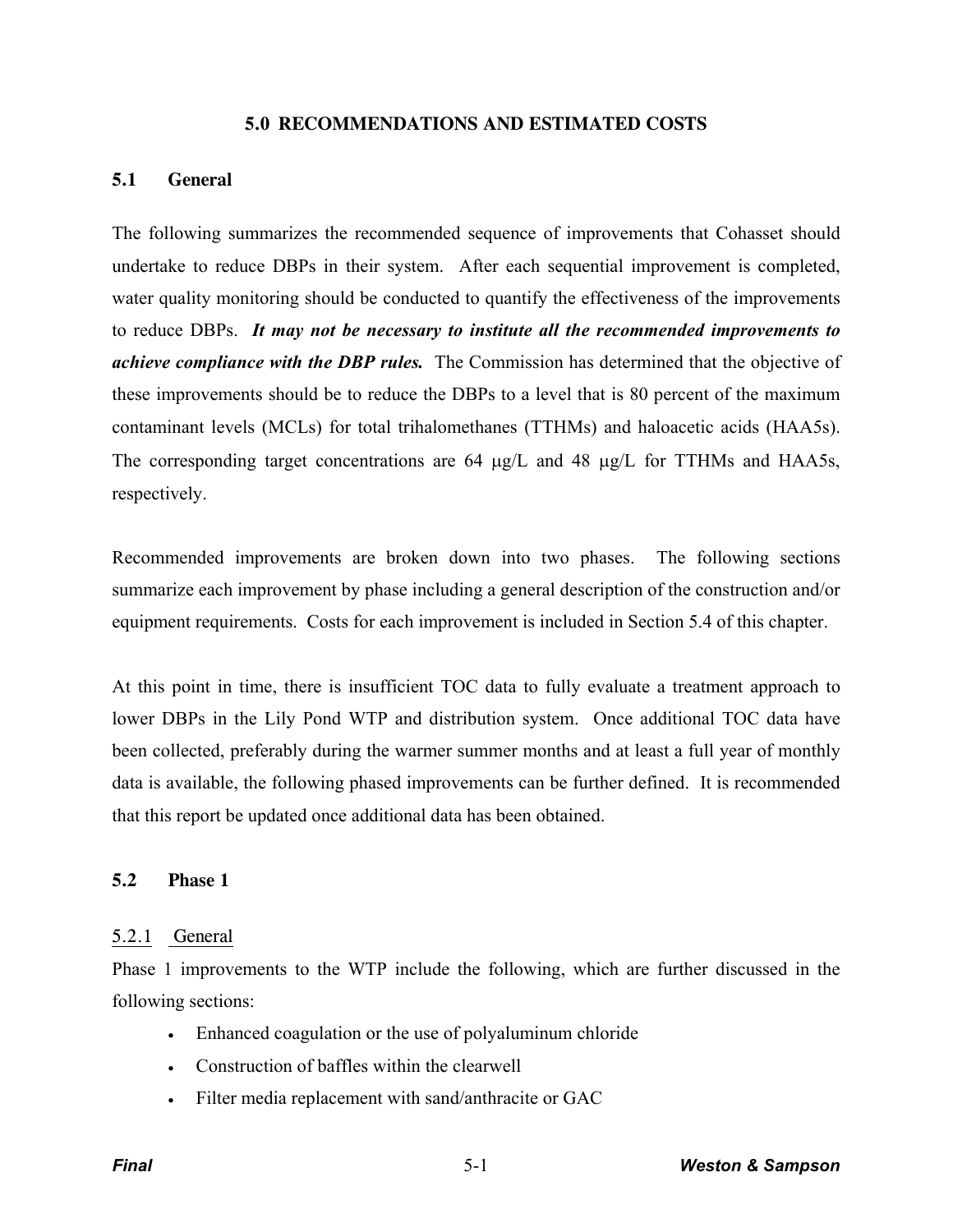• Installation of a potassium permanganate chemical feed system to reduce taste and odor complaints and to reduce TOC concentrations

It is estimated that the Phase 1 improvements may reduce TTHMs levels by 25 to 30 percent and that HAA5 levels may be reduced by 40 to 50 percent. Based on the running annual averages (RAAs) calculated for the last two quarters of 2003, TTHM levels will be reduced by up to 17.5 to 20.0 micrograms per liter  $(\mu g/L)$ , resulting in TTHM levels between 66 and 75 percent of the MCL. The RAA for HAA5s over the same time frame will be reduced by up to 29.5 to 39.0  $\mu$ g/L, reducing the RAA to levels between 65 and 74 percent of the MCL. Once a phase improvement has been completed, water quality monitoring should be conducted to quantify the effectiveness of the improvements to reduce DBPs and increase TOC removal.

# 5.2.2 Enhanced Coagulation/Polyaluminum Chloride

Based on the results of the jar testing program, Cohasset may decide to practice enhanced coagulation with alum or use PACl. Enhanced coagulation obtains improved removal of DBP precursors (TOCs/SUVA) by conventional treatment. The improved TOC removal is accomplished by increasing the coagulant dose to a point where TOC removal is optimized at a pH of 5.5 to 6.0. The current average alum dosage is 40 mg/L. The optimization of the alum dosage may result in an increase of the existing dosage by up to 50 percent. The increased dosage of 20 mg/L has been incorporated into the operation and maintenance costs included herein.

The use of PACl can also improve TOC removal. PACl is typically more expensive than alum. Therefore, we have assumed that the increased operational costs for PACl would be the same as enhanced coagulation. These costs should be re-estimated once actual dosages have been determined.

# 5.2.3 Filter Media Replacement

Filter media typically requires replacement every 5 to 10 years. The existing sand and anthracite filter media was last replaced in 1995 and is scheduled for replacement within the next several years. The media replacement will improve the efficiency of the treatment process and will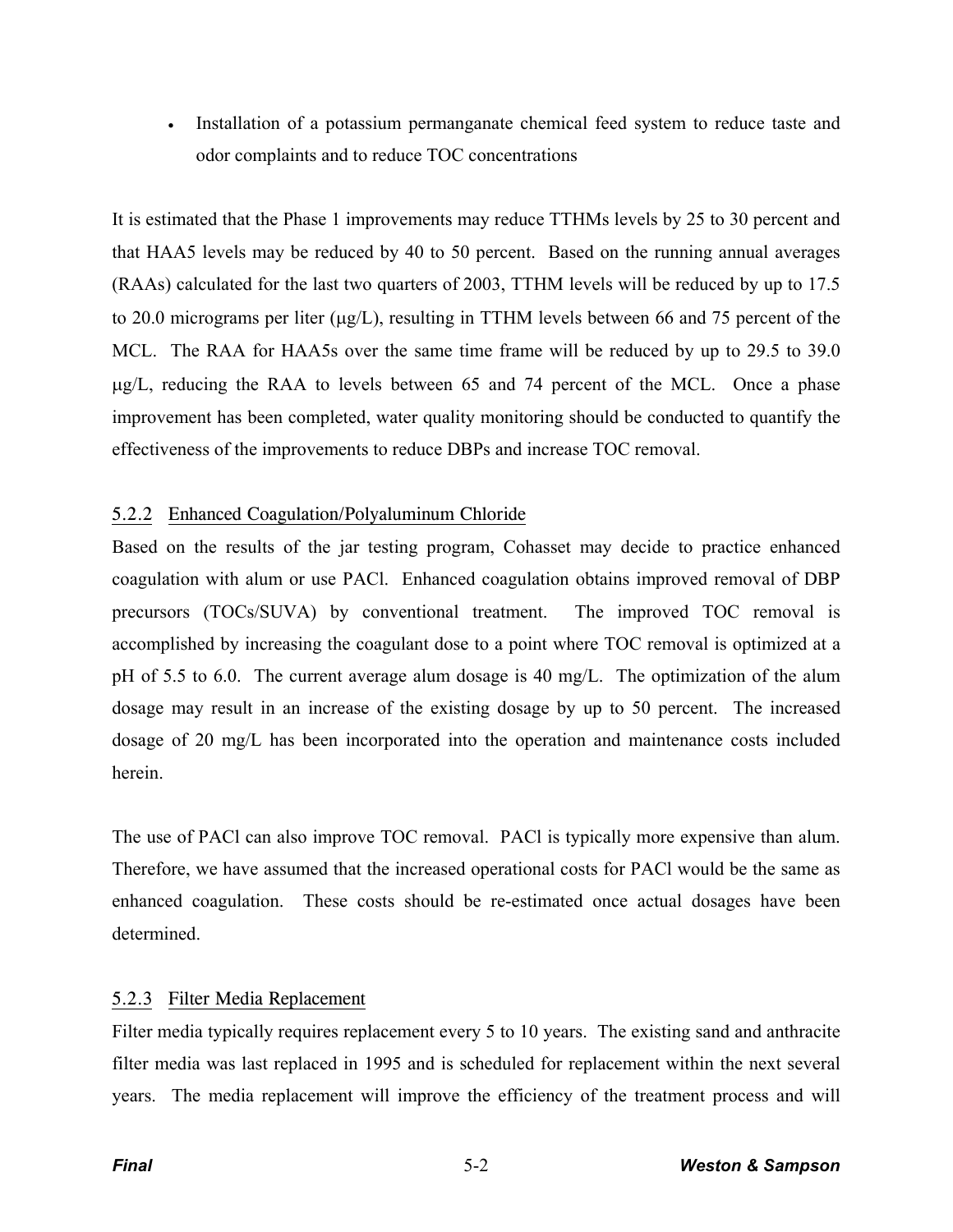decrease the TOC and turbidity levels leaving the filters. The reduced TOC levels will decrease potential disinfection. It is assumed that filter media replacement will be required every ten years.

Instead of replacing the existing filter media in-kind, GAC could be installed to increase TOC removal within the Lily WTP. Before GAC is installed in a filter, a pilot study should be conducted to determine how long the adsorptive qualities of the GAC will last given the organic loading on the filter and the level of TOC removal. To develop costs for this option, it is assumed that GAC filter media replacement will be required every four years.

# 5.2.4 Clearwell Modification

The current clearwell is not baffled. The installation of plastic curtain baffle walls would increase the contact time within the clearwell, would increase the  $T_{10}$  value and may lower the required pre-chlorination dosage to limit DBP formation.

# 5.2.5 Potassium Permanganate

The Lily Pond WTP was designed with a potassium permanganate system to treat manganese from the groundwater wellfields. Since the groundwater sources have been off line for a number of years, the potassium permanganate system has not been used. The existing potassium permanganate system will need to be evaluated to determine whether it needs to be repaired, rebuilt or replaced. We have assumed that the existing system is operable. The effectiveness of potassium permanganate as a pre-oxidant to control taste and odor problems and to remove TOC is currently being evaluated. Chemical addition costs have been included assuming that TOC will be reduced.

# **5.3 Phase 2**

Phase 2 improvements include changing either the pre- or post- disinfection chemical feed systems. As was previously discussed in Chapter 4.0 of this report, there are a variety of disinfectants and oxidants that may be used in water treatment. If it is necessary to further reduce DBPs after Phase 1 improvements, it is recommended that the next step be to either convert the post-chlorination system to a chloramine system or to change the pre-chlorination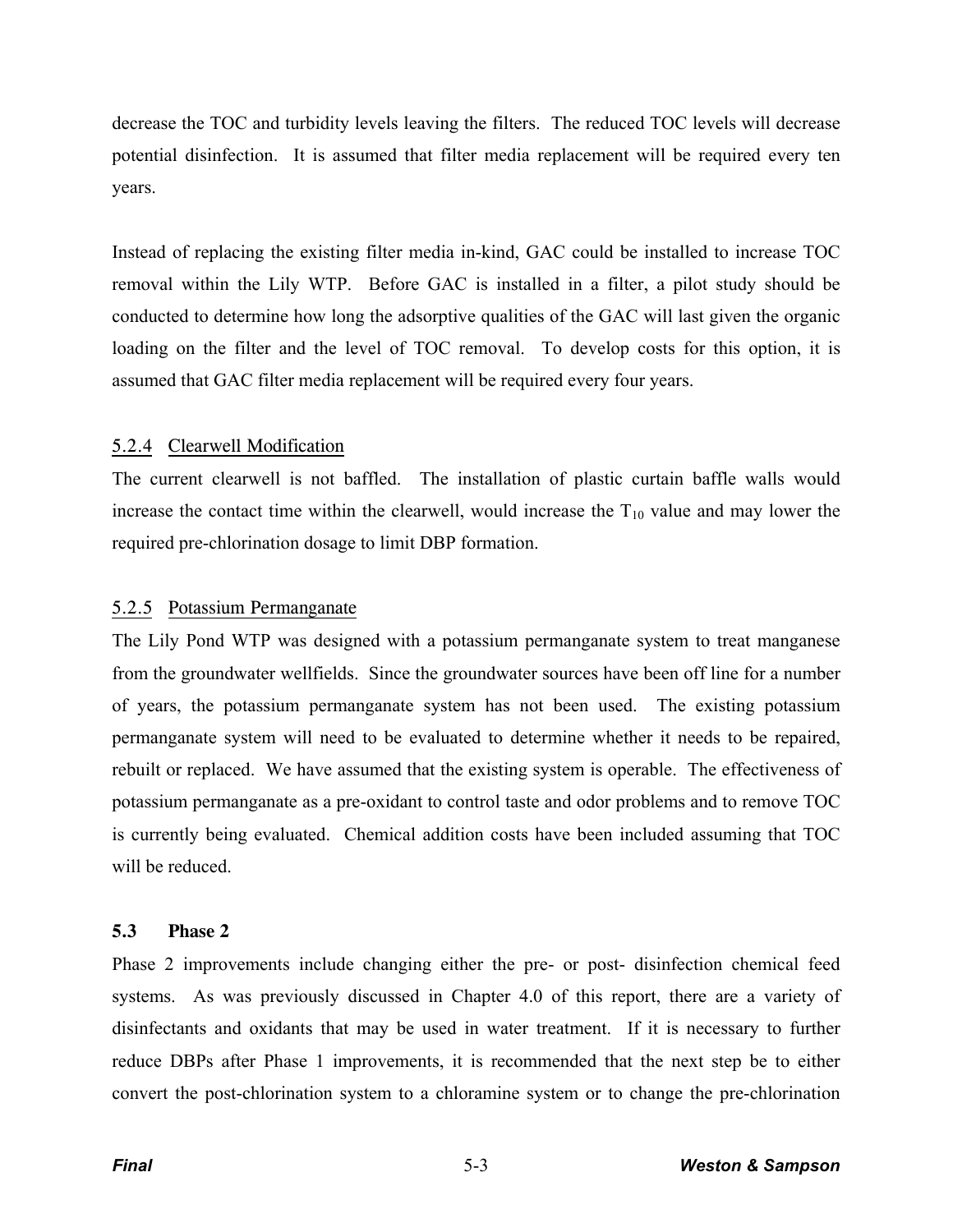system to ozone, chlorine dioxide or MIOX. A pilot study of each new chemical feed system will likely be required by DEP and should be conducted prior to selecting an alternate pre-or post-disinfectant.

# 5.3.1 Chloramines

To create chloramines, chlorine is added to the water prior to entering the clearwell. Ammonia is then added to the water in the effluent pipe as it is pumped from the WTP to the distribution system. The existing chlorine dosage of 2 mg/L will likely be increased to produce a typical chloramine dosage of 3 mg/L. The optimum pH range for chloramines formation is between 8.0 and 8.5. Currently, the finished water pH leaving the WTP is 7.5. The finished water pH may need to be increased to optimize chloramine formation. The ammonia chemical feed system required to convert chlorine gas to chloramines includes an ammonia storage tank, vaporizer, control valves, piping and miscellaneous improvements.

The Town of Hingham currently uses chlorine as a disinfectant. Should Cohasset begin to chloraminate the water, the water quality between the systems will need to be evaluated to verify that the water quality of each system is compatible. Competing water quality is not anticipated to be a problem as several communities in Massachusetts, including Wilmington, Peabody and other Massachusetts Water Resource Authority (MWRA) communities currently mix chlorinated water with chloraminated water without detrimental effects.

# 5.3.2 Ozone

The ozone chemical feed system includes ozone generators, off-gas destruct units, injection equipment, a baffled contact tank located adjacent to the WTP building and miscellaneous improvements and site work. The cost savings from the elimination of the pre-chlorination dosage has been incorporated into the operation and maintenance costs presented herein.

# 5.3.3 Chlorine Dioxide

The chlorine dioxide system includes chlorine dioxide generators, storage tanks, injection equipment and miscellaneous improvements and site work. The use of chlorine dioxide may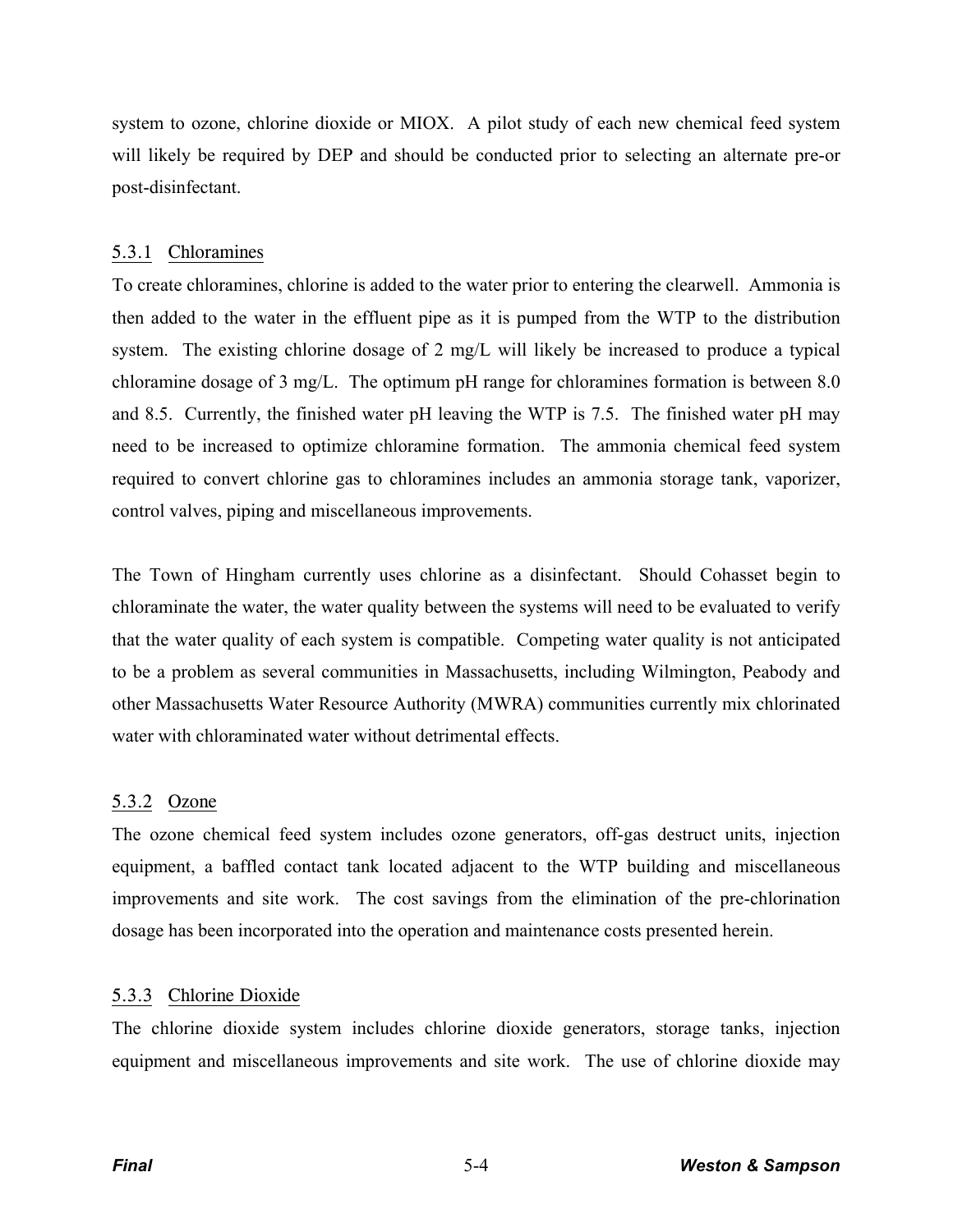reduce the existing pre-chlorination dosage by up to 50 to 60 percent. The reduced dosage and annual cost has been incorporated into the operation and maintenance costs included herein.

#### 5.3.4 Mixed Oxidant Process

The mixed oxidant ( $MIOX^T$ ) chemical feed system includes mixed oxidant generators, brine and oxidant storage tanks, injection equipment and miscellaneous valves and piping. The cost savings from the elimination of the pre-chlorination dosage has been incorporated into the operation and maintenance costs presented herein.

### **5.4 Cost Summary**

The estimated costs include construction costs, engineering costs, and contingencies. Engineering design, construction administration costs and contingencies were estimated at a graduated scale of 40 to 50 percent of construction costs. The costs were developed in part by using recent construction costs for similar work in the northeast. These costs were updated to an estimated Engineering News Record (ENR) Boston index of 7976 for December 2003. Other sources include recent project bid data, the 2003 Means "Building Construction Costs Data," and manufacturers' quotations.

Operation and maintenance (O&M) costs include chemical, labor, energy/power, and general maintenance costs. Maintenance costs include costs for equipment repair/replacement, etc. Electricity costs for ozonation were based on a rate of \$0.11 per kilowatt-hour (kw-hr). A present worth analysis over a 20-year period was used to compare costs assuming a 3-percent inflation rate.

The installation of a new chemical feed system (i.e. chloramines, potassium permanganate, ozone, chlorine dioxide or mixed oxidants) assumes that the equipment is sized to provide 100 percent redundancy. Standby power will need to be provided to these systems. The costs included herein do not include costs for a standby generator for the case that the existing generator does not have sufficient capacity to provide power to these systems. According to the Massachusetts Guidelines and Policies for Public Water Systems, ammonia, ozone and chlorine dioxide chemical feed systems must be housed in a separate room with an inspection window,